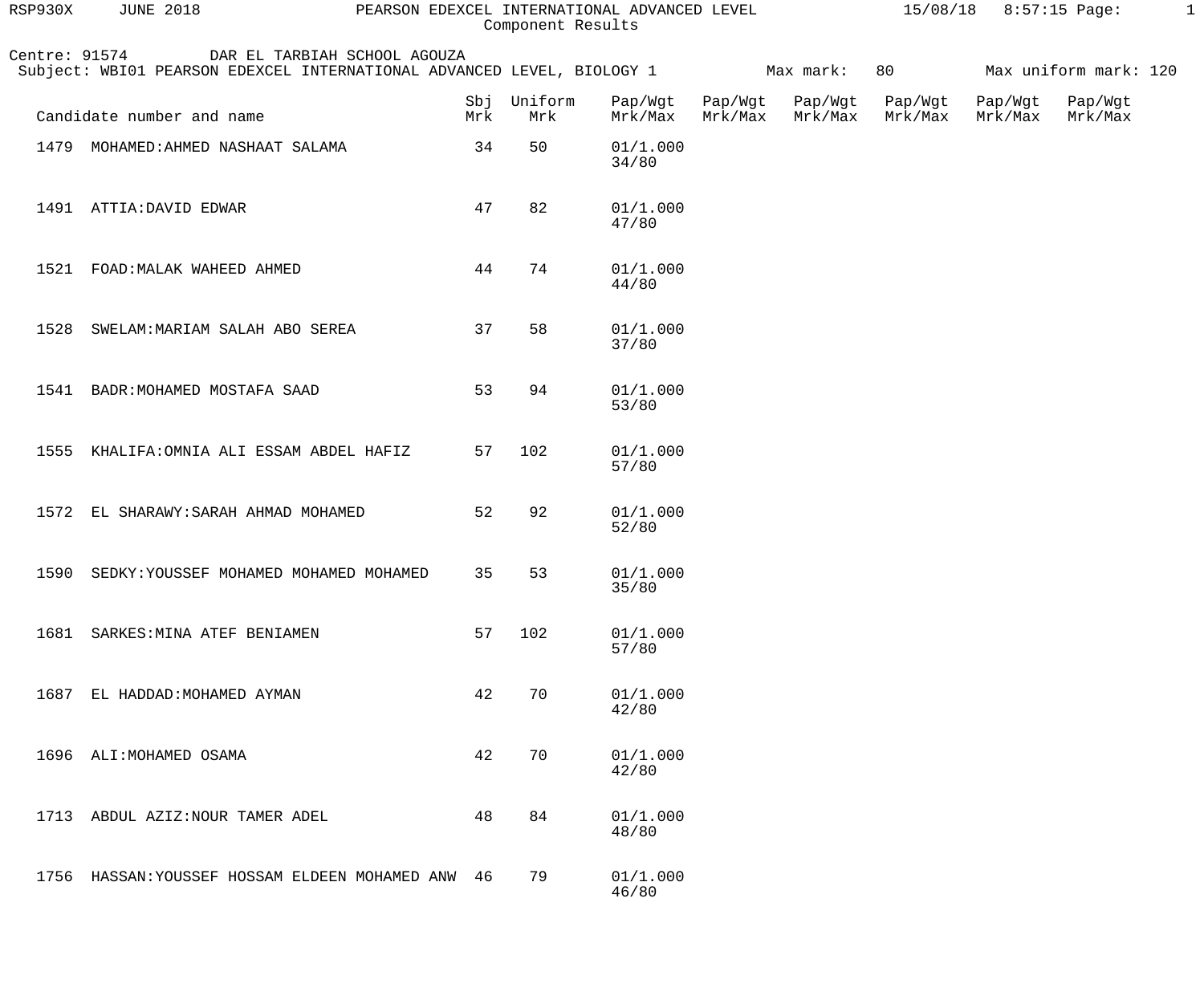| RSP930X | <b>JUNE 2018</b><br>PEARSON EDEXCEL INTERNATIONAL ADVANCED LEVEL<br>Component Results |                                                                        |                |                    |                    |                    |                    |                    | 8:57:15 Page:         |  |
|---------|---------------------------------------------------------------------------------------|------------------------------------------------------------------------|----------------|--------------------|--------------------|--------------------|--------------------|--------------------|-----------------------|--|
|         | Centre: 91574 (cont.) DAR EL TARBIAH SCHOOL AGOUZA                                    | Subject: WBI01 PEARSON EDEXCEL INTERNATIONAL ADVANCED LEVEL, BIOLOGY 1 |                |                    |                    | Max mark:          | -80                |                    | Max uniform mark: 120 |  |
|         | Candidate number and name                                                             | Sbj<br>Mrk                                                             | Uniform<br>Mrk | Pap/Wqt<br>Mrk/Max | Pap/Wgt<br>Mrk/Max | Pap/Wgt<br>Mrk/Max | Pap/Wgt<br>Mrk/Max | Pap/Wqt<br>Mrk/Max | Pap/Wgt<br>Mrk/Max    |  |
| 1758    | MOHAMED: YOUSSEF OSAMA                                                                | 37                                                                     | 58             | 01/1.000<br>37/80  |                    |                    |                    |                    |                       |  |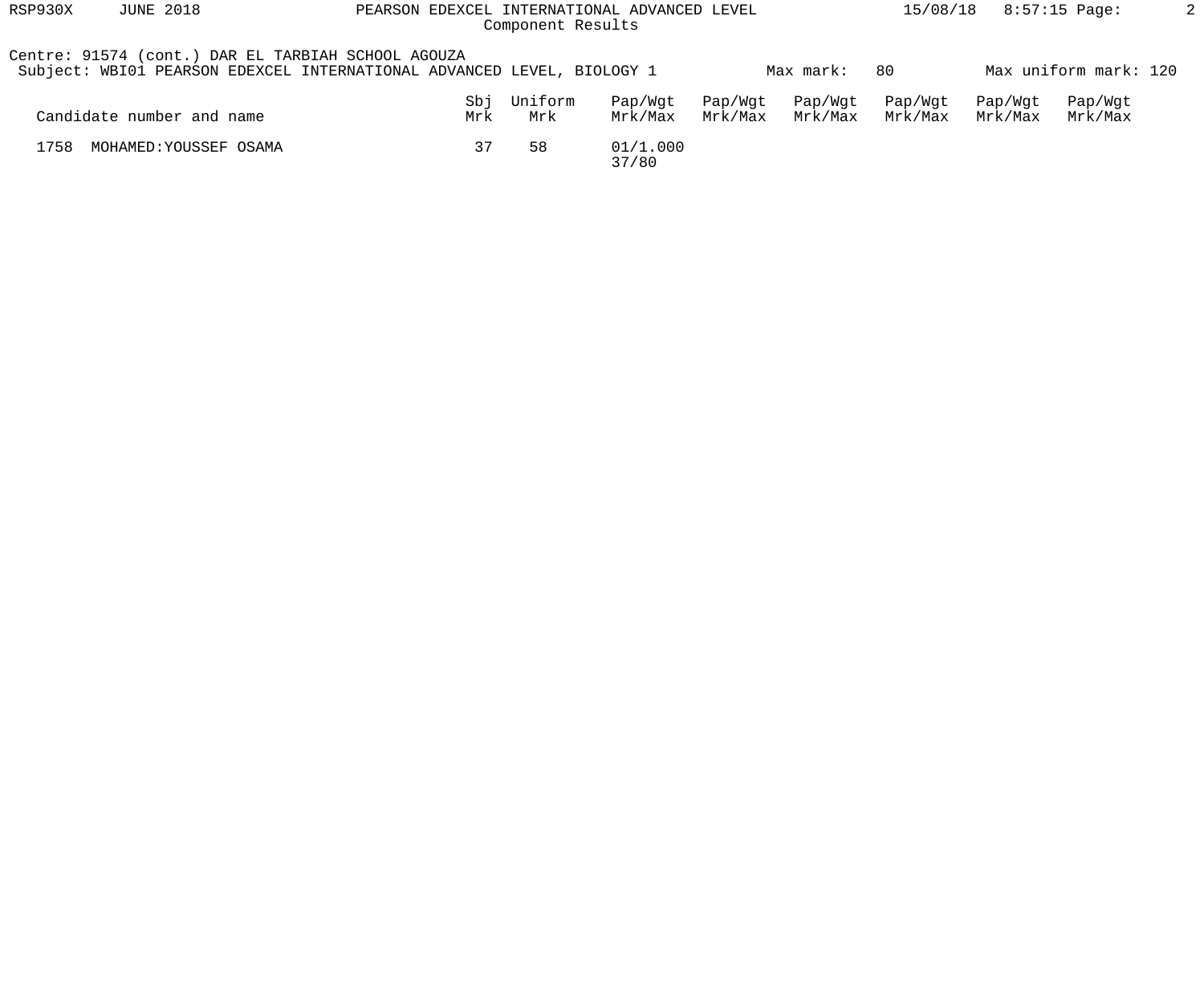| RSP930X        | <b>JUNE 2018</b><br>PEARSON EDEXCEL INTERNATIONAL ADVANCED LEVEL<br>Component Results |                                                                                                                              |              |                 |              |              |           |       | 8:57:15 Page:<br>15/08/18 |  |
|----------------|---------------------------------------------------------------------------------------|------------------------------------------------------------------------------------------------------------------------------|--------------|-----------------|--------------|--------------|-----------|-------|---------------------------|--|
|                |                                                                                       | Centre: 91574 (cont.) DAR EL TARBIAH SCHOOL AGOUZA<br>Subject: WBI01 PEARSON EDEXCEL INTERNATIONAL ADVANCED LEVEL, BIOLOGY 1 |              |                 |              |              | Max mark: | -80   | Max uniform mark: 120     |  |
| Subject/Option |                                                                                       |                                                                                                                              |              |                 |              |              |           |       |                           |  |
| WBI01          |                                                                                       | UMS/Grade boundaries<br><b>Contract Contract Street</b><br>Subject mark boundaries:                                          | 96/(A)<br>54 | $84/$ (B)<br>48 | 72/(C)<br>43 | 60/(D)<br>38 | 48/(E)    | 0/(U) |                           |  |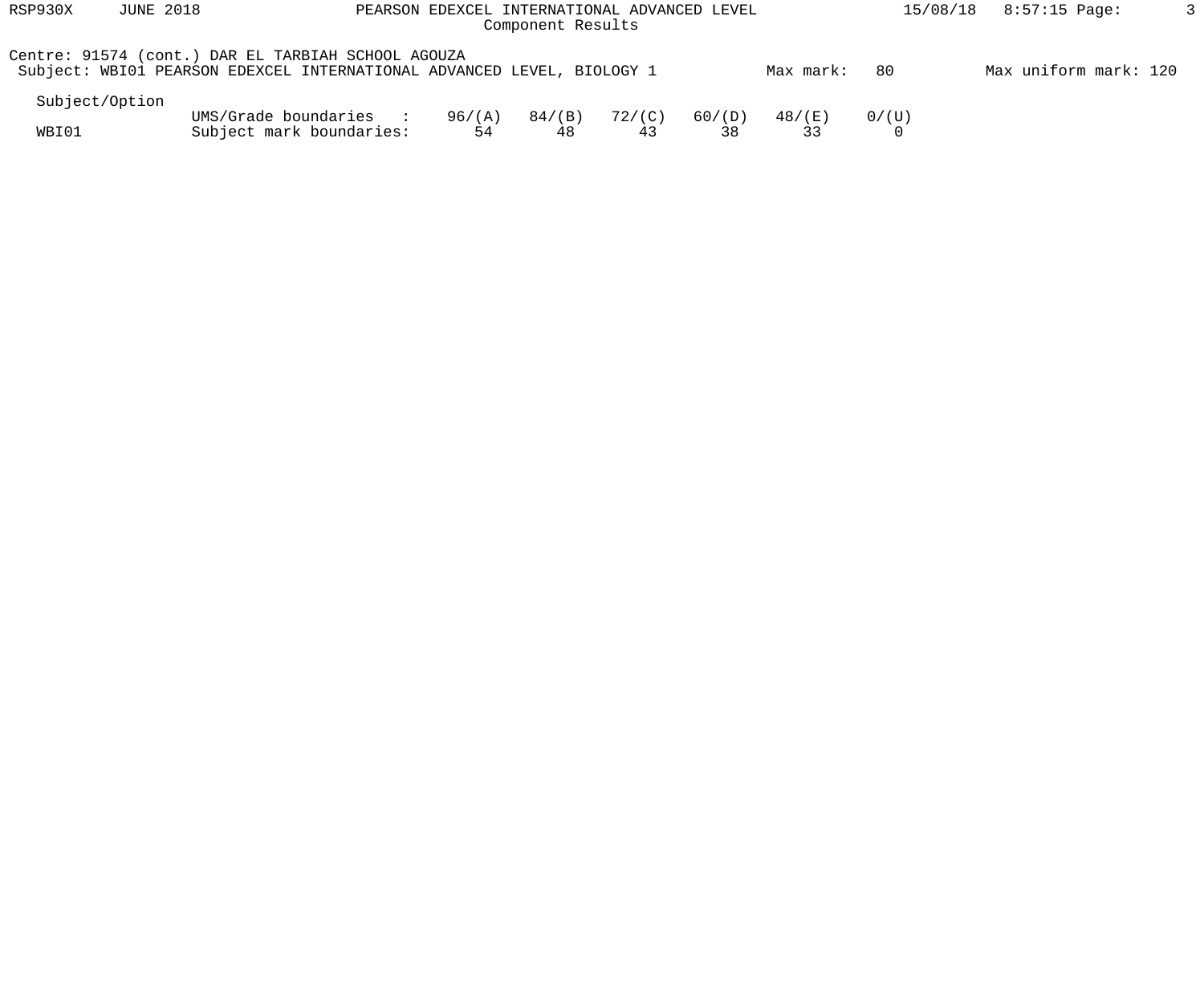| RSP930X | <b>JUNE 2018</b>                                   | PEARSON EDEXCEL INTERNATIONAL ADVANCED LEVEL                           | Component Results  |                    |                    |                    |                    | 15/08/18 8:57:15 Page: |                       | $\overline{4}$ |
|---------|----------------------------------------------------|------------------------------------------------------------------------|--------------------|--------------------|--------------------|--------------------|--------------------|------------------------|-----------------------|----------------|
|         | Centre: 91574 (cont.) DAR EL TARBIAH SCHOOL AGOUZA | Subject: WBI02 PEARSON EDEXCEL INTERNATIONAL ADVANCED LEVEL, BIOLOGY 2 |                    |                    |                    | Max mark:          | 80                 |                        | Max uniform mark: 120 |                |
|         | Candidate number and name                          | Mrk                                                                    | Sbj Uniform<br>Mrk | Pap/Wgt<br>Mrk/Max | Pap/Wgt<br>Mrk/Max | Pap/Wgt<br>Mrk/Max | Pap/Wgt<br>Mrk/Max | Pap/Wgt<br>Mrk/Max     | Pap/Wgt<br>Mrk/Max    |                |
| 1479    | MOHAMED: AHMED NASHAAT SALAMA                      | 46                                                                     | 60                 | 01/1.000<br>46/80  |                    |                    |                    |                        |                       |                |
|         | 1483 AHMED: AMINA IBRAHIM ALI IBRAHIM              | 46                                                                     | 60                 | 01/1.000<br>46/80  |                    |                    |                    |                        |                       |                |
|         | 1489 ABBAS: DALIA MOHAMED SHOKRY                   | 29                                                                     | 26                 | 01/1.000<br>29/80  |                    |                    |                    |                        |                       |                |
|         | 1491 ATTIA: DAVID EDWAR                            | 48                                                                     | 68                 | 01/1.000<br>48/80  |                    |                    |                    |                        |                       |                |
|         | 1495 ALASHIRY: EZZELDIN MAHMOUD                    | 60                                                                     | 108                | 01/1.000<br>60/80  |                    |                    |                    |                        |                       |                |
|         | 1497 IBRAHIM: FARAH IBRAHIM AHMED SHAWKI           | 48                                                                     | 68                 | 01/1.000<br>48/80  |                    |                    |                    |                        |                       |                |
| 1507    | SOULIMAN: HEBA AHMED IMAM ELSAYED                  | 56                                                                     | 96                 | 01/1.000<br>56/80  |                    |                    |                    |                        |                       |                |
| 1517    | SELIM:LAMIS SAID MOHAMED MORSI                     | 29                                                                     | 26                 | 01/1.000<br>29/80  |                    |                    |                    |                        |                       |                |
| 1518    | MARYOD: LOBNA WALEED HAMED                         | 40                                                                     | 36                 | 01/1.000<br>40/80  |                    |                    |                    |                        |                       |                |
| 1520    | FAYEZ: MALAK HANY AHMED                            | 47                                                                     | 64                 | 01/1.000<br>47/80  |                    |                    |                    |                        |                       |                |
| 1521    | FOAD: MALAK WAHEED AHMED                           | 41                                                                     | 40                 | 01/1.000<br>41/80  |                    |                    |                    |                        |                       |                |
| 1527    | ALI: MARIAM MOSTAFA DAWOOD                         | 59                                                                     | 105                | 01/1.000<br>59/80  |                    |                    |                    |                        |                       |                |
| 1528    | SWELAM: MARIAM SALAH ABO SEREA                     | 45                                                                     | 56                 | 01/1.000<br>45/80  |                    |                    |                    |                        |                       |                |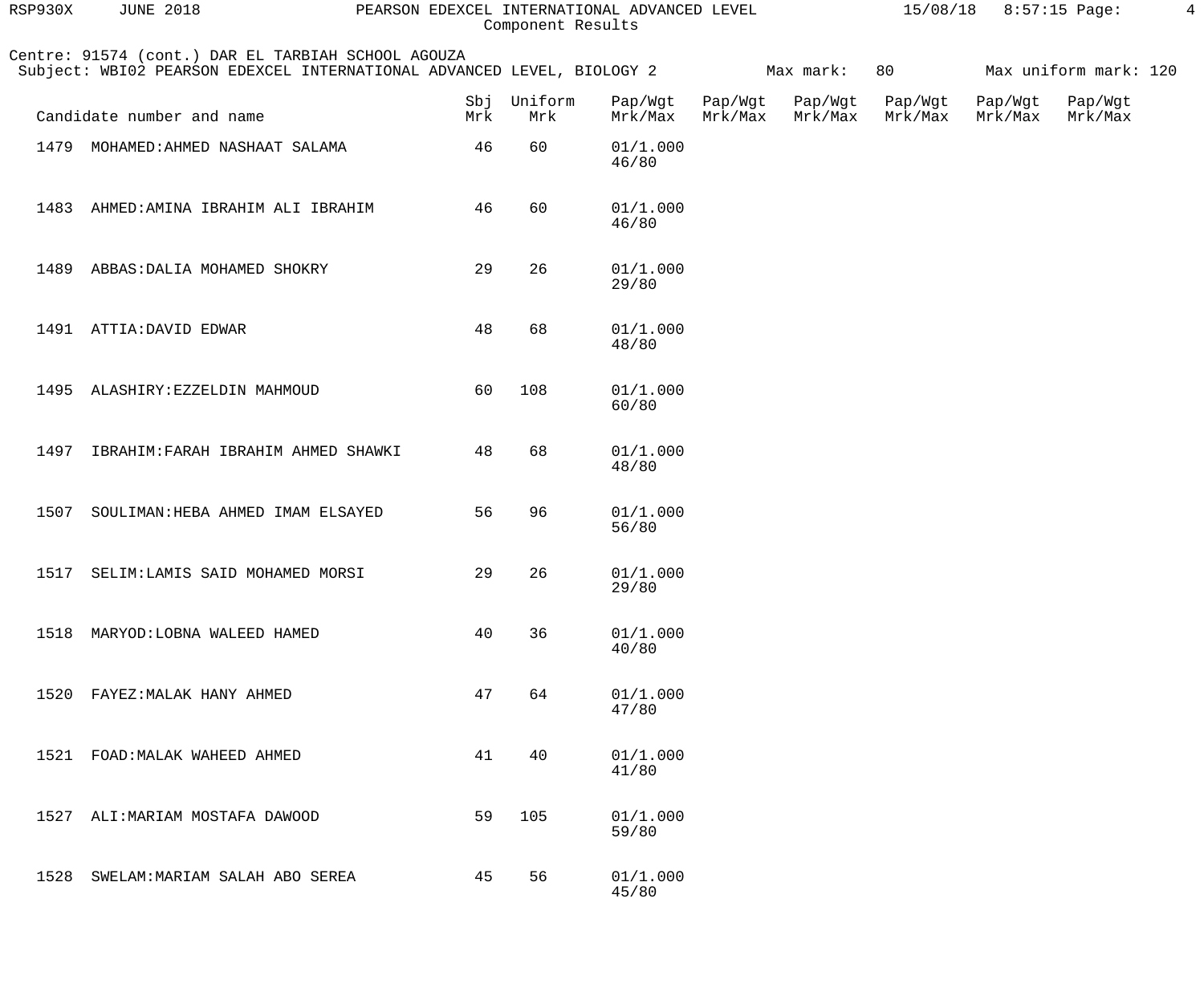| RSP930X | <b>JUNE 2018</b>                                                                                                             |     | Component Results  | PEARSON EDEXCEL INTERNATIONAL ADVANCED LEVEL |                    |                    |                    | 15/08/18 8:57:15 Page: |                       | 5 |
|---------|------------------------------------------------------------------------------------------------------------------------------|-----|--------------------|----------------------------------------------|--------------------|--------------------|--------------------|------------------------|-----------------------|---|
|         | Centre: 91574 (cont.) DAR EL TARBIAH SCHOOL AGOUZA<br>Subject: WBI02 PEARSON EDEXCEL INTERNATIONAL ADVANCED LEVEL, BIOLOGY 2 |     |                    |                                              |                    | Max mark:          | 80                 |                        | Max uniform mark: 120 |   |
|         | Candidate number and name                                                                                                    | Mrk | Sbj Uniform<br>Mrk | Pap/Wgt<br>Mrk/Max                           | Pap/Wgt<br>Mrk/Max | Pap/Wgt<br>Mrk/Max | Pap/Wgt<br>Mrk/Max | Pap/Wgt<br>Mrk/Max     | Pap/Wgt<br>Mrk/Max    |   |
|         | 1535 ABDEL SABRIN: MENNATALLAH MOHAMED                                                                                       | 51  | 80                 | 01/1.000<br>51/80                            |                    |                    |                    |                        |                       |   |
|         | 1542 MADBOULY: MOHAMED TAREK MOHAMED                                                                                         | 43  | 48                 | 01/1.000<br>43/80                            |                    |                    |                    |                        |                       |   |
|         | 1544 HASSAN: MOSTAFA AHMED ABDEL HAMID AHMED                                                                                 | 53  | 87                 | 01/1.000<br>53/80                            |                    |                    |                    |                        |                       |   |
|         | 1548 YOUSSEF: NAJIB TOUFIK NAJIB                                                                                             | 36  | 32                 | 01/1.000<br>36/80                            |                    |                    |                    |                        |                       |   |
|         | 1552 AL SHARKAWY: OMAR ABDALLAH ABDEL HALIM                                                                                  | 30  | 27                 | 01/1.000<br>30/80                            |                    |                    |                    |                        |                       |   |
|         | 1555 KHALIFA: OMNIA ALI ESSAM ABDEL HAFIZ                                                                                    | 56  | 96                 | 01/1.000<br>56/80                            |                    |                    |                    |                        |                       |   |
|         | 1558 SOLIMAN: RANEEN SAMY HASSAN                                                                                             | 54  | 90                 | 01/1.000<br>54/80                            |                    |                    |                    |                        |                       |   |
| 1569    | ABDELMONIEM: SARA AMR MOHAMED                                                                                                | 50  | 76                 | 01/1.000<br>50/80                            |                    |                    |                    |                        |                       |   |
| 1572    | EL SHARAWY: SARAH AHMAD MOHAMED                                                                                              | 45  | 56                 | 01/1.000<br>45/80                            |                    |                    |                    |                        |                       |   |
| 1590    | SEDKY: YOUSSEF MOHAMED MOHAMED MOHAMED                                                                                       | 38  | 34                 | 01/1.000<br>38/80                            |                    |                    |                    |                        |                       |   |
| 1616    | ROSHDY: AHMED MOHAMED                                                                                                        | 60  | 108                | 01/1.000<br>60/80                            |                    |                    |                    |                        |                       |   |
| 1625    | BADAWI: AMIRA MOHAMED A.                                                                                                     | 51  | 80                 | 01/1.000<br>51/80                            |                    |                    |                    |                        |                       |   |
| 1626    | MOHAMED: AMR YASSER BAKR                                                                                                     | 57  | 99                 | 01/1.000<br>57/80                            |                    |                    |                    |                        |                       |   |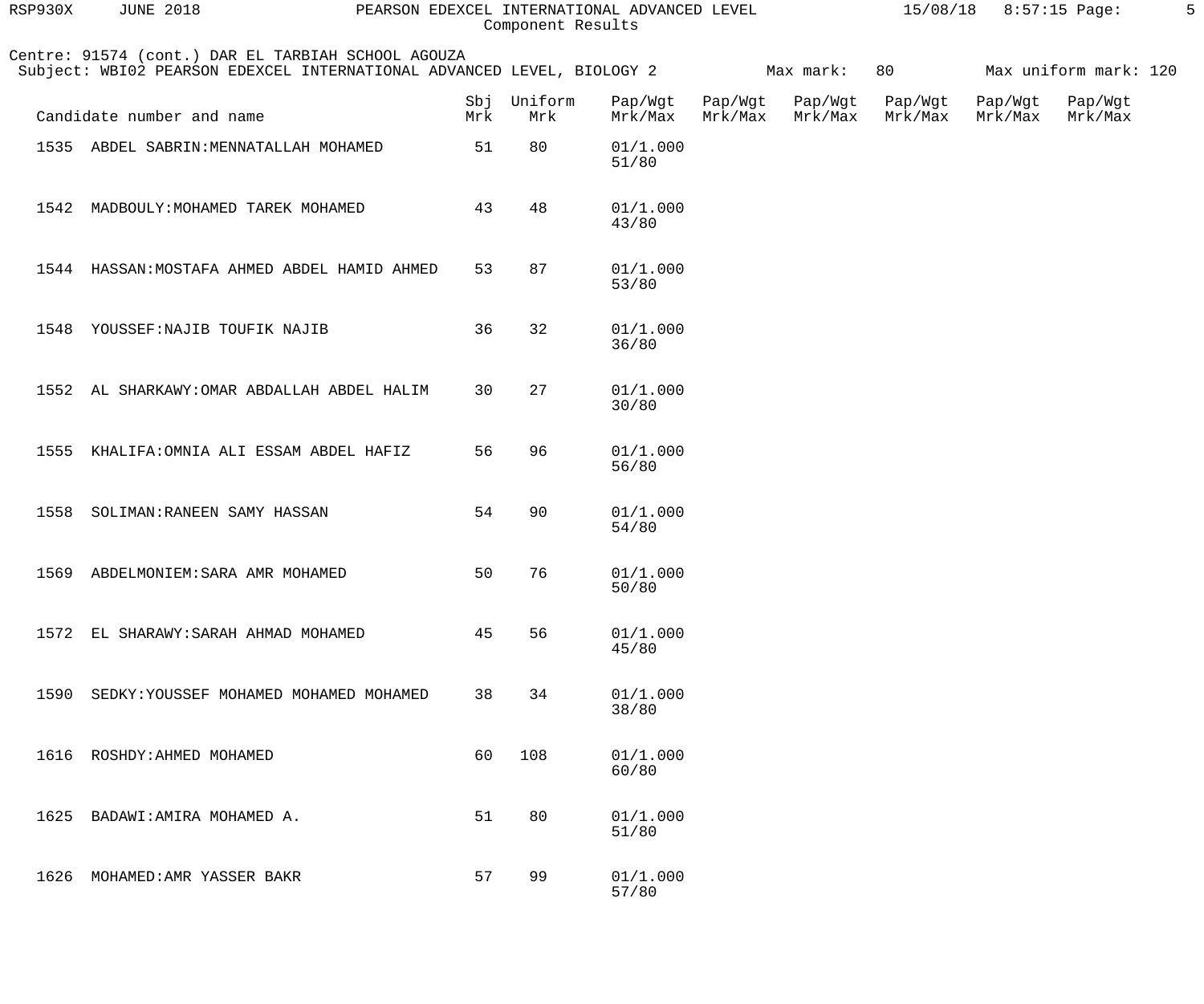| RSP930X | <b>JUNE 2018</b>                                                                                                             | PEARSON EDEXCEL INTERNATIONAL ADVANCED LEVEL |                    | Component Results  |                    |                    |                    | $15/08/18$ 8:57:15 Page: |                       | 6 |
|---------|------------------------------------------------------------------------------------------------------------------------------|----------------------------------------------|--------------------|--------------------|--------------------|--------------------|--------------------|--------------------------|-----------------------|---|
|         | Centre: 91574 (cont.) DAR EL TARBIAH SCHOOL AGOUZA<br>Subject: WBI02 PEARSON EDEXCEL INTERNATIONAL ADVANCED LEVEL, BIOLOGY 2 |                                              |                    |                    |                    | Max mark:          | 80                 |                          | Max uniform mark: 120 |   |
|         | Candidate number and name                                                                                                    | Mrk                                          | Sbj Uniform<br>Mrk | Pap/Wgt<br>Mrk/Max | Pap/Wgt<br>Mrk/Max | Pap/Wgt<br>Mrk/Max | Pap/Wgt<br>Mrk/Max | Pap/Wgt<br>Mrk/Max       | Pap/Wgt<br>Mrk/Max    |   |
|         | 1629 AFIFI: BAHER MAMDOUH                                                                                                    | 55                                           | 93                 | 01/1.000<br>55/80  |                    |                    |                    |                          |                       |   |
| 1631    | SABER: BASSEM SHERIF                                                                                                         | 31                                           | 28                 | 01/1.000<br>31/80  |                    |                    |                    |                          |                       |   |
|         | 1634 SABER: DINA NAGI MOHAMED                                                                                                | 58                                           | 102                | 01/1.000<br>58/80  |                    |                    |                    |                          |                       |   |
| 1636    | KARAM: EMIL SAMEH                                                                                                            | 54                                           | 90                 | 01/1.000<br>54/80  |                    |                    |                    |                          |                       |   |
| 1638    | EL NAGGAR: ESRAA ABDEL NASSER MOHAMED                                                                                        | 57                                           | 99                 | 01/1.000<br>57/80  |                    |                    |                    |                          |                       |   |
| 1639    | ELBENDARY: FADILA AHMED                                                                                                      | 68                                           | 120                | 01/1.000<br>68/80  |                    |                    |                    |                          |                       |   |
| 1640    | MOHAMED: FARAH ABDELHAMID NABIL                                                                                              | 62                                           | 114                | 01/1.000<br>62/80  |                    |                    |                    |                          |                       |   |
|         | 1643 MOHAMMED: GANNAT MOSTAFA                                                                                                | 55                                           | 93                 | 01/1.000<br>55/80  |                    |                    |                    |                          |                       |   |
| 1645    | AHMED: HABIBA MOSTAFA                                                                                                        | 53                                           | 87                 | 01/1.000<br>53/80  |                    |                    |                    |                          |                       |   |
| 1646    | FARIED: HAGAR MUHAMMAD MORSY                                                                                                 | 68                                           | 120                | 01/1.000<br>68/80  |                    |                    |                    |                          |                       |   |
| 1647    | IBRAHIM: HALA YAHIA                                                                                                          | 56                                           | 96                 | 01/1.000<br>56/80  |                    |                    |                    |                          |                       |   |
| 1659    | AWAD: KARIM EHAB HAMDY ALY                                                                                                   | 52                                           | 84                 | 01/1.000<br>52/80  |                    |                    |                    |                          |                       |   |
| 1660    | ELSARKY: MAHINOUR ALAA ELDIN MOHAMED                                                                                         | 51                                           | 80                 | 01/1.000<br>51/80  |                    |                    |                    |                          |                       |   |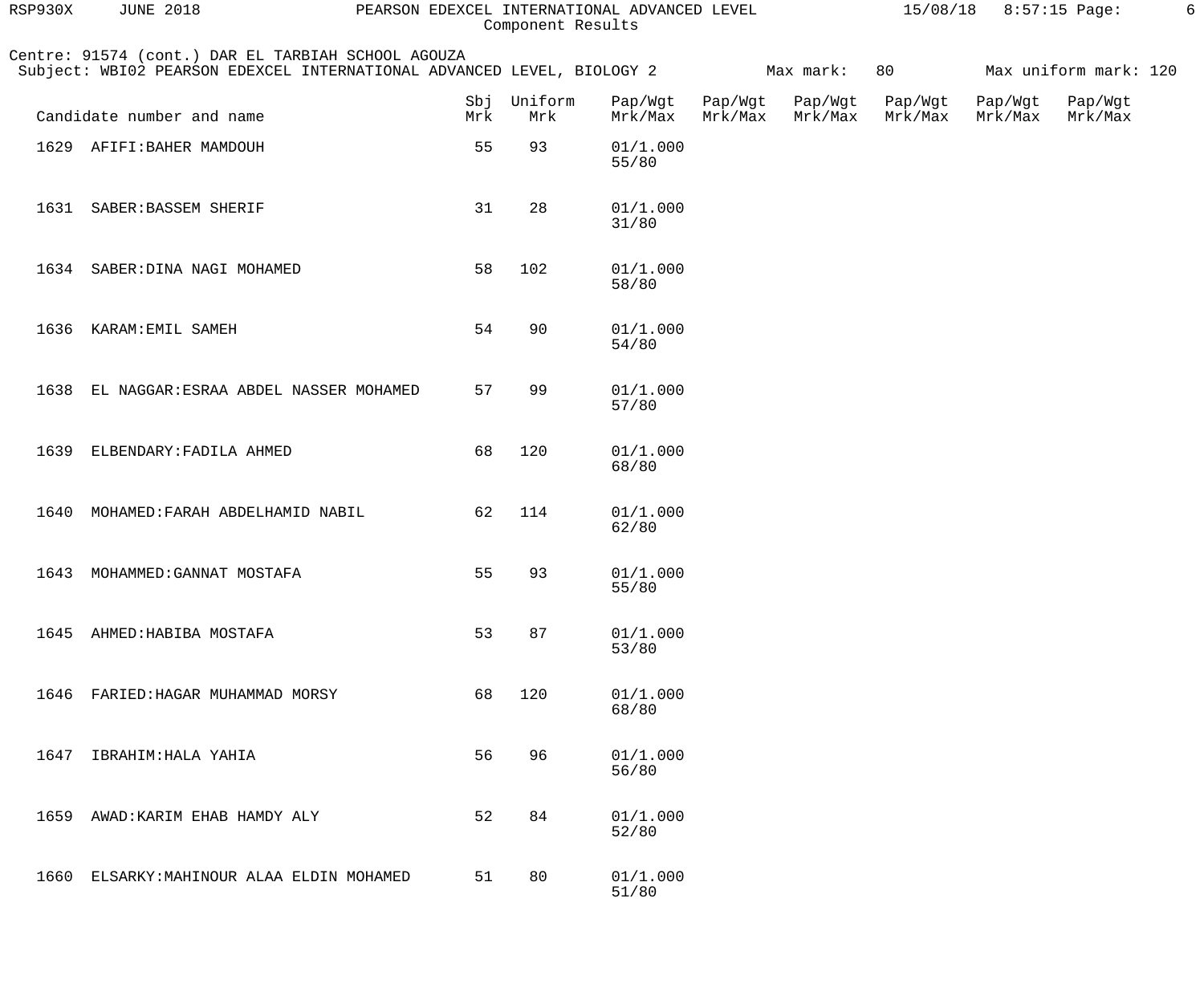| RSP930X | <b>JUNE 2018</b>                                                                                                             | PEARSON EDEXCEL INTERNATIONAL ADVANCED LEVEL | Component Results |                    |                    |                    |                    | 15/08/18 8:57:15 Page: |                       | $\overline{7}$ |
|---------|------------------------------------------------------------------------------------------------------------------------------|----------------------------------------------|-------------------|--------------------|--------------------|--------------------|--------------------|------------------------|-----------------------|----------------|
|         | Centre: 91574 (cont.) DAR EL TARBIAH SCHOOL AGOUZA<br>Subject: WBI02 PEARSON EDEXCEL INTERNATIONAL ADVANCED LEVEL, BIOLOGY 2 |                                              |                   |                    |                    | Max mark:          | 80                 |                        | Max uniform mark: 120 |                |
|         | Candidate number and name                                                                                                    | Sbj<br>Mrk                                   | Uniform<br>Mrk    | Pap/Wgt<br>Mrk/Max | Pap/Wgt<br>Mrk/Max | Pap/Wgt<br>Mrk/Max | Pap/Wgt<br>Mrk/Max | Pap/Wgt<br>Mrk/Max     | Pap/Wgt<br>Mrk/Max    |                |
|         | 1661 ABO GOLYL: MAHMOUD MOHAMED KAMEL                                                                                        | 61                                           | 111               | 01/1.000<br>61/80  |                    |                    |                    |                        |                       |                |
|         | 1664 AHMED: MARIAM AHMED ABDEL AZIZ                                                                                          | 41                                           | 40                | 01/1.000<br>41/80  |                    |                    |                    |                        |                       |                |
|         | 1665 ABDUL FATTAH: MARIAM ASHRAF                                                                                             | 61                                           | 111               | 01/1.000<br>61/80  |                    |                    |                    |                        |                       |                |
| 1667    | ELWAN: MARIEM YASSER AHMED                                                                                                   | 32                                           | 29                | 01/1.000<br>32/80  |                    |                    |                    |                        |                       |                |
|         | 1668 ABDEL KARIM: MARWA AHMED ALY                                                                                            | 58                                           | 102               | 01/1.000<br>58/80  |                    |                    |                    |                        |                       |                |
|         | 1681 SARKES: MINA ATEF BENIAMEN                                                                                              | 62                                           | 114               | 01/1.000<br>62/80  |                    |                    |                    |                        |                       |                |
|         | 1682 AYAD: MINA MEDHAT LATIF                                                                                                 | 55                                           | 93                | 01/1.000<br>55/80  |                    |                    |                    |                        |                       |                |
| 1683    | ABDEL HAMID: MOATAZ AHMED                                                                                                    | 50                                           | 76                | 01/1.000<br>50/80  |                    |                    |                    |                        |                       |                |
| 1687    | EL HADDAD: MOHAMED AYMAN                                                                                                     | 59                                           | 105               | 01/1.000<br>59/80  |                    |                    |                    |                        |                       |                |
|         | 1693 ALI: MOHAMED KHALED MOHAMED                                                                                             | 47                                           | 64                | 01/1.000<br>47/80  |                    |                    |                    |                        |                       |                |
| 1695    | MOHAMED: MOHAMED MOATASEM BELLAH                                                                                             | 58                                           | 102               | 01/1.000<br>58/80  |                    |                    |                    |                        |                       |                |
| 1696    | ALI: MOHAMED OSAMA                                                                                                           | 47                                           | 64                | 01/1.000<br>47/80  |                    |                    |                    |                        |                       |                |
| 1697    | MOUSSA: MOHAMED OSAMA MOHAMED                                                                                                | 53                                           | 87                | 01/1.000<br>53/80  |                    |                    |                    |                        |                       |                |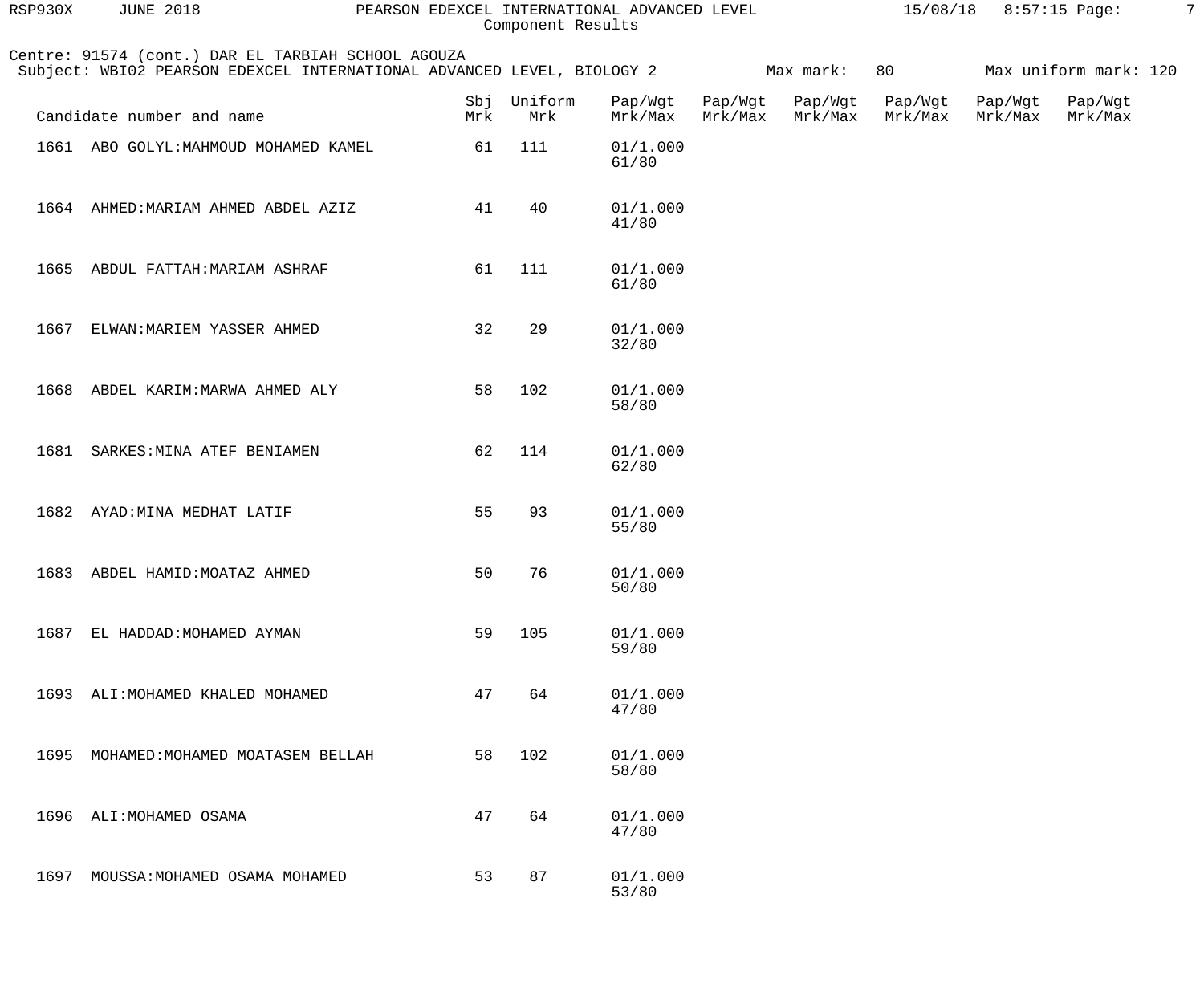| RSP930X | <b>JUNE 2018</b>                                                                                                             |     | Component Results  | PEARSON EDEXCEL INTERNATIONAL ADVANCED LEVEL |                    |                    |                    | 15/08/18 8:57:15 Page: |                       | 8 |
|---------|------------------------------------------------------------------------------------------------------------------------------|-----|--------------------|----------------------------------------------|--------------------|--------------------|--------------------|------------------------|-----------------------|---|
|         | Centre: 91574 (cont.) DAR EL TARBIAH SCHOOL AGOUZA<br>Subject: WBI02 PEARSON EDEXCEL INTERNATIONAL ADVANCED LEVEL, BIOLOGY 2 |     |                    |                                              |                    | Max mark:          | 80                 |                        | Max uniform mark: 120 |   |
|         | Candidate number and name                                                                                                    | Mrk | Sbj Uniform<br>Mrk | Pap/Wgt<br>Mrk/Max                           | Pap/Wgt<br>Mrk/Max | Pap/Wgt<br>Mrk/Max | Pap/Wgt<br>Mrk/Max | Pap/Wgt<br>Mrk/Max     | Pap/Wgt<br>Mrk/Max    |   |
|         | 1705 SOROUR: NADA MAHMOUD KAMEL ABDEL BAKI                                                                                   | 51  | 80                 | 01/1.000<br>51/80                            |                    |                    |                    |                        |                       |   |
|         | 1706 MANSOUR: NADA MOHAMED ABDEL FATTAH                                                                                      | 55  | 93                 | 01/1.000<br>55/80                            |                    |                    |                    |                        |                       |   |
|         | 1707 ABDELKHALEK: NADA MOHAMED SAYED                                                                                         | 49  | 72                 | 01/1.000<br>49/80                            |                    |                    |                    |                        |                       |   |
| 1708    | MOHAMED: NANEES ESSAM FAHMY                                                                                                  | 33  | 30                 | 01/1.000<br>33/80                            |                    |                    |                    |                        |                       |   |
|         | 1713 ABDUL AZIZ: NOUR TAMER ADEL                                                                                             | 56  | 96                 | 01/1.000<br>56/80                            |                    |                    |                    |                        |                       |   |
| 1721    | MOUSSA: OMAR SAYED AHMED                                                                                                     | 49  | 72                 | 01/1.000<br>49/80                            |                    |                    |                    |                        |                       |   |
|         | 1724 EL MAHROUKI: RAMI MOHAMED ABDEL FADEIL                                                                                  | 61  | 111                | 01/1.000<br>61/80                            |                    |                    |                    |                        |                       |   |
| 1726    | TANTAWY: RANA OSAMA AHMED                                                                                                    | 57  | 99                 | 01/1.000<br>57/80                            |                    |                    |                    |                        |                       |   |
| 1728    | YOUSSEF: RAWAN HESHAM MOHAMED SALAH                                                                                          | 61  | 111                | 01/1.000<br>61/80                            |                    |                    |                    |                        |                       |   |
| 1729    | SALLAM: RODAINA AHMED LOTFY                                                                                                  | 60  | 108                | 01/1.000<br>60/80                            |                    |                    |                    |                        |                       |   |
| 1731    | MOUSSA: SALMA AYMAN SALAH                                                                                                    | 53  | 87                 | 01/1.000<br>53/80                            |                    |                    |                    |                        |                       |   |
|         | 1734 ATTA: SALMA IHAB SHAFEK                                                                                                 | 56  | 96                 | 01/1.000<br>56/80                            |                    |                    |                    |                        |                       |   |
| 1735    | ELSHAZLY: SALMA MOSTAFA IBRAHIM                                                                                              | 52  | 84                 | 01/1.000<br>52/80                            |                    |                    |                    |                        |                       |   |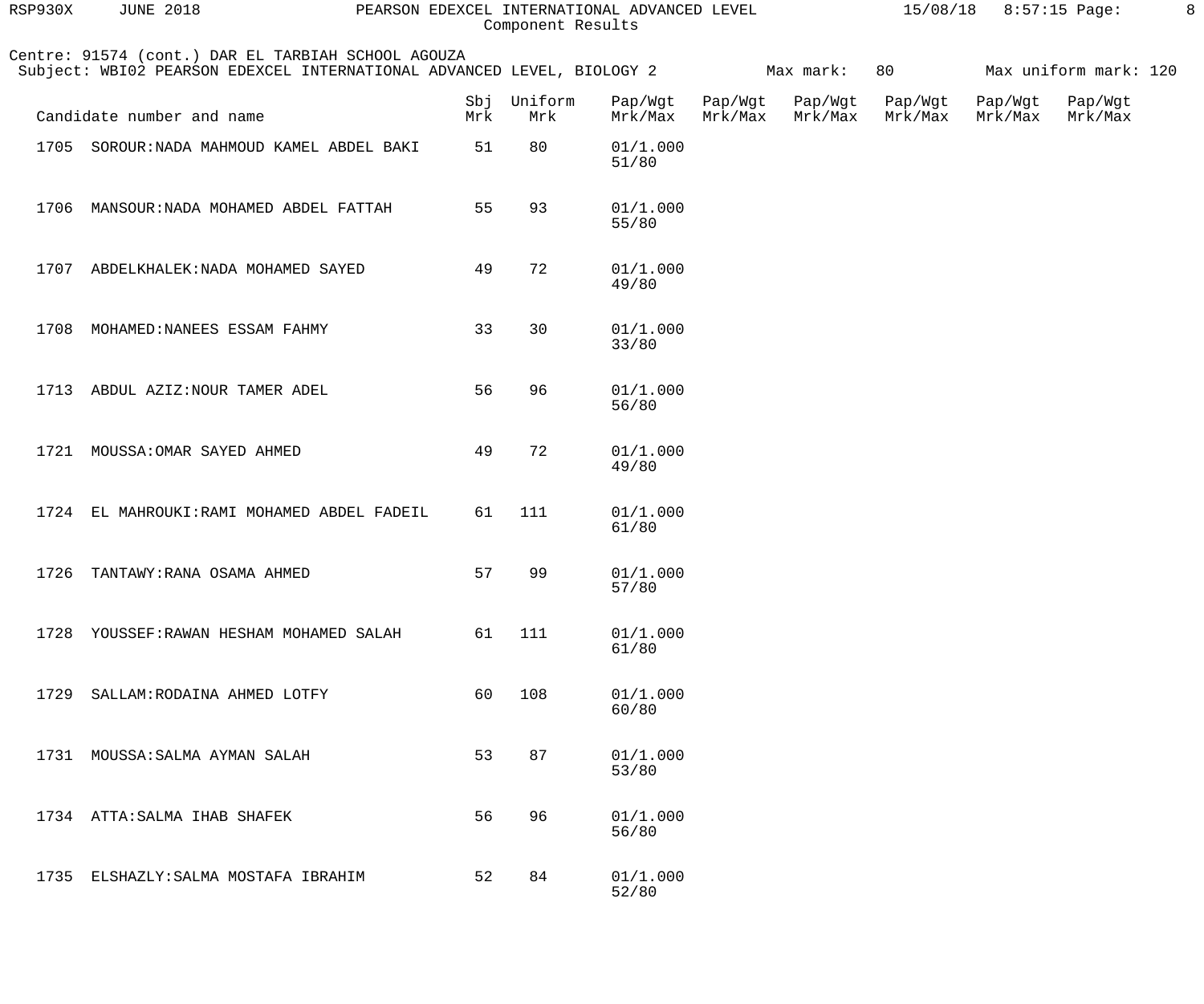| RSP930X | <b>JUNE 2018</b>                                                                                                             | PEARSON EDEXCEL INTERNATIONAL ADVANCED LEVEL<br>15/08/18 8:57:15 Page: |                |                    |                    |                    |                    |                    |                       |  |
|---------|------------------------------------------------------------------------------------------------------------------------------|------------------------------------------------------------------------|----------------|--------------------|--------------------|--------------------|--------------------|--------------------|-----------------------|--|
|         | Centre: 91574 (cont.) DAR EL TARBIAH SCHOOL AGOUZA<br>Subject: WBI02 PEARSON EDEXCEL INTERNATIONAL ADVANCED LEVEL, BIOLOGY 2 |                                                                        |                |                    |                    | Max mark:          | 80                 |                    | Max uniform mark: 120 |  |
|         | Candidate number and name                                                                                                    | Sbj<br>Mrk                                                             | Uniform<br>Mrk | Pap/Wgt<br>Mrk/Max | Pap/Wgt<br>Mrk/Max | Pap/Wgt<br>Mrk/Max | Pap/Wgt<br>Mrk/Max | Pap/Wgt<br>Mrk/Max | Pap/Wgt<br>Mrk/Max    |  |
| 1738    | ABDELWAHAB: SARA WAEL AHMED ATTIA                                                                                            | 50                                                                     | 76             | 01/1.000<br>50/80  |                    |                    |                    |                    |                       |  |
| 1742    | ELGAWLY: SHADI ASHRAF                                                                                                        | 56                                                                     | 96             | 01/1.000<br>56/80  |                    |                    |                    |                    |                       |  |
| 1745    | EL SALAMONY: SHROUK AHMED MOHAMED                                                                                            | 33                                                                     | 30             | 01/1.000<br>33/80  |                    |                    |                    |                    |                       |  |
| 1748    | ABD ELMONEIM: YAHIA MOHAMED                                                                                                  | 60                                                                     | 108            | 01/1.000<br>60/80  |                    |                    |                    |                    |                       |  |
| 1749    | ZAKI: YAHYA MOHAMED BAHAA ELDEEN MAHMOUD                                                                                     | Χ                                                                      | Χ              | 01/1.000<br>X/80   |                    |                    |                    |                    |                       |  |
| 1751    | SOLIMAN: YASMINE GEORGE                                                                                                      | 54                                                                     | 90             | 01/1.000<br>54/80  |                    |                    |                    |                    |                       |  |
| 1752    | ABUBAKR: YASSIN MOHAMED ABDEL FATAH                                                                                          | 63                                                                     | 117            | 01/1.000<br>63/80  |                    |                    |                    |                    |                       |  |
|         | 1754 KAMAR: YASSMIN AYMAN HUSSEIN MOHAMED                                                                                    | 53                                                                     | 87             | 01/1.000<br>53/80  |                    |                    |                    |                    |                       |  |
| 1756    | HASSAN: YOUSSEF HOSSAM ELDEEN MOHAMED ANW                                                                                    | 48                                                                     | 68             | 01/1.000<br>48/80  |                    |                    |                    |                    |                       |  |
| 1758    | MOHAMED: YOUSSEF OSAMA                                                                                                       | 41                                                                     | 40             | 01/1.000<br>41/80  |                    |                    |                    |                    |                       |  |
|         | 1760 EL TAWEL: YUSSUF KHALED ANWAR                                                                                           | 47                                                                     | 64             | 01/1.000<br>47/80  |                    |                    |                    |                    |                       |  |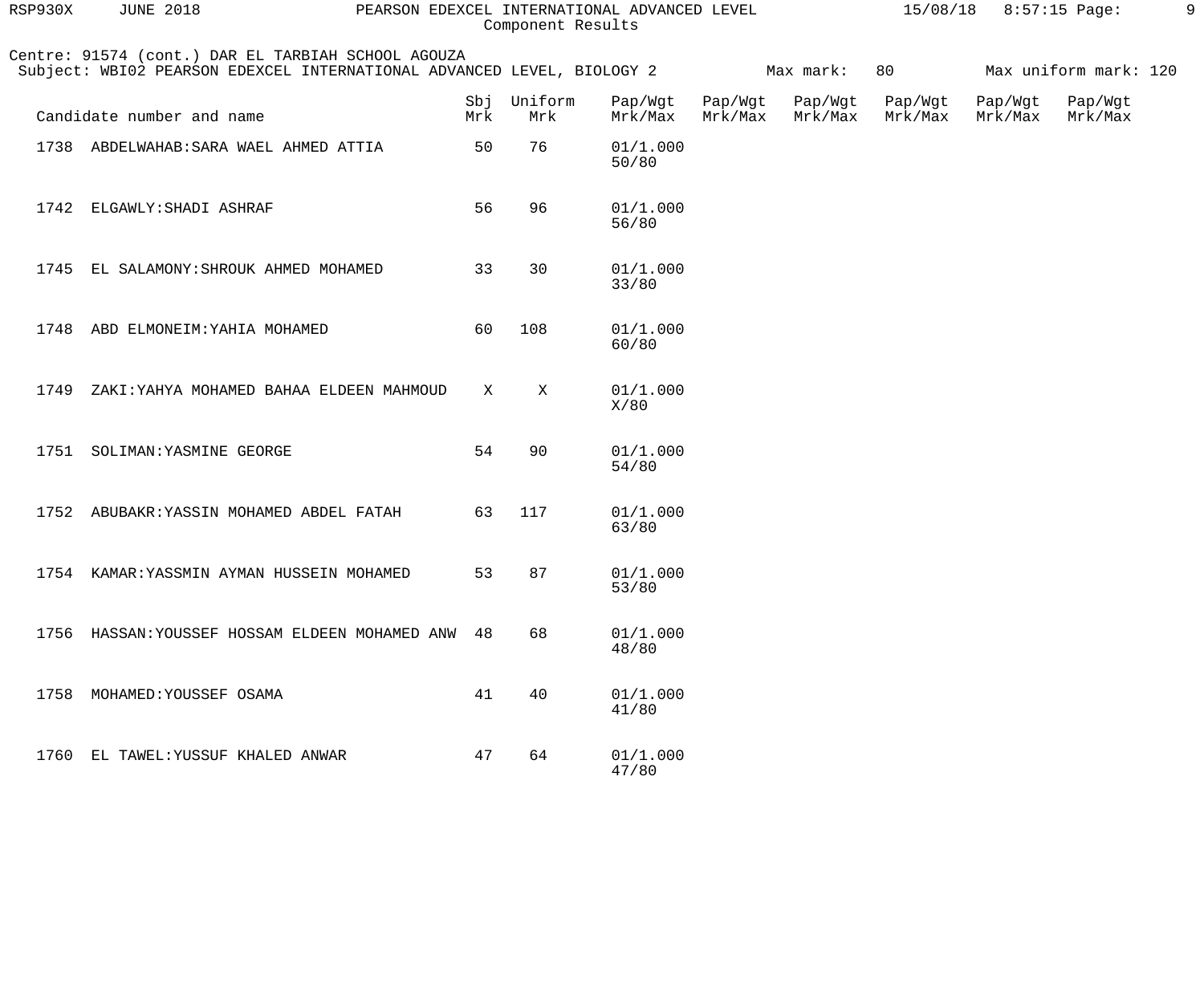| RSP930X        | <b>JUNE 2018</b> | PEARSON EDEXCEL INTERNATIONAL ADVANCED LEVEL                                                                                 |              |                 | 8:57:15 Page:<br>15/08/18 | 10           |           |       |                       |  |
|----------------|------------------|------------------------------------------------------------------------------------------------------------------------------|--------------|-----------------|---------------------------|--------------|-----------|-------|-----------------------|--|
|                |                  | Centre: 91574 (cont.) DAR EL TARBIAH SCHOOL AGOUZA<br>Subject: WBI02 PEARSON EDEXCEL INTERNATIONAL ADVANCED LEVEL, BIOLOGY 2 |              |                 |                           |              | Max mark: | -80   | Max uniform mark: 120 |  |
| Subject/Option |                  |                                                                                                                              |              |                 |                           |              |           |       |                       |  |
| WBI02          |                  | UMS/Grade boundaries :<br>Subject mark boundaries:                                                                           | 96/(A)<br>56 | $84/$ (B)<br>52 | 72/(C)<br>49              | 60/(D)<br>46 | 48/(E)    | 0/(U) |                       |  |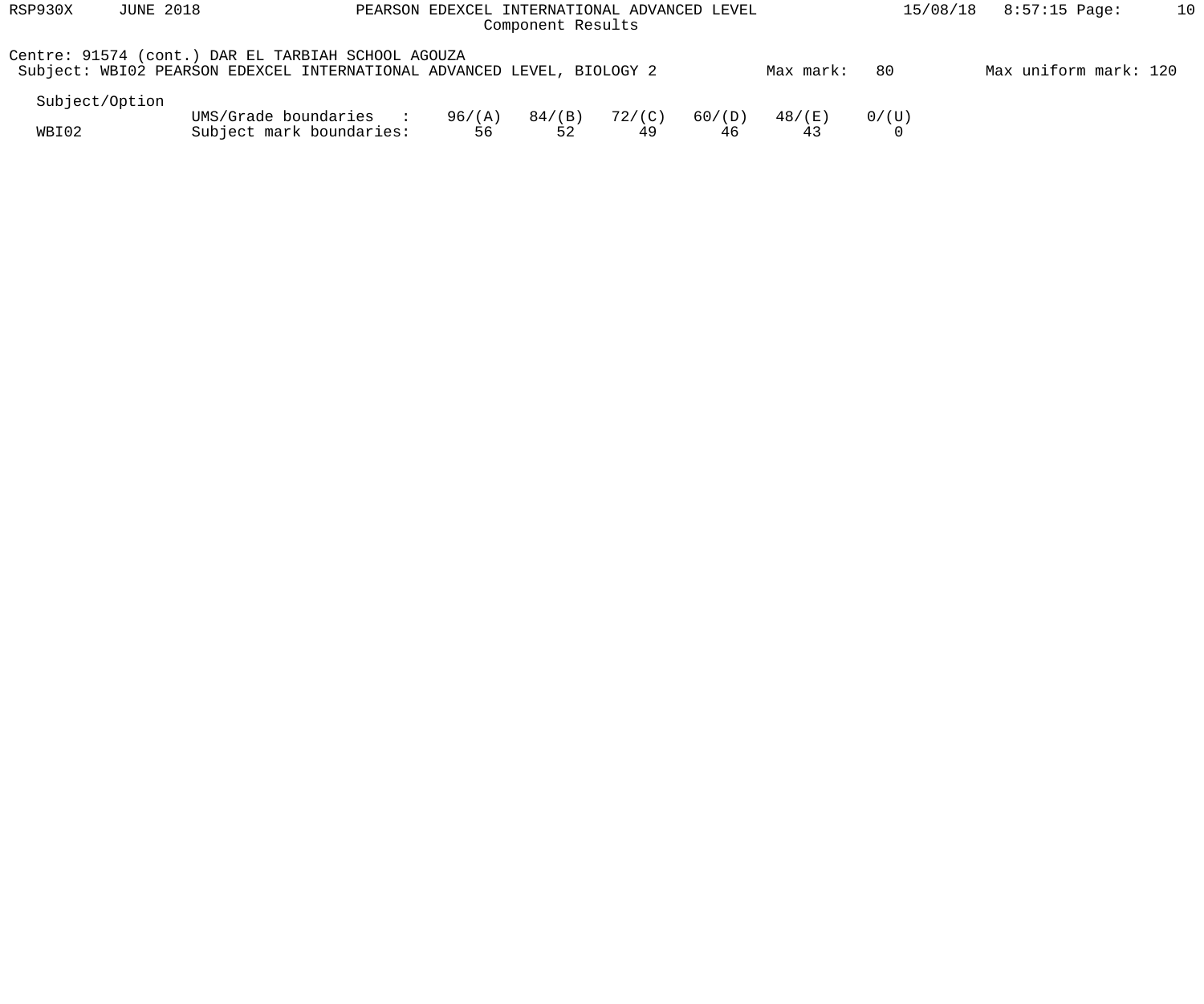| RSP930X | <b>JUNE 2018</b>                                                                                                             |     | Component Results  | PEARSON EDEXCEL INTERNATIONAL ADVANCED LEVEL |                    |                    |                    | 15/08/18 8:57:15 Page: |                      | 11 |
|---------|------------------------------------------------------------------------------------------------------------------------------|-----|--------------------|----------------------------------------------|--------------------|--------------------|--------------------|------------------------|----------------------|----|
|         | Centre: 91574 (cont.) DAR EL TARBIAH SCHOOL AGOUZA<br>Subject: WBI03 PEARSON EDEXCEL INTERNATIONAL ADVANCED LEVEL, BIOLOGY 3 |     |                    |                                              |                    | Max mark:          | 40                 |                        | Max uniform mark: 60 |    |
|         | Candidate number and name                                                                                                    | Mrk | Sbj Uniform<br>Mrk | Pap/Wgt<br>Mrk/Max                           | Pap/Wgt<br>Mrk/Max | Pap/Wgt<br>Mrk/Max | Pap/Wgt<br>Mrk/Max | Pap/Wgt<br>Mrk/Max     | Pap/Wgt<br>Mrk/Max   |    |
|         | 1479 MOHAMED: AHMED NASHAAT SALAMA                                                                                           | 24  | 24                 | 01/1.000<br>24/40                            |                    |                    |                    |                        |                      |    |
| 1483    | AHMED: AMINA IBRAHIM ALI IBRAHIM                                                                                             | 28  | 32                 | 01/1.000<br>28/40                            |                    |                    |                    |                        |                      |    |
|         | 1491 ATTIA: DAVID EDWAR                                                                                                      | 32  | 40                 | 01/1.000<br>32/40                            |                    |                    |                    |                        |                      |    |
|         | 1495 ALASHIRY: EZZELDIN MAHMOUD                                                                                              | 35  | 46                 | 01/1.000<br>35/40                            |                    |                    |                    |                        |                      |    |
| 1497    | IBRAHIM: FARAH IBRAHIM AHMED SHAWKI                                                                                          | 28  | 32                 | 01/1.000<br>28/40                            |                    |                    |                    |                        |                      |    |
| 1507    | SOULIMAN: HEBA AHMED IMAM ELSAYED                                                                                            | 37  | 51                 | 01/1.000<br>37/40                            |                    |                    |                    |                        |                      |    |
|         | 1510 EL BARBARY: IBRAHIM EZZAT HASSAN                                                                                        | 27  | 30                 | 01/1.000<br>27/40                            |                    |                    |                    |                        |                      |    |
|         | 1517 SELIM: LAMIS SAID MOHAMED MORSI                                                                                         | 26  | 28                 | 01/1.000<br>26/40                            |                    |                    |                    |                        |                      |    |
| 1518    | MARYOD: LOBNA WALEED HAMED                                                                                                   | 30  | 36                 | 01/1.000<br>30/40                            |                    |                    |                    |                        |                      |    |
| 1520    | FAYEZ: MALAK HANY AHMED                                                                                                      | 32  | 40                 | 01/1.000<br>32/40                            |                    |                    |                    |                        |                      |    |
| 1521    | FOAD: MALAK WAHEED AHMED                                                                                                     | 24  | 24                 | 01/1.000<br>24/40                            |                    |                    |                    |                        |                      |    |
| 1527    | ALI: MARIAM MOSTAFA DAWOOD                                                                                                   | 34  | 44                 | 01/1.000<br>34/40                            |                    |                    |                    |                        |                      |    |
| 1535    | ABDEL SABRIN: MENNATALLAH MOHAMED                                                                                            | 31  | 38                 | 01/1.000<br>31/40                            |                    |                    |                    |                        |                      |    |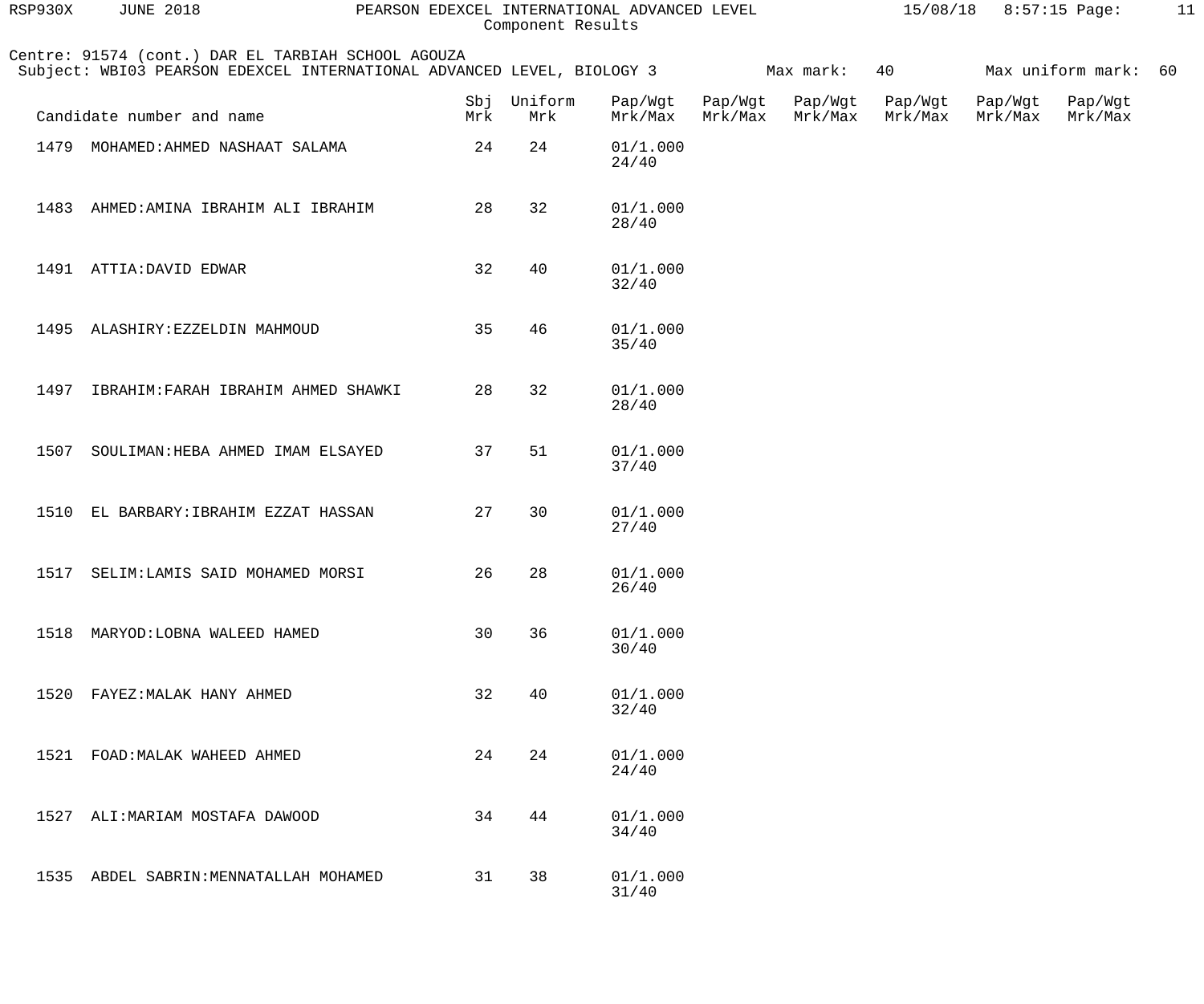| RSP930X | <b>JUNE 2018</b>                                                                                                             |     | Component Results  | PEARSON EDEXCEL INTERNATIONAL ADVANCED LEVEL |                    |                    |                    | $15/08/18$ 8:57:15 Page: |                      | 12 |
|---------|------------------------------------------------------------------------------------------------------------------------------|-----|--------------------|----------------------------------------------|--------------------|--------------------|--------------------|--------------------------|----------------------|----|
|         | Centre: 91574 (cont.) DAR EL TARBIAH SCHOOL AGOUZA<br>Subject: WBI03 PEARSON EDEXCEL INTERNATIONAL ADVANCED LEVEL, BIOLOGY 3 |     |                    |                                              |                    | Max mark:          | 40                 |                          | Max uniform mark: 60 |    |
|         | Candidate number and name                                                                                                    | Mrk | Sbj Uniform<br>Mrk | Pap/Wgt<br>Mrk/Max                           | Pap/Wgt<br>Mrk/Max | Pap/Wgt<br>Mrk/Max | Pap/Wgt<br>Mrk/Max | Pap/Wgt<br>Mrk/Max       | Pap/Wgt<br>Mrk/Max   |    |
|         | 1542 MADBOULY: MOHAMED TAREK MOHAMED                                                                                         | 32  | 40                 | 01/1.000<br>32/40                            |                    |                    |                    |                          |                      |    |
|         | 1544 HASSAN: MOSTAFA AHMED ABDEL HAMID AHMED                                                                                 | 37  | 51                 | 01/1.000<br>37/40                            |                    |                    |                    |                          |                      |    |
| 1548    | YOUSSEF: NAJIB TOUFIK NAJIB                                                                                                  | 20  | 17                 | 01/1.000<br>20/40                            |                    |                    |                    |                          |                      |    |
|         | 1552 AL SHARKAWY: OMAR ABDALLAH ABDEL HALIM                                                                                  | 22  | 20                 | 01/1.000<br>22/40                            |                    |                    |                    |                          |                      |    |
|         | 1555 KHALIFA: OMNIA ALI ESSAM ABDEL HAFIZ                                                                                    | 34  | 44                 | 01/1.000<br>34/40                            |                    |                    |                    |                          |                      |    |
| 1558    | SOLIMAN: RANEEN SAMY HASSAN                                                                                                  | 27  | 30                 | 01/1.000<br>27/40                            |                    |                    |                    |                          |                      |    |
|         | 1561 HASHEM: RAWAN MOHAMED MAHMOUD                                                                                           | 30  | 36                 | 01/1.000<br>30/40                            |                    |                    |                    |                          |                      |    |
|         | 1566 ELSAYED: SALMA SHERIF                                                                                                   |     | 31 38              | 01/1.000<br>31/40                            |                    |                    |                    |                          |                      |    |
| 1572    | EL SHARAWY: SARAH AHMAD MOHAMED                                                                                              | 38  | 54                 | 01/1.000<br>38/40                            |                    |                    |                    |                          |                      |    |
| 1590    | SEDKY: YOUSSEF MOHAMED MOHAMED MOHAMED                                                                                       | 21  | 18                 | 01/1.000<br>21/40                            |                    |                    |                    |                          |                      |    |
|         | 1616 ROSHDY: AHMED MOHAMED                                                                                                   | 36  | 48                 | 01/1.000<br>36/40                            |                    |                    |                    |                          |                      |    |
| 1625    | BADAWI: AMIRA MOHAMED A.                                                                                                     | 29  | 34                 | 01/1.000<br>29/40                            |                    |                    |                    |                          |                      |    |
| 1626    | MOHAMED: AMR YASSER BAKR                                                                                                     | 34  | 44                 | 01/1.000<br>34/40                            |                    |                    |                    |                          |                      |    |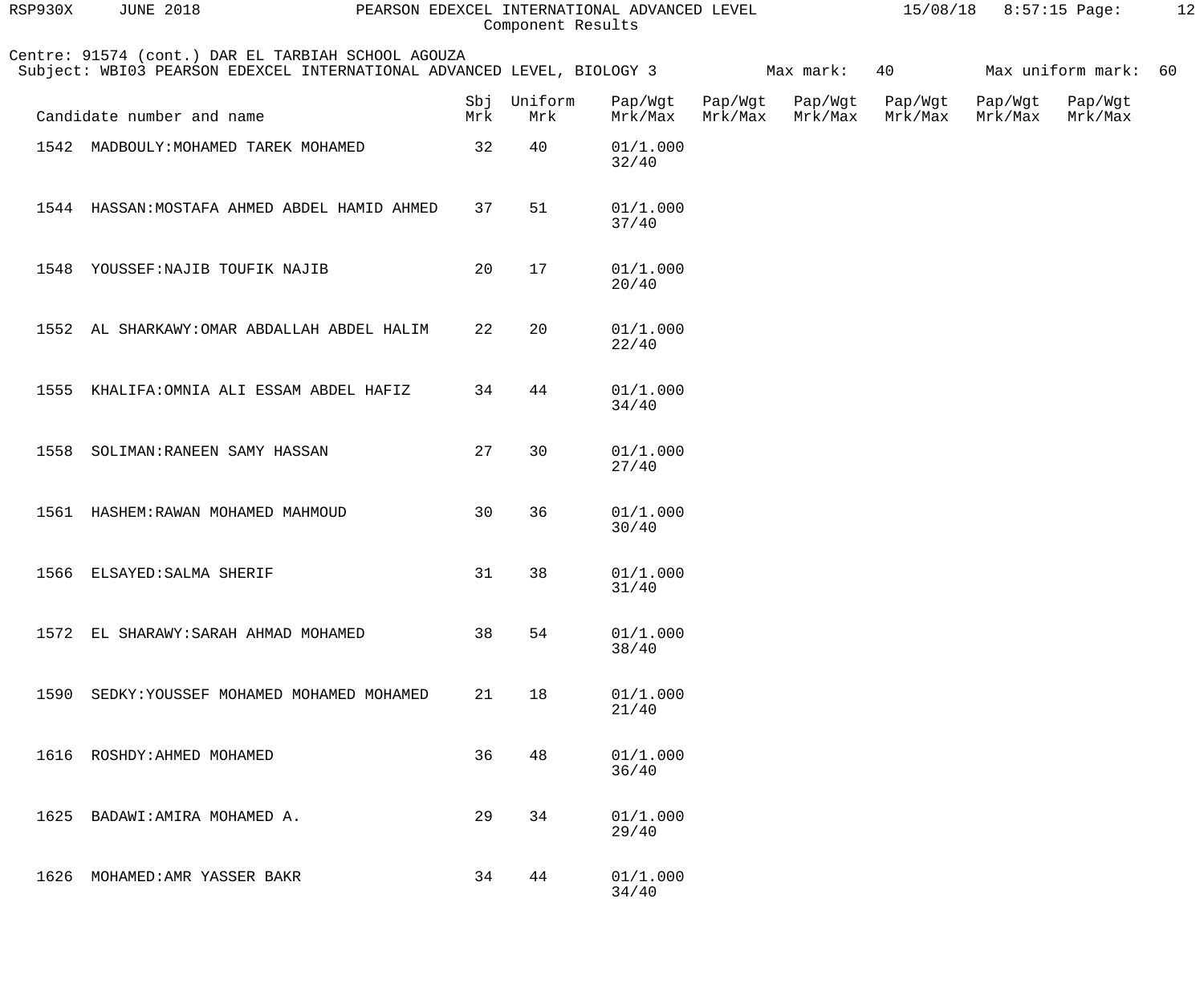| RSP930X | <b>JUNE 2018</b>                                                                                                             | PEARSON EDEXCEL INTERNATIONAL ADVANCED LEVEL |                    | Component Results  |                    |                    |                    | $15/08/18$ 8:57:15 Page: |                    | 13 |
|---------|------------------------------------------------------------------------------------------------------------------------------|----------------------------------------------|--------------------|--------------------|--------------------|--------------------|--------------------|--------------------------|--------------------|----|
|         | Centre: 91574 (cont.) DAR EL TARBIAH SCHOOL AGOUZA<br>Subject: WBI03 PEARSON EDEXCEL INTERNATIONAL ADVANCED LEVEL, BIOLOGY 3 |                                              |                    |                    |                    | Max mark:          | 40                 |                          | Max uniform mark:  | 60 |
|         | Candidate number and name                                                                                                    | Mrk                                          | Sbj Uniform<br>Mrk | Pap/Wgt<br>Mrk/Max | Pap/Wgt<br>Mrk/Max | Pap/Wgt<br>Mrk/Max | Pap/Wgt<br>Mrk/Max | Pap/Wgt<br>Mrk/Max       | Pap/Wgt<br>Mrk/Max |    |
|         | 1629 AFIFI: BAHER MAMDOUH                                                                                                    | 31                                           | 38                 | 01/1.000<br>31/40  |                    |                    |                    |                          |                    |    |
| 1631    | SABER: BASSEM SHERIF                                                                                                         | 18                                           | 15                 | 01/1.000<br>18/40  |                    |                    |                    |                          |                    |    |
|         | 1634 SABER: DINA NAGI MOHAMED                                                                                                | 33                                           | 42                 | 01/1.000<br>33/40  |                    |                    |                    |                          |                    |    |
| 1636    | KARAM: EMIL SAMEH                                                                                                            | 25                                           | 26                 | 01/1.000<br>25/40  |                    |                    |                    |                          |                    |    |
| 1638    | EL NAGGAR: ESRAA ABDEL NASSER MOHAMED                                                                                        | 35                                           | 46                 | 01/1.000<br>35/40  |                    |                    |                    |                          |                    |    |
| 1639    | ELBENDARY: FADILA AHMED                                                                                                      | 36                                           | 48                 | 01/1.000<br>36/40  |                    |                    |                    |                          |                    |    |
| 1640    | MOHAMED: FARAH ABDELHAMID NABIL                                                                                              | 37                                           | 51                 | 01/1.000<br>37/40  |                    |                    |                    |                          |                    |    |
|         | 1643 MOHAMMED: GANNAT MOSTAFA                                                                                                | 32                                           | 40                 | 01/1.000<br>32/40  |                    |                    |                    |                          |                    |    |
| 1645    | AHMED: HABIBA MOSTAFA                                                                                                        | 35                                           | 46                 | 01/1.000<br>35/40  |                    |                    |                    |                          |                    |    |
| 1646    | FARIED: HAGAR MUHAMMAD MORSY                                                                                                 | 35                                           | 46                 | 01/1.000<br>35/40  |                    |                    |                    |                          |                    |    |
| 1647    | IBRAHIM: HALA YAHIA                                                                                                          | 34                                           | 44                 | 01/1.000<br>34/40  |                    |                    |                    |                          |                    |    |
| 1659    | AWAD: KARIM EHAB HAMDY ALY                                                                                                   | 32                                           | 40                 | 01/1.000<br>32/40  |                    |                    |                    |                          |                    |    |
| 1660    | ELSARKY: MAHINOUR ALAA ELDIN MOHAMED                                                                                         | 35                                           | 46                 | 01/1.000<br>35/40  |                    |                    |                    |                          |                    |    |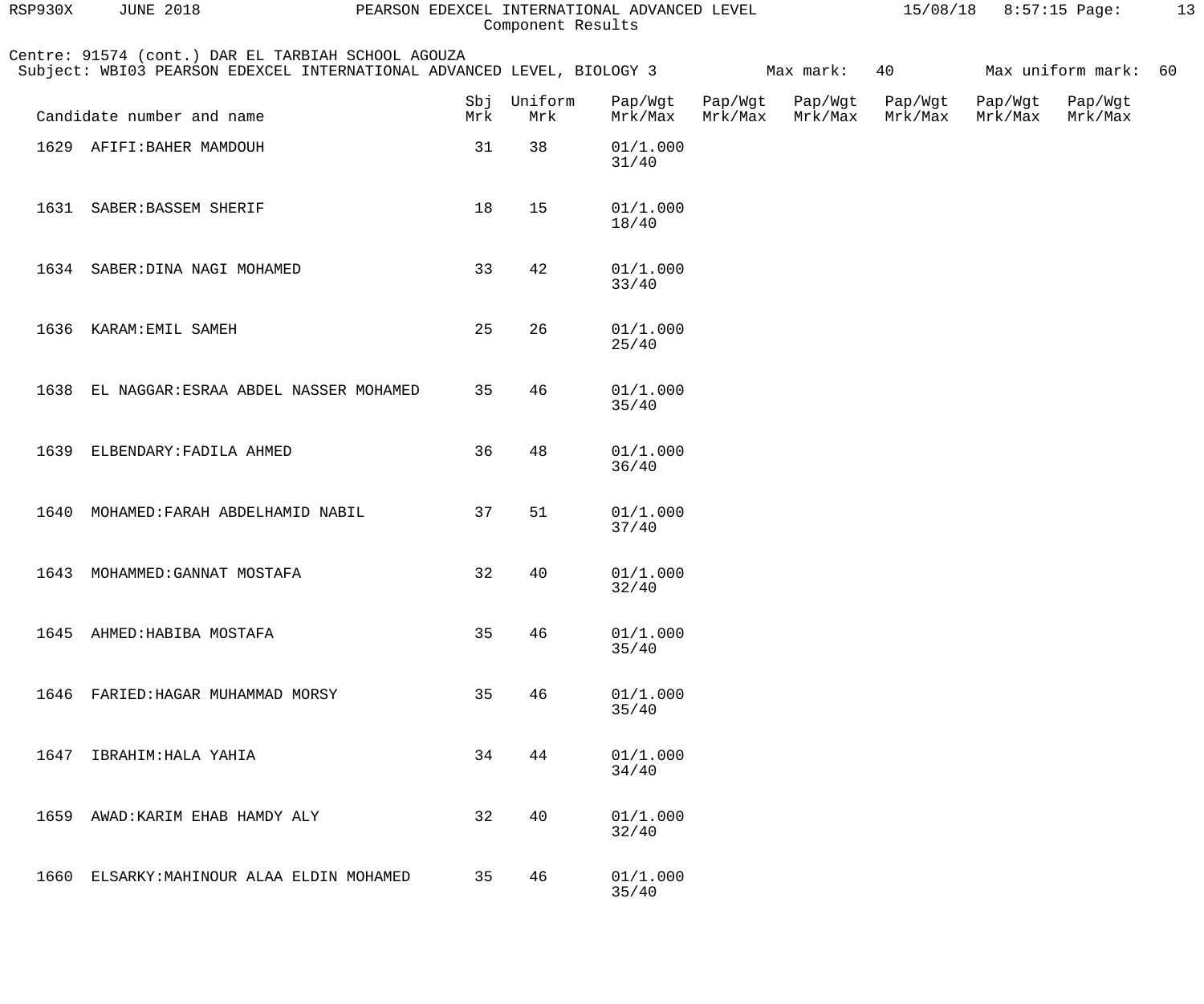| RSP930X | <b>JUNE 2018</b>                                                                                                             | PEARSON EDEXCEL INTERNATIONAL ADVANCED LEVEL | Component Results |                    |                    |                    |                    | 15/08/18 8:57:15 Page: |                      | 14 |
|---------|------------------------------------------------------------------------------------------------------------------------------|----------------------------------------------|-------------------|--------------------|--------------------|--------------------|--------------------|------------------------|----------------------|----|
|         | Centre: 91574 (cont.) DAR EL TARBIAH SCHOOL AGOUZA<br>Subject: WBI03 PEARSON EDEXCEL INTERNATIONAL ADVANCED LEVEL, BIOLOGY 3 |                                              |                   |                    |                    | Max mark:          | 40                 |                        | Max uniform mark: 60 |    |
|         | Candidate number and name                                                                                                    | Sbj<br>Mrk                                   | Uniform<br>Mrk    | Pap/Wgt<br>Mrk/Max | Pap/Wgt<br>Mrk/Max | Pap/Wgt<br>Mrk/Max | Pap/Wgt<br>Mrk/Max | Pap/Wgt<br>Mrk/Max     | Pap/Wgt<br>Mrk/Max   |    |
|         | 1661 ABO GOLYL: MAHMOUD MOHAMED KAMEL                                                                                        | 30                                           | 36                | 01/1.000<br>30/40  |                    |                    |                    |                        |                      |    |
|         | 1664 AHMED: MARIAM AHMED ABDEL AZIZ                                                                                          | 25                                           | 26                | 01/1.000<br>25/40  |                    |                    |                    |                        |                      |    |
|         | 1665 ABDUL FATTAH: MARIAM ASHRAF                                                                                             | 38                                           | 54                | 01/1.000<br>38/40  |                    |                    |                    |                        |                      |    |
| 1667    | ELWAN: MARIEM YASSER AHMED                                                                                                   | 26                                           | 28                | 01/1.000<br>26/40  |                    |                    |                    |                        |                      |    |
|         | 1668 ABDEL KARIM: MARWA AHMED ALY                                                                                            | 38                                           | 54                | 01/1.000<br>38/40  |                    |                    |                    |                        |                      |    |
|         | 1681 SARKES: MINA ATEF BENIAMEN                                                                                              | 32                                           | 40                | 01/1.000<br>32/40  |                    |                    |                    |                        |                      |    |
|         | 1682 AYAD: MINA MEDHAT LATIF                                                                                                 | 32                                           | 40                | 01/1.000<br>32/40  |                    |                    |                    |                        |                      |    |
| 1683    | ABDEL HAMID: MOATAZ AHMED                                                                                                    | 35                                           | 46                | 01/1.000<br>35/40  |                    |                    |                    |                        |                      |    |
| 1687    | EL HADDAD: MOHAMED AYMAN                                                                                                     | 29                                           | 34                | 01/1.000<br>29/40  |                    |                    |                    |                        |                      |    |
|         | 1693 ALI: MOHAMED KHALED MOHAMED                                                                                             | 37                                           | 51                | 01/1.000<br>37/40  |                    |                    |                    |                        |                      |    |
| 1695    | MOHAMED: MOHAMED MOATASEM BELLAH                                                                                             | 31                                           | 38                | 01/1.000<br>31/40  |                    |                    |                    |                        |                      |    |
| 1696    | ALI: MOHAMED OSAMA                                                                                                           | 28                                           | 32                | 01/1.000<br>28/40  |                    |                    |                    |                        |                      |    |
| 1697    | MOUSSA: MOHAMED OSAMA MOHAMED                                                                                                | 34                                           | 44                | 01/1.000<br>34/40  |                    |                    |                    |                        |                      |    |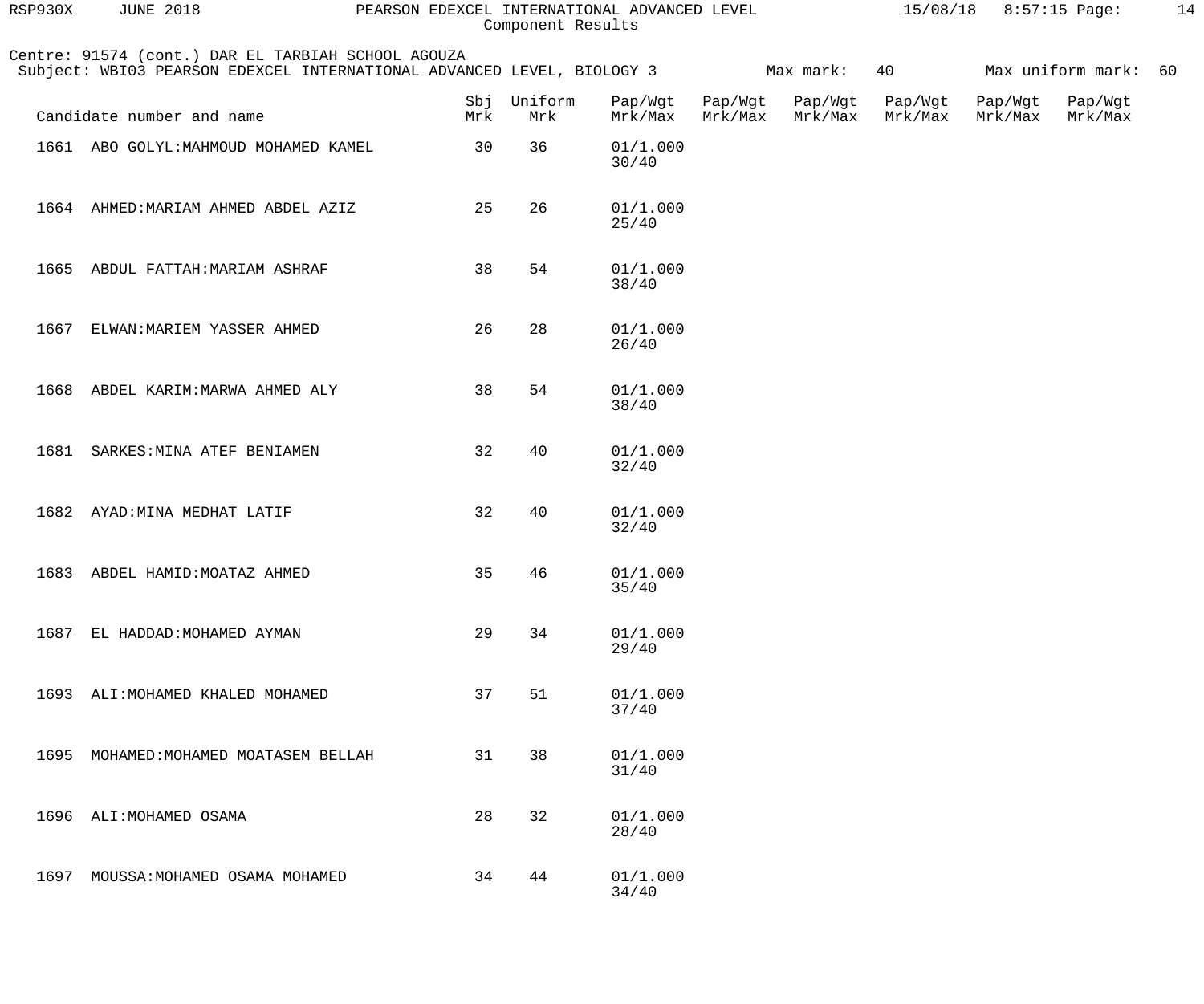| RSP930X | <b>JUNE 2018</b>                                                                                                             |     | Component Results  | PEARSON EDEXCEL INTERNATIONAL ADVANCED LEVEL |                    |                    |                    | $15/08/18$ 8:57:15 Page: |                      | 15 |
|---------|------------------------------------------------------------------------------------------------------------------------------|-----|--------------------|----------------------------------------------|--------------------|--------------------|--------------------|--------------------------|----------------------|----|
|         | Centre: 91574 (cont.) DAR EL TARBIAH SCHOOL AGOUZA<br>Subject: WBI03 PEARSON EDEXCEL INTERNATIONAL ADVANCED LEVEL, BIOLOGY 3 |     |                    |                                              |                    | Max mark:          | 40                 |                          | Max uniform mark: 60 |    |
|         | Candidate number and name                                                                                                    | Mrk | Sbj Uniform<br>Mrk | Pap/Wgt<br>Mrk/Max                           | Pap/Wgt<br>Mrk/Max | Pap/Wgt<br>Mrk/Max | Pap/Wgt<br>Mrk/Max | Pap/Wgt<br>Mrk/Max       | Pap/Wgt<br>Mrk/Max   |    |
|         | 1705 SOROUR: NADA MAHMOUD KAMEL ABDEL BAKI                                                                                   | 26  | 28                 | 01/1.000<br>26/40                            |                    |                    |                    |                          |                      |    |
|         | 1706 MANSOUR: NADA MOHAMED ABDEL FATTAH                                                                                      | 31  | 38                 | 01/1.000<br>31/40                            |                    |                    |                    |                          |                      |    |
|         | 1707 ABDELKHALEK: NADA MOHAMED SAYED                                                                                         | 34  | 44                 | 01/1.000<br>34/40                            |                    |                    |                    |                          |                      |    |
| 1708    | MOHAMED: NANEES ESSAM FAHMY                                                                                                  | 27  | 30                 | 01/1.000<br>27/40                            |                    |                    |                    |                          |                      |    |
|         | 1713 ABDUL AZIZ: NOUR TAMER ADEL                                                                                             | 28  | 32                 | 01/1.000<br>28/40                            |                    |                    |                    |                          |                      |    |
| 1721    | MOUSSA: OMAR SAYED AHMED                                                                                                     | 30  | 36                 | 01/1.000<br>30/40                            |                    |                    |                    |                          |                      |    |
|         | 1724 EL MAHROUKI: RAMI MOHAMED ABDEL FADEIL                                                                                  | 37  | 51                 | 01/1.000<br>37/40                            |                    |                    |                    |                          |                      |    |
| 1726    | TANTAWY: RANA OSAMA AHMED                                                                                                    | 33  | 42                 | 01/1.000<br>33/40                            |                    |                    |                    |                          |                      |    |
| 1728    | YOUSSEF: RAWAN HESHAM MOHAMED SALAH                                                                                          | 35  | 46                 | 01/1.000<br>35/40                            |                    |                    |                    |                          |                      |    |
| 1729    | SALLAM: RODAINA AHMED LOTFY                                                                                                  | 35  | 46                 | 01/1.000<br>35/40                            |                    |                    |                    |                          |                      |    |
| 1731    | MOUSSA: SALMA AYMAN SALAH                                                                                                    | 34  | 44                 | 01/1.000<br>34/40                            |                    |                    |                    |                          |                      |    |
|         | 1734 ATTA: SALMA IHAB SHAFEK                                                                                                 | 35  | 46                 | 01/1.000<br>35/40                            |                    |                    |                    |                          |                      |    |
| 1735    | ELSHAZLY: SALMA MOSTAFA IBRAHIM                                                                                              | 28  | 32                 | 01/1.000<br>28/40                            |                    |                    |                    |                          |                      |    |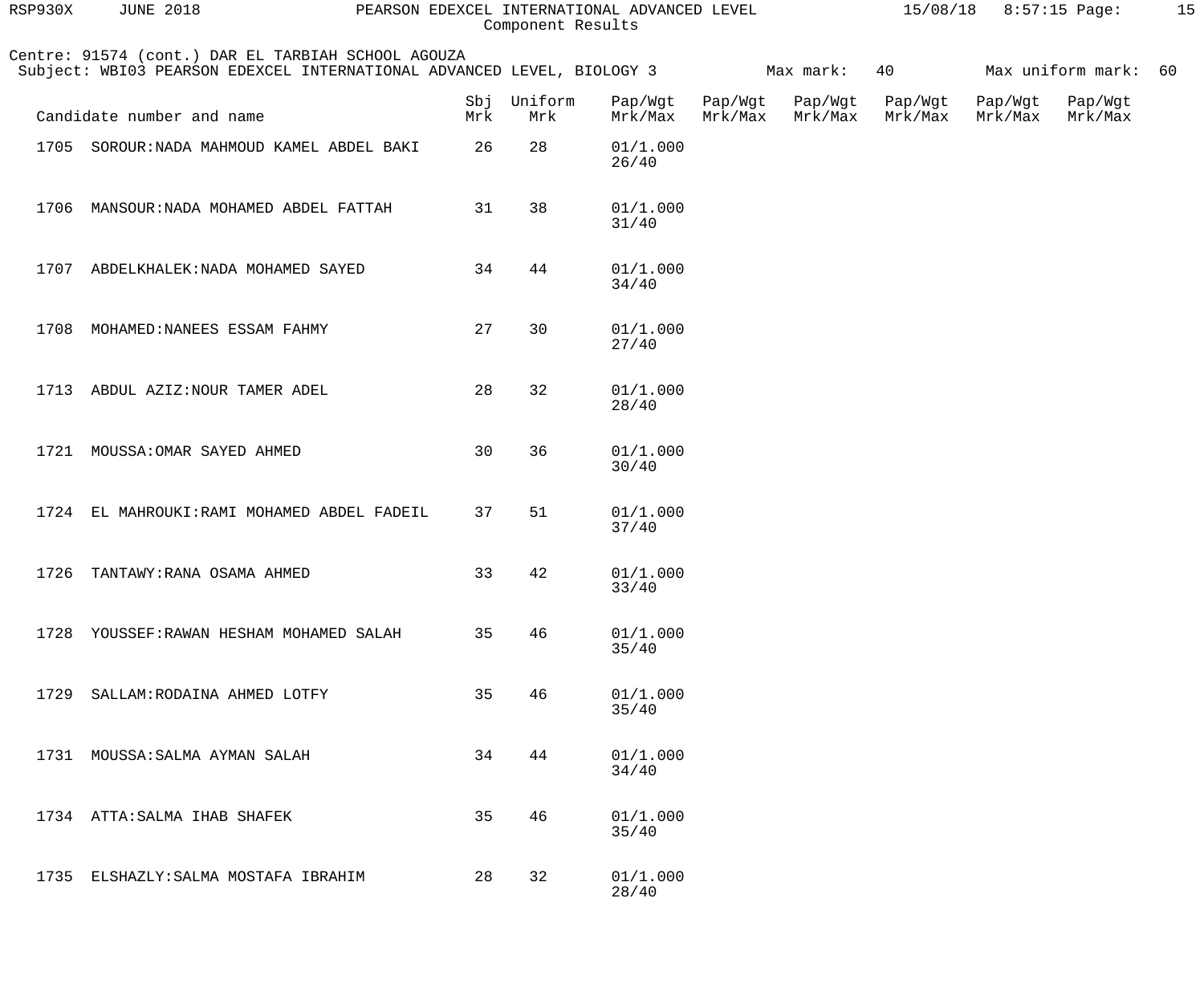| RSP930X | <b>JUNE 2018</b><br>PEARSON EDEXCEL INTERNATIONAL ADVANCED LEVEL<br>Component Results |                                                                                                                              |            |                |                    |                    |                    |                    | 15/08/18 8:57:15 Page: |                    | 16 |
|---------|---------------------------------------------------------------------------------------|------------------------------------------------------------------------------------------------------------------------------|------------|----------------|--------------------|--------------------|--------------------|--------------------|------------------------|--------------------|----|
|         |                                                                                       | Centre: 91574 (cont.) DAR EL TARBIAH SCHOOL AGOUZA<br>Subject: WBI03 PEARSON EDEXCEL INTERNATIONAL ADVANCED LEVEL, BIOLOGY 3 |            |                |                    |                    | Max mark:          | 40                 |                        | Max uniform mark:  | 60 |
|         | Candidate number and name                                                             |                                                                                                                              | Sbj<br>Mrk | Uniform<br>Mrk | Pap/Wgt<br>Mrk/Max | Pap/Wgt<br>Mrk/Max | Pap/Wgt<br>Mrk/Max | Pap/Wgt<br>Mrk/Max | Pap/Wgt<br>Mrk/Max     | Pap/Wgt<br>Mrk/Max |    |
|         | 1738 ABDELWAHAB: SARA WAEL AHMED ATTIA                                                |                                                                                                                              | 37         | 51             | 01/1.000<br>37/40  |                    |                    |                    |                        |                    |    |
|         | 1742 ELGAWLY: SHADI ASHRAF                                                            |                                                                                                                              | 28         | 32             | 01/1.000<br>28/40  |                    |                    |                    |                        |                    |    |
| 1745    | EL SALAMONY: SHROUK AHMED MOHAMED                                                     |                                                                                                                              | 15         | 13             | 01/1.000<br>15/40  |                    |                    |                    |                        |                    |    |
| 1748    | ABD ELMONEIM: YAHIA MOHAMED                                                           |                                                                                                                              | 36         | 48             | 01/1.000<br>36/40  |                    |                    |                    |                        |                    |    |
| 1749    |                                                                                       | ZAKI: YAHYA MOHAMED BAHAA ELDEEN MAHMOUD                                                                                     | X          | $\mathbf X$    | 01/1.000<br>X/40   |                    |                    |                    |                        |                    |    |
|         | 1751 SOLIMAN: YASMINE GEORGE                                                          |                                                                                                                              | 32         | 40             | 01/1.000<br>32/40  |                    |                    |                    |                        |                    |    |
|         | 1752 ABUBAKR: YASSIN MOHAMED ABDEL FATAH                                              |                                                                                                                              | 32         | 40             | 01/1.000<br>32/40  |                    |                    |                    |                        |                    |    |
|         | 1754 KAMAR: YASSMIN AYMAN HUSSEIN MOHAMED                                             |                                                                                                                              | 36         | 48             | 01/1.000<br>36/40  |                    |                    |                    |                        |                    |    |
|         |                                                                                       | 1756 HASSAN: YOUSSEF HOSSAM ELDEEN MOHAMED ANW 31                                                                            |            | 38             | 01/1.000<br>31/40  |                    |                    |                    |                        |                    |    |
|         | 1758 MOHAMED: YOUSSEF OSAMA                                                           |                                                                                                                              | 17         | 15             | 01/1.000<br>17/40  |                    |                    |                    |                        |                    |    |
|         | 1760 EL TAWEL: YUSSUF KHALED ANWAR                                                    |                                                                                                                              | 26         | 28             | 01/1.000<br>26/40  |                    |                    |                    |                        |                    |    |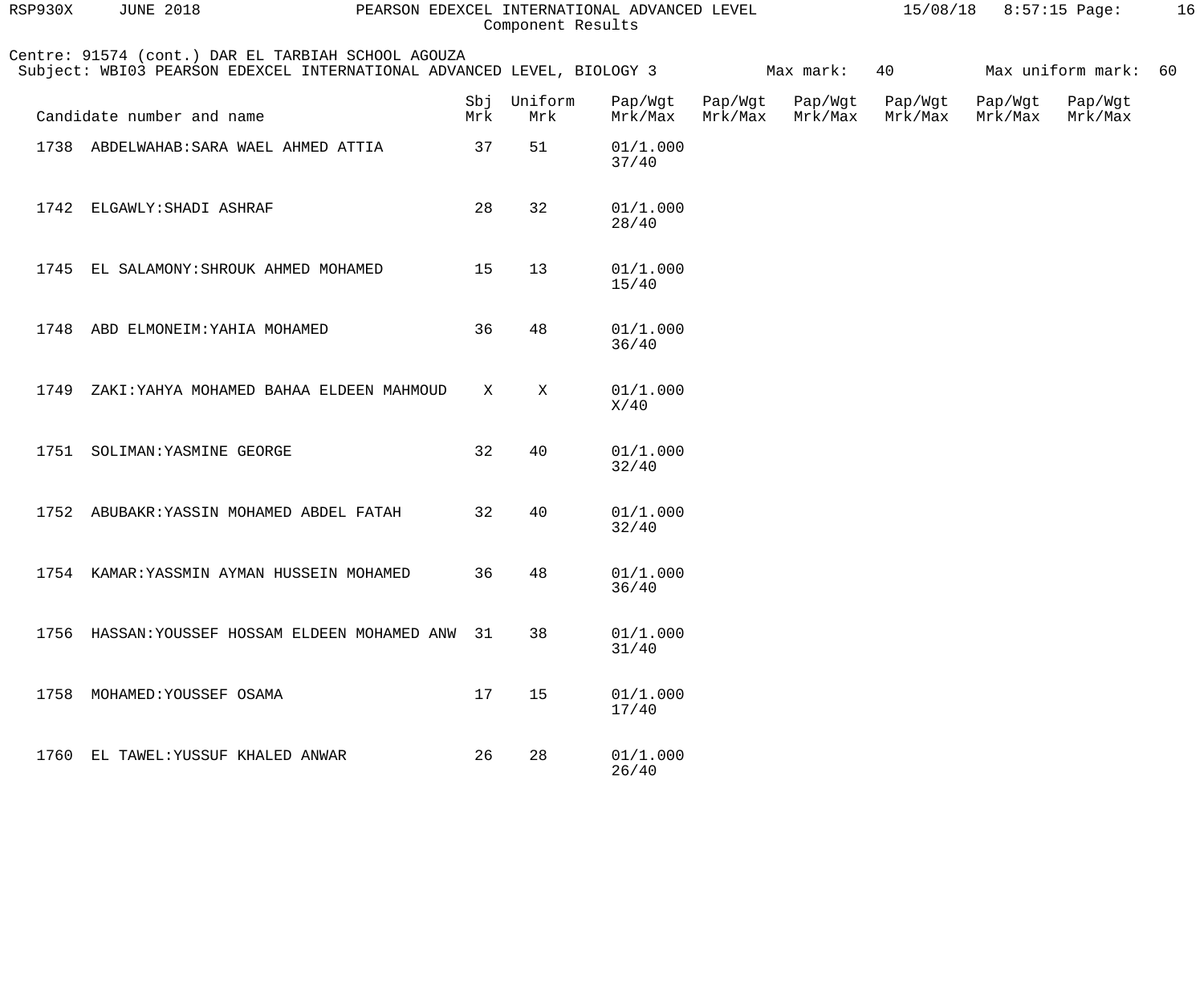| RSP930X        | <b>JUNE 2018</b> | PEARSON EDEXCEL INTERNATIONAL ADVANCED LEVEL                                                                                 |                       |                 | 8:57:15 Page:<br>15/08/18 | 17     |           |       |                      |  |
|----------------|------------------|------------------------------------------------------------------------------------------------------------------------------|-----------------------|-----------------|---------------------------|--------|-----------|-------|----------------------|--|
|                |                  | Centre: 91574 (cont.) DAR EL TARBIAH SCHOOL AGOUZA<br>Subject: WBI03 PEARSON EDEXCEL INTERNATIONAL ADVANCED LEVEL, BIOLOGY 3 |                       |                 |                           |        | Max mark: | -40   | Max uniform mark: 60 |  |
| Subject/Option |                  |                                                                                                                              |                       |                 |                           |        |           |       |                      |  |
| WBI03          |                  | UMS/Grade boundaries<br>Subject mark boundaries:                                                                             | $48/(\text{A})$<br>36 | $42/$ (B)<br>33 | 36/(C)<br>30              | 30/(D) | 24 / (E)  | 0/(U) |                      |  |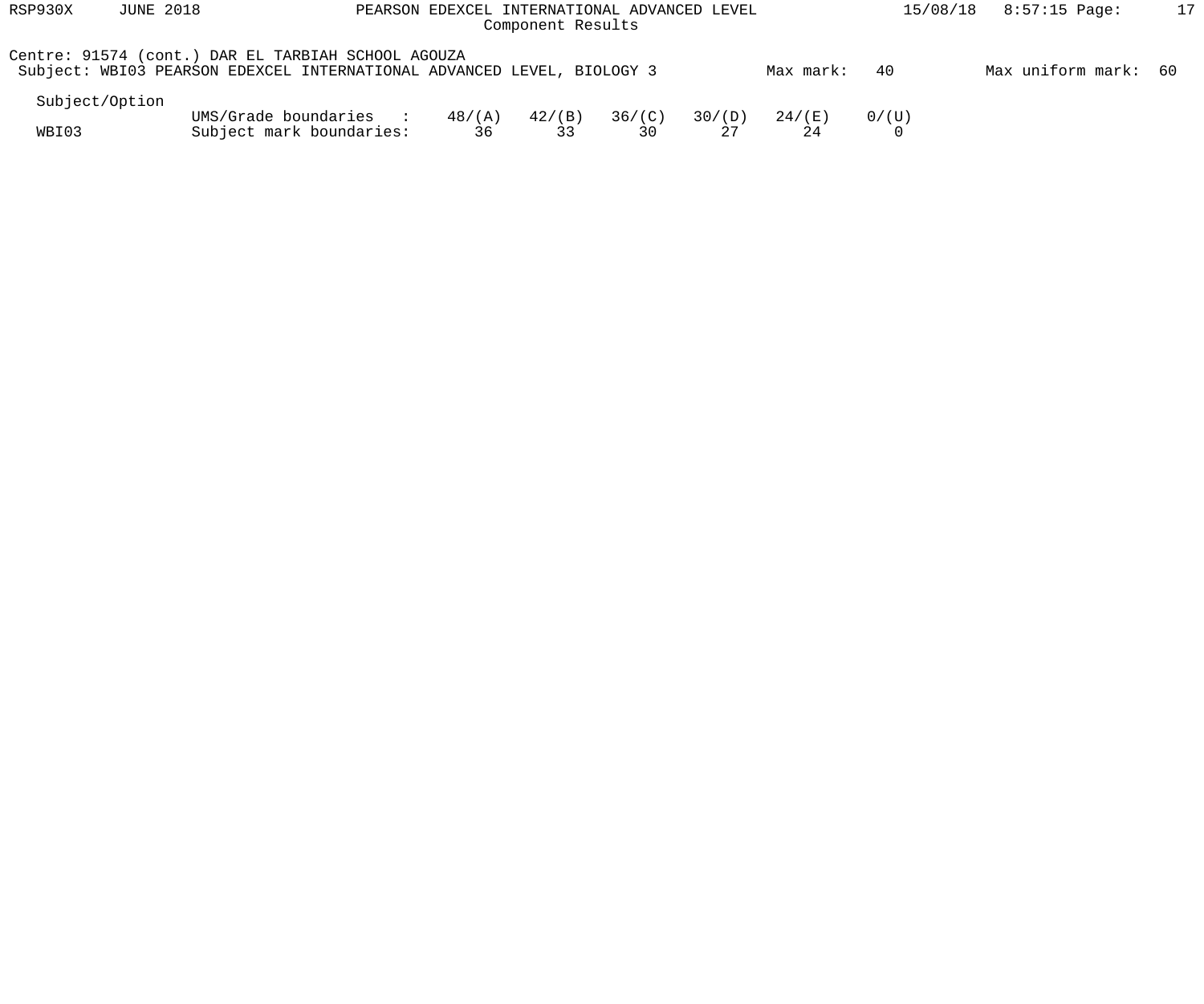| RSP930X | <b>JUNE 2018</b>                                                                                                             | PEARSON EDEXCEL INTERNATIONAL ADVANCED LEVEL |     | Component Results  |                    |                    |                    |                    | $15/08/18$ 8:57:15 Page: |                       | 18 |
|---------|------------------------------------------------------------------------------------------------------------------------------|----------------------------------------------|-----|--------------------|--------------------|--------------------|--------------------|--------------------|--------------------------|-----------------------|----|
|         | Centre: 91574 (cont.) DAR EL TARBIAH SCHOOL AGOUZA<br>Subject: WBI04 PEARSON EDEXCEL INTERNATIONAL ADVANCED LEVEL, BIOLOGY 4 |                                              |     |                    |                    |                    | Max mark:          | 90                 |                          | Max uniform mark: 120 |    |
|         | Candidate number and name                                                                                                    |                                              | Mrk | Sbj Uniform<br>Mrk | Pap/Wgt<br>Mrk/Max | Pap/Wgt<br>Mrk/Max | Pap/Wgt<br>Mrk/Max | Pap/Wgt<br>Mrk/Max | Pap/Wgt<br>Mrk/Max       | Pap/Wgt<br>Mrk/Max    |    |
|         | 1473 ABDELAZIZ: AHMED HESHAM MOSTAFA                                                                                         |                                              | 57  | 112                | 01/1.000<br>57/90  |                    |                    |                    |                          |                       |    |
|         | 1495 ALASHIRY: EZZELDIN MAHMOUD                                                                                              |                                              | 52  | 92                 | 01/1.000<br>52/90  |                    |                    |                    |                          |                       |    |
|         | 1504 ABDELMAKSOUD: HAYA SAEED MAHMOUD MOUHAMED                                                                               |                                              | 53  | 96                 | 01/1.000<br>53/90  |                    |                    |                    |                          |                       |    |
| 1505    | SOLIMAN: HAZEM KHALED ABDEL SATTAR                                                                                           |                                              | 53  | 96                 | 01/1.000<br>53/90  |                    |                    |                    |                          |                       |    |
|         | 1510 EL BARBARY: IBRAHIM EZZAT HASSAN                                                                                        |                                              | 41  | 42                 | 01/1.000<br>41/90  |                    |                    |                    |                          |                       |    |
| 1526    | FARGHALY: MARIAM HATEM MOHAMED                                                                                               |                                              | 58  | 116                | 01/1.000<br>58/90  |                    |                    |                    |                          |                       |    |
| 1541    | BADR: MOHAMED MOSTAFA SAAD                                                                                                   |                                              | 47  | 72                 | 01/1.000<br>47/90  |                    |                    |                    |                          |                       |    |
|         | 1544 HASSAN: MOSTAFA AHMED ABDEL HAMID AHMED                                                                                 |                                              | 46  | 68                 | 01/1.000<br>46/90  |                    |                    |                    |                          |                       |    |
| 1547    | EL MAHROUKI: MOUSTAFA MOHAMED ABDEL FADEI                                                                                    |                                              | 59  | 120                | 01/1.000<br>59/90  |                    |                    |                    |                          |                       |    |
| 1562    | ELSHAMY: REEM MAHMOUD AHMED MAHMOUD                                                                                          |                                              | 51  | 88                 | 01/1.000<br>51/90  |                    |                    |                    |                          |                       |    |
| 1566    | ELSAYED: SALMA SHERIF                                                                                                        |                                              | 36  | 32                 | 01/1.000<br>36/90  |                    |                    |                    |                          |                       |    |
| 1569    | ABDELMONIEM: SARA AMR MOHAMED                                                                                                |                                              | 55  | 104                | 01/1.000<br>55/90  |                    |                    |                    |                          |                       |    |
| 1578    | HASSAN: SOHAYLA ESSAM MUHAMMAD                                                                                               |                                              | 55  | 104                | 01/1.000<br>55/90  |                    |                    |                    |                          |                       |    |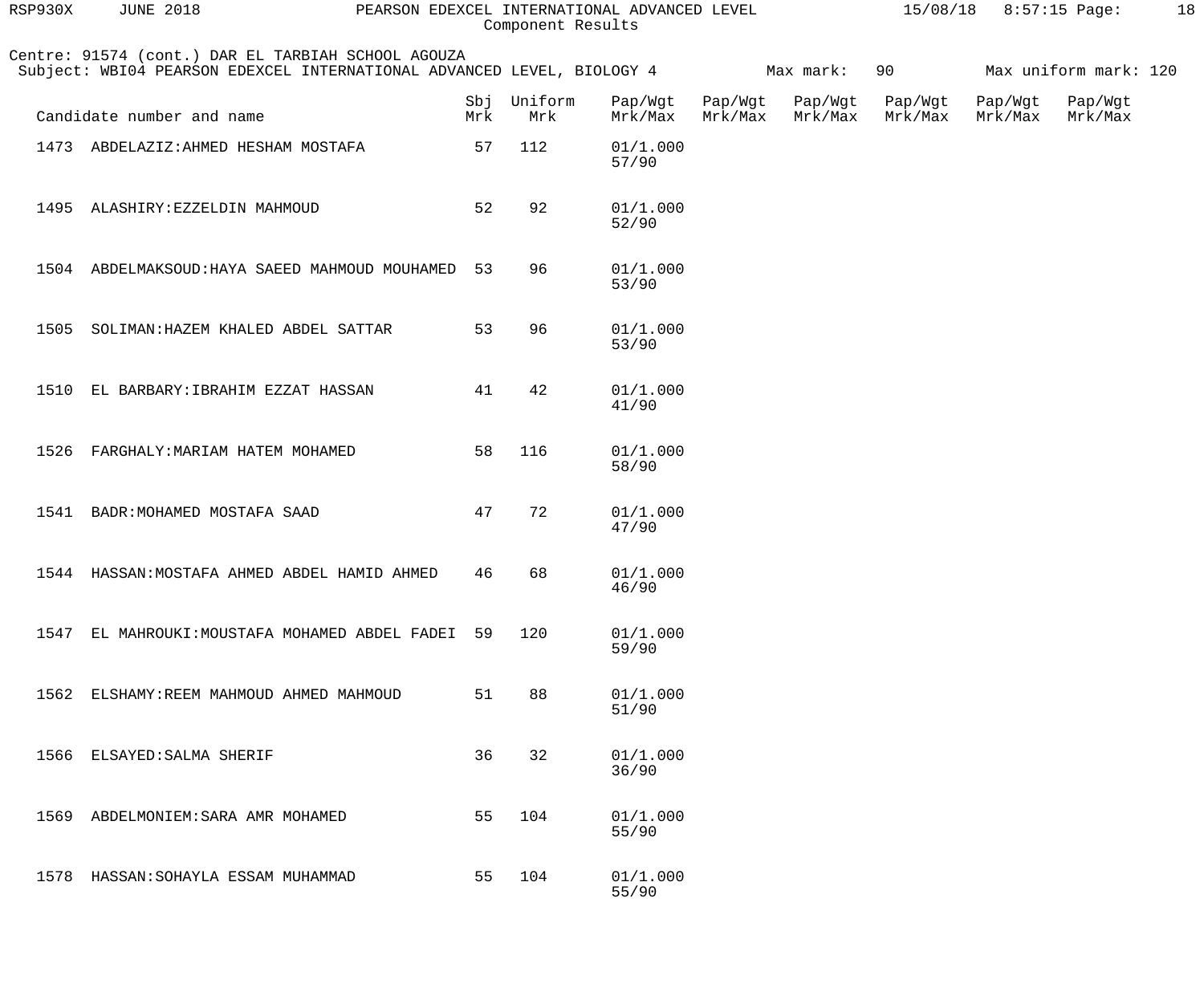| RSP930X | <b>JUNE 2018</b>                                                                                                             | PEARSON EDEXCEL INTERNATIONAL ADVANCED LEVEL |            | Component Results |                    |                    |                    | 15/08/18           |                    | $8:57:15$ Page:       | 19 |
|---------|------------------------------------------------------------------------------------------------------------------------------|----------------------------------------------|------------|-------------------|--------------------|--------------------|--------------------|--------------------|--------------------|-----------------------|----|
|         | Centre: 91574 (cont.) DAR EL TARBIAH SCHOOL AGOUZA<br>Subject: WBI04 PEARSON EDEXCEL INTERNATIONAL ADVANCED LEVEL, BIOLOGY 4 |                                              |            |                   |                    |                    | Max mark:          | 90                 |                    | Max uniform mark: 120 |    |
|         | Candidate number and name                                                                                                    |                                              | Sbi<br>Mrk | Uniform<br>Mrk    | Pap/Wgt<br>Mrk/Max | Pap/Wgt<br>Mrk/Max | Pap/Wgt<br>Mrk/Max | Pap/Wgt<br>Mrk/Max | Pap/Wgt<br>Mrk/Max | Pap/Wgt<br>Mrk/Max    |    |
|         | 1583 ALI: YARA MABROUK KHALED                                                                                                |                                              | 56         | 108               | 01/1.000<br>56/90  |                    |                    |                    |                    |                       |    |
|         | 1584 ELDESSOUKY: YARA MOHAMED MOHAMED                                                                                        |                                              | 67         | 120               | 01/1.000<br>67/90  |                    |                    |                    |                    |                       |    |
| 1585    | ABO MOSALAM: YASMINA ABD EL RAUF                                                                                             |                                              | 54         | 100               | 01/1.000<br>54/90  |                    |                    |                    |                    |                       |    |
| 1595    | ABDELGAWAD: ALAA AHMED KHAMIS ALY                                                                                            |                                              | 46         | 68                | 01/1.000<br>46/90  |                    |                    |                    |                    |                       |    |
| 1616    | ROSHDY: AHMED MOHAMED                                                                                                        |                                              | 63         | 120               | 01/1.000<br>63/90  |                    |                    |                    |                    |                       |    |
| 1748    | ABD ELMONEIM: YAHIA MOHAMED                                                                                                  |                                              | 66         | 120               | 01/1.000<br>66/90  |                    |                    |                    |                    |                       |    |
| 1752    | ABUBAKR: YASSIN MOHAMED ABDEL FATAH                                                                                          |                                              | 50         | 84                | 01/1.000<br>50/90  |                    |                    |                    |                    |                       |    |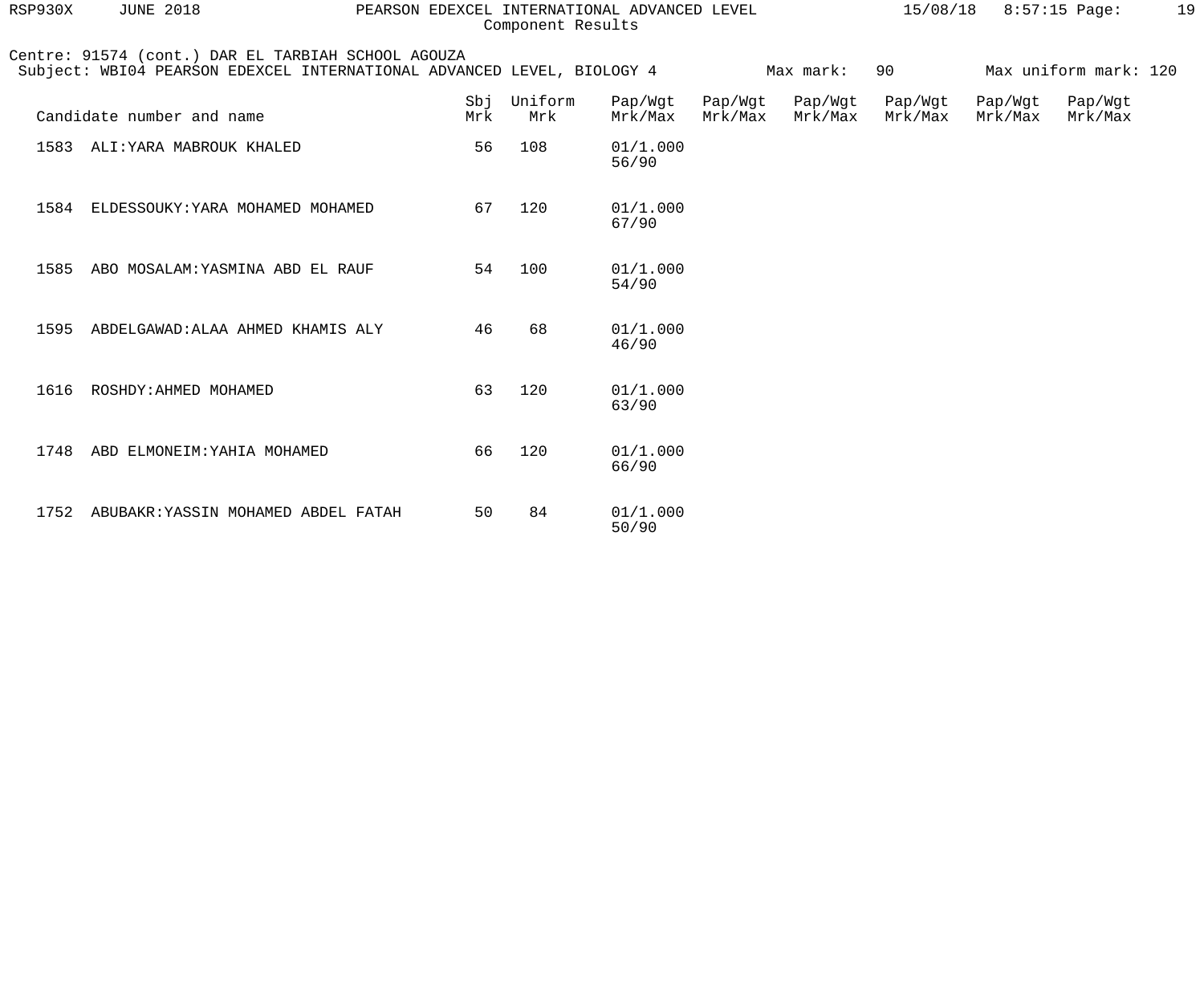| RSP930X        | <b>JUNE 2018</b> | PEARSON EDEXCEL INTERNATIONAL ADVANCED LEVEL                                                                                 |              |                 | 8:57:15 Page:<br>15/08/18 | 20           |              |       |                       |  |
|----------------|------------------|------------------------------------------------------------------------------------------------------------------------------|--------------|-----------------|---------------------------|--------------|--------------|-------|-----------------------|--|
|                |                  | Centre: 91574 (cont.) DAR EL TARBIAH SCHOOL AGOUZA<br>Subject: WBI04 PEARSON EDEXCEL INTERNATIONAL ADVANCED LEVEL, BIOLOGY 4 |              |                 |                           |              | Max mark:    | -90   | Max uniform mark: 120 |  |
| Subject/Option |                  |                                                                                                                              |              |                 |                           |              |              |       |                       |  |
| WBI04          |                  | UMS/Grade boundaries :<br>Subject mark boundaries:                                                                           | 96/(A)<br>53 | $84/$ (B)<br>50 | 72/(C)<br>47              | 60/(D)<br>44 | 48/(E)<br>42 | 0/(U) |                       |  |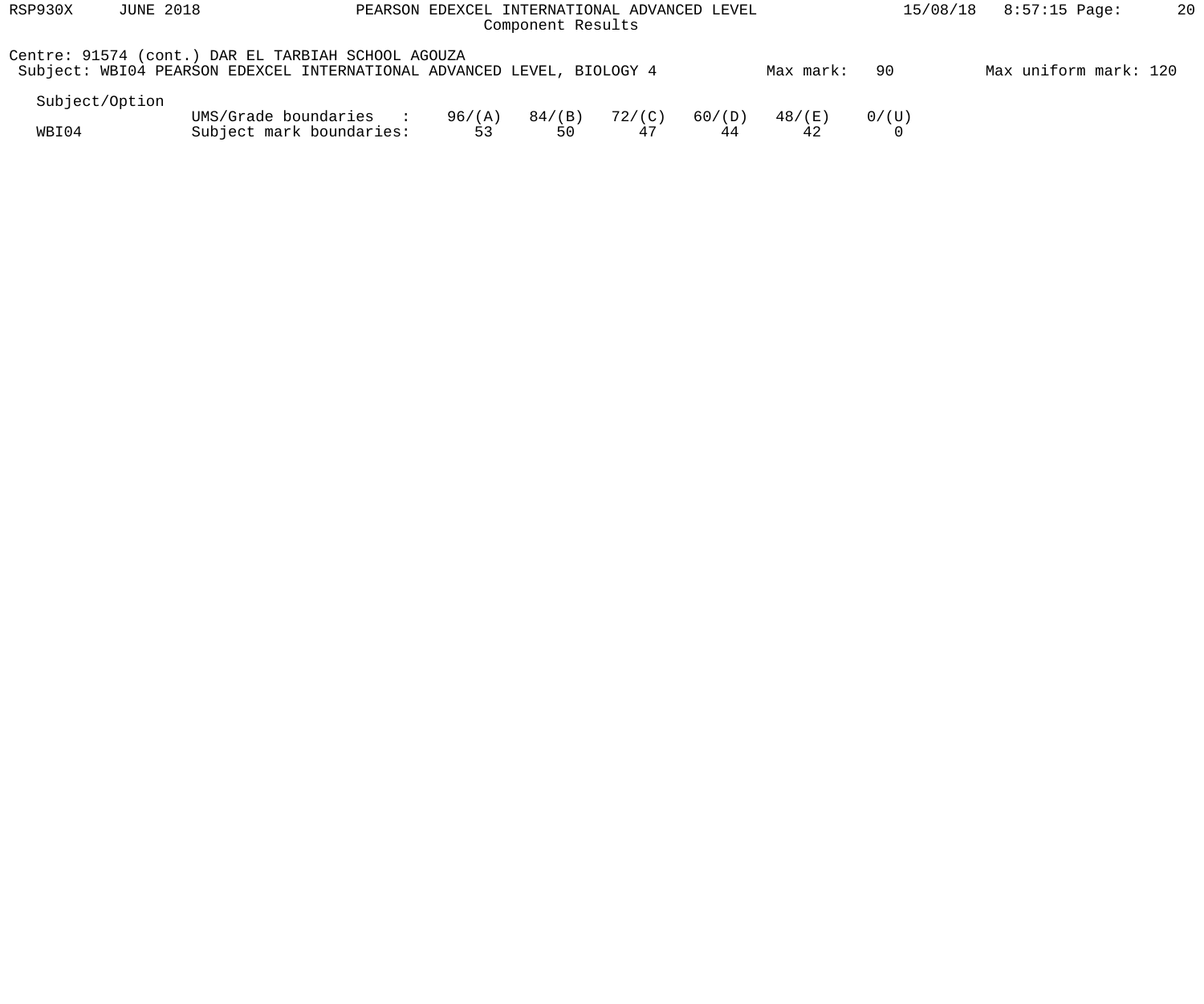| RSP930X | <b>JUNE 2018</b>                                                                                                             | PEARSON EDEXCEL INTERNATIONAL ADVANCED LEVEL | Component Results  |                    |                    |                    |                    | $15/08/18$ 8:57:15 Page: |                       | 21 |
|---------|------------------------------------------------------------------------------------------------------------------------------|----------------------------------------------|--------------------|--------------------|--------------------|--------------------|--------------------|--------------------------|-----------------------|----|
|         | Centre: 91574 (cont.) DAR EL TARBIAH SCHOOL AGOUZA<br>Subject: WBI05 PEARSON EDEXCEL INTERNATIONAL ADVANCED LEVEL, BIOLOGY 5 |                                              |                    |                    |                    | Max mark:          | 90                 |                          | Max uniform mark: 120 |    |
|         | Candidate number and name                                                                                                    | Mrk                                          | Sbj Uniform<br>Mrk | Pap/Wgt<br>Mrk/Max | Pap/Wgt<br>Mrk/Max | Pap/Wgt<br>Mrk/Max | Pap/Wgt<br>Mrk/Max | Pap/Wgt<br>Mrk/Max       | Pap/Wgt<br>Mrk/Max    |    |
|         | 1473 ABDELAZIZ: AHMED HESHAM MOSTAFA                                                                                         | 64                                           | 114                | 01/1.000<br>64/90  |                    |                    |                    |                          |                       |    |
|         | 1490 ABU ALHASSAN: DARINE ADEL                                                                                               | 66                                           | 120                | 01/1.000<br>66/90  |                    |                    |                    |                          |                       |    |
|         | 1495 ALASHIRY: EZZELDIN MAHMOUD                                                                                              | 61                                           | 105                | 01/1.000<br>61/90  |                    |                    |                    |                          |                       |    |
| 1499    | ELDOKMAK: FATMA MOHAMED ABDELFATTAH                                                                                          | 76                                           | 120                | 01/1.000<br>76/90  |                    |                    |                    |                          |                       |    |
| 1500    | SAKR: HABEEBA WAEL MOHAMMAD RIFAAT                                                                                           | 59                                           | 99                 | 01/1.000<br>59/90  |                    |                    |                    |                          |                       |    |
|         | 1504 ABDELMAKSOUD: HAYA SAEED MAHMOUD MOUHAMED                                                                               | 68                                           | 120                | 01/1.000<br>68/90  |                    |                    |                    |                          |                       |    |
| 1505    | SOLIMAN: HAZEM KHALED ABDEL SATTAR                                                                                           | 60                                           | 102                | 01/1.000<br>60/90  |                    |                    |                    |                          |                       |    |
|         | 1509 ALI: HODA ADEL ABDELMEGID                                                                                               | 77                                           | 120                | 01/1.000<br>77/90  |                    |                    |                    |                          |                       |    |
| 1510    | EL BARBARY: IBRAHIM EZZAT HASSAN                                                                                             | 62                                           | 108                | 01/1.000<br>62/90  |                    |                    |                    |                          |                       |    |
| 1513    | MAKHLOUF: ISMAIL OMAR                                                                                                        | 64                                           | 114                | 01/1.000<br>64/90  |                    |                    |                    |                          |                       |    |
| 1526    | FARGHALY: MARIAM HATEM MOHAMED                                                                                               | 44                                           | 48                 | 01/1.000<br>44/90  |                    |                    |                    |                          |                       |    |
| 1531    | EL DIFRAWY: MARWA MOHAMED ABDEL MONEM                                                                                        | 74                                           | 120                | 01/1.000<br>74/90  |                    |                    |                    |                          |                       |    |
| 1541    | BADR: MOHAMED MOSTAFA SAAD                                                                                                   | 61                                           | 105                | 01/1.000<br>61/90  |                    |                    |                    |                          |                       |    |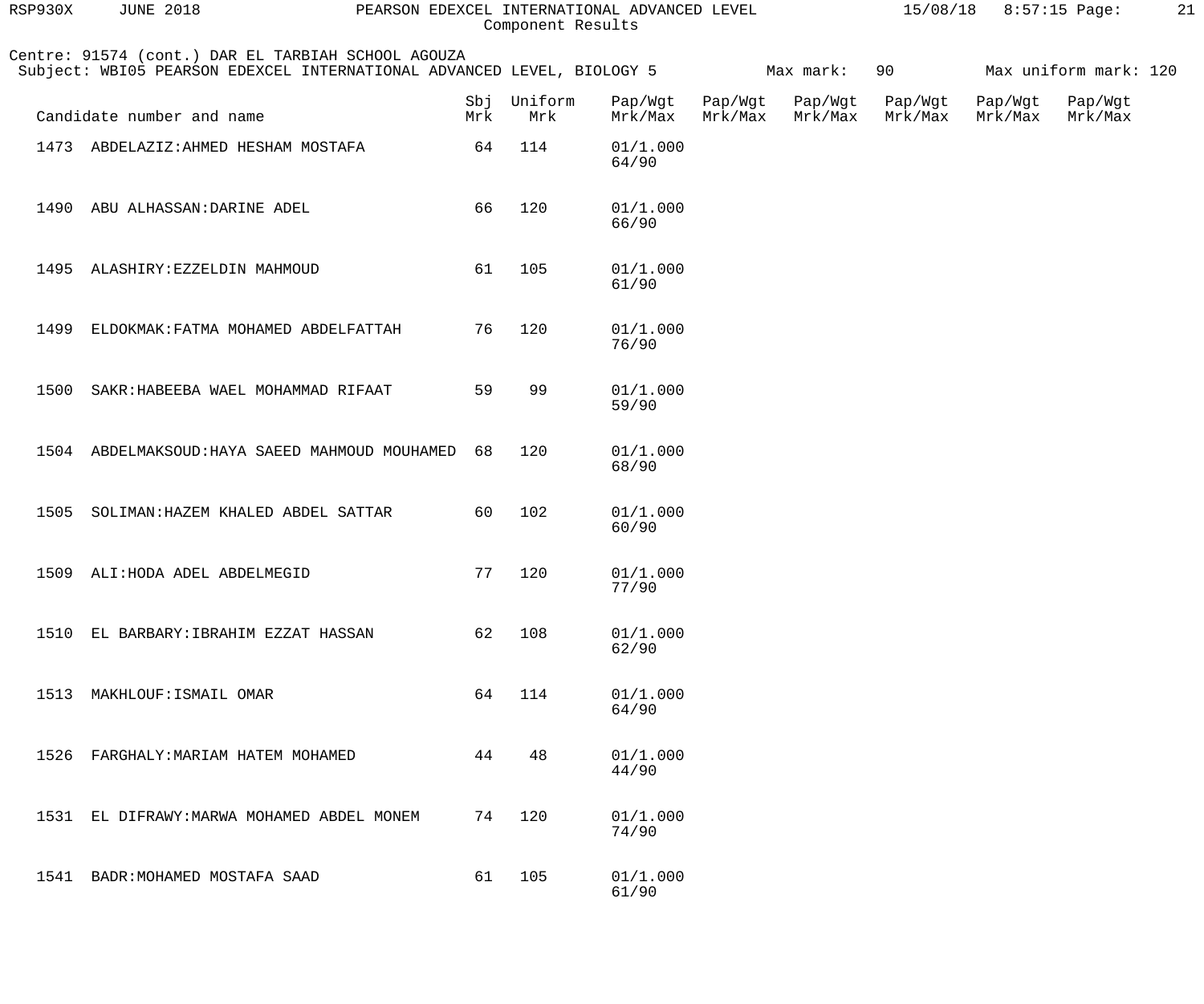| RSP930X | <b>JUNE 2018</b>                                                                                                             |            | Component Results | PEARSON EDEXCEL INTERNATIONAL ADVANCED LEVEL |                    |                    | 15/08/18           |                    | 8:57:15 Page:         | 22 |
|---------|------------------------------------------------------------------------------------------------------------------------------|------------|-------------------|----------------------------------------------|--------------------|--------------------|--------------------|--------------------|-----------------------|----|
|         | Centre: 91574 (cont.) DAR EL TARBIAH SCHOOL AGOUZA<br>Subject: WBI05 PEARSON EDEXCEL INTERNATIONAL ADVANCED LEVEL, BIOLOGY 5 |            |                   |                                              |                    | Max mark:          | 90                 |                    | Max uniform mark: 120 |    |
|         | Candidate number and name                                                                                                    | Sbj<br>Mrk | Uniform<br>Mrk    | Pap/Wgt<br>Mrk/Max                           | Pap/Wgt<br>Mrk/Max | Pap/Wgt<br>Mrk/Max | Pap/Wgt<br>Mrk/Max | Pap/Wgt<br>Mrk/Max | Pap/Wgt<br>Mrk/Max    |    |
|         | 1544 HASSAN: MOSTAFA AHMED ABDEL HAMID AHMED                                                                                 | 55         | 87                | 01/1.000<br>55/90                            |                    |                    |                    |                    |                       |    |
| 1547    | EL MAHROUKI: MOUSTAFA MOHAMED ABDEL FADEI                                                                                    | 63         | 111               | 01/1.000<br>63/90                            |                    |                    |                    |                    |                       |    |
| 1550    | OWAIDAT: NOHA MOHAMMED MOHAMED                                                                                               | 66         | 120               | 01/1.000<br>66/90                            |                    |                    |                    |                    |                       |    |
| 1562    | ELSHAMY: REEM MAHMOUD AHMED MAHMOUD                                                                                          | 67         | 120               | 01/1.000<br>67/90                            |                    |                    |                    |                    |                       |    |
| 1566    | ELSAYED: SALMA SHERIF                                                                                                        | 56         | 90                | 01/1.000<br>56/90                            |                    |                    |                    |                    |                       |    |
| 1568    | SULAIMAN: SARA AHMED IBRAHIM                                                                                                 | 73         | 120               | 01/1.000<br>73/90                            |                    |                    |                    |                    |                       |    |
| 1569    | ABDELMONIEM: SARA AMR MOHAMED                                                                                                | 54         | 84                | 01/1.000<br>54/90                            |                    |                    |                    |                    |                       |    |
|         | 1578 HASSAN: SOHAYLA ESSAM MUHAMMAD                                                                                          | 65         | 117               | 01/1.000<br>65/90                            |                    |                    |                    |                    |                       |    |
|         | 1583 ALI: YARA MABROUK KHALED                                                                                                | 62         | 108               | 01/1.000<br>62/90                            |                    |                    |                    |                    |                       |    |
|         | 1584 ELDESSOUKY: YARA MOHAMED MOHAMED                                                                                        | 72         | 120               | 01/1.000<br>72/90                            |                    |                    |                    |                    |                       |    |
| 1585    | ABO MOSALAM: YASMINA ABD EL RAUF                                                                                             | 67         | 120               | 01/1.000<br>67/90                            |                    |                    |                    |                    |                       |    |
| 1589    | FARRAG: YOUSSEF MOHAMED HASSAN                                                                                               | 65         | 117               | 01/1.000<br>65/90                            |                    |                    |                    |                    |                       |    |
| 1595    | ABDELGAWAD: ALAA AHMED KHAMIS ALY                                                                                            | 70         | 120               | 01/1.000<br>70/90                            |                    |                    |                    |                    |                       |    |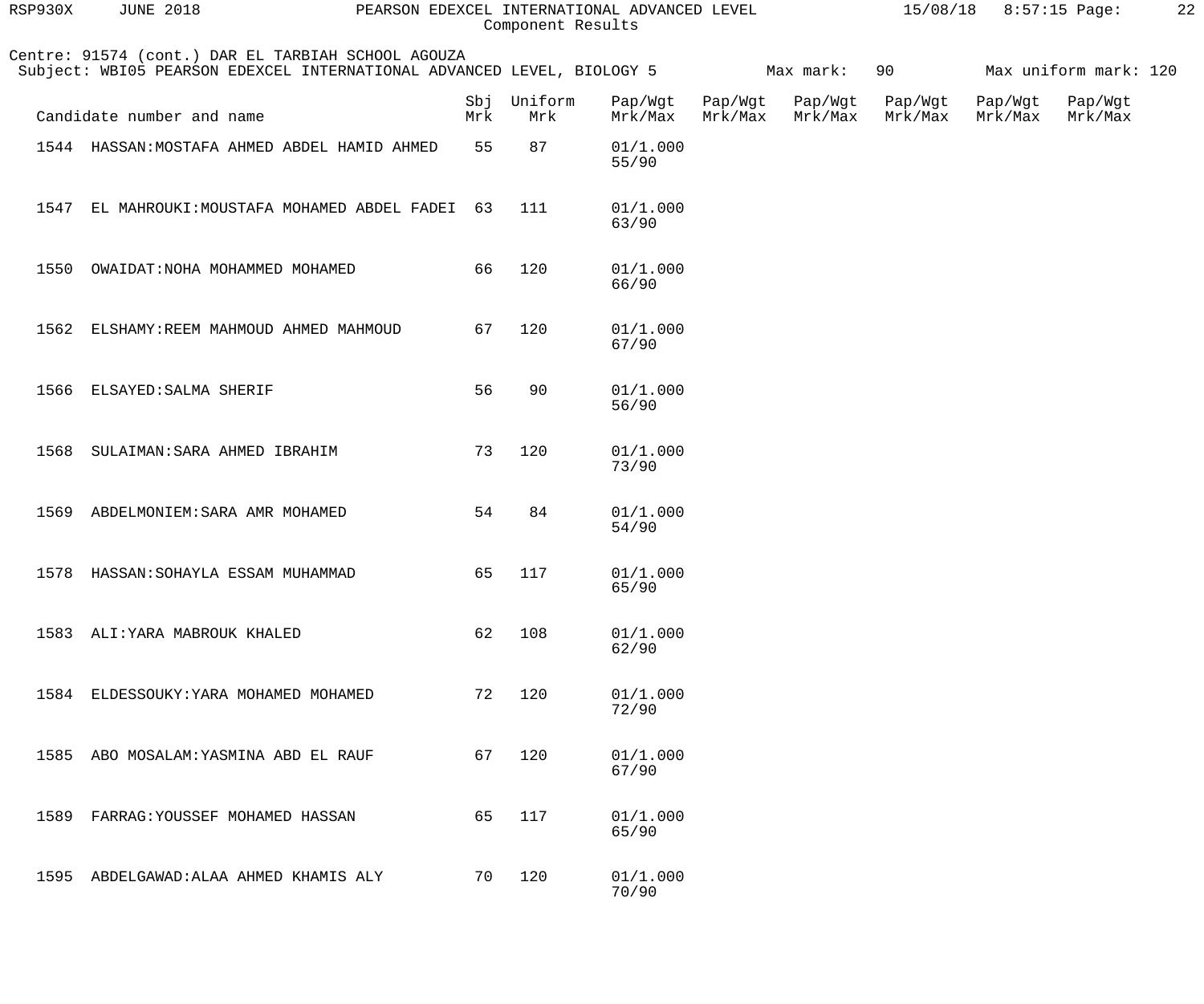| RSP930X | <b>JUNE 2018</b><br>PEARSON EDEXCEL INTERNATIONAL ADVANCED LEVEL<br>Component Results                                        |            |                |                    |                    |                    | 15/08/18           |                    | $8:57:15$ Page:       | 23 |
|---------|------------------------------------------------------------------------------------------------------------------------------|------------|----------------|--------------------|--------------------|--------------------|--------------------|--------------------|-----------------------|----|
|         | Centre: 91574 (cont.) DAR EL TARBIAH SCHOOL AGOUZA<br>Subject: WBI05 PEARSON EDEXCEL INTERNATIONAL ADVANCED LEVEL, BIOLOGY 5 |            |                |                    |                    | Max mark:          | 90                 |                    | Max uniform mark: 120 |    |
|         | Candidate number and name                                                                                                    | Sbj<br>Mrk | Uniform<br>Mrk | Pap/Wgt<br>Mrk/Max | Pap/Wgt<br>Mrk/Max | Pap/Wgt<br>Mrk/Max | Pap/Wgt<br>Mrk/Max | Pap/Wgt<br>Mrk/Max | Pap/Wgt<br>Mrk/Max    |    |
| 1616    | ROSHDY: AHMED MOHAMED                                                                                                        | 72         | 120            | 01/1.000<br>72/90  |                    |                    |                    |                    |                       |    |
| 1748    | ABD ELMONEIM: YAHIA MOHAMED                                                                                                  | 72         | 120            | 01/1.000<br>72/90  |                    |                    |                    |                    |                       |    |
| 1752    | ABUBAKR: YASSIN MOHAMED ABDEL FATAH                                                                                          | 64         | 114            | 01/1.000<br>64/90  |                    |                    |                    |                    |                       |    |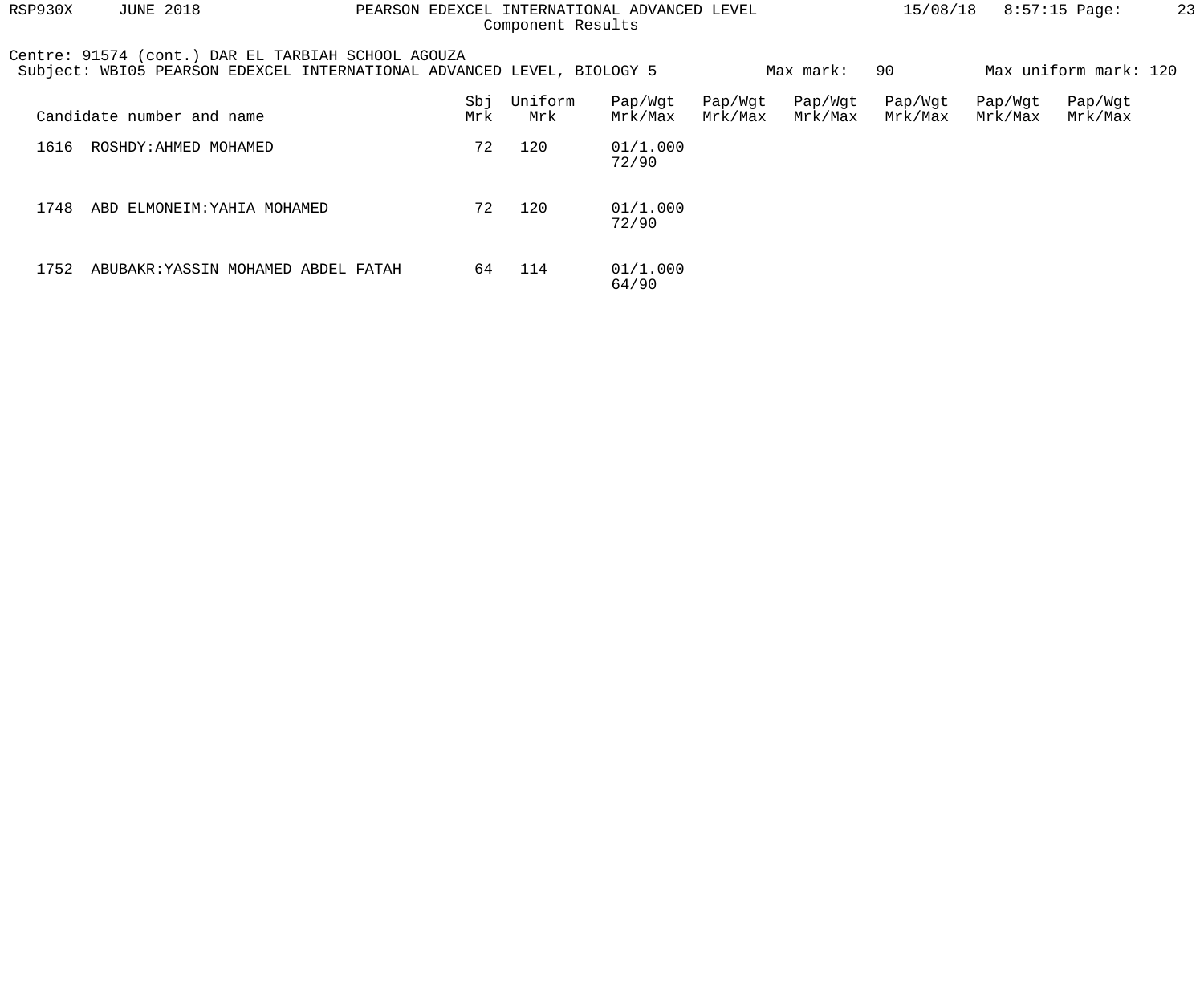| RSP930X        | <b>JUNE 2018</b> | PEARSON EDEXCEL INTERNATIONAL ADVANCED LEVEL                                                                                 |              | 15/08/18     | $8:57:15$ Page: | 24           |              |       |                       |  |
|----------------|------------------|------------------------------------------------------------------------------------------------------------------------------|--------------|--------------|-----------------|--------------|--------------|-------|-----------------------|--|
|                |                  | Centre: 91574 (cont.) DAR EL TARBIAH SCHOOL AGOUZA<br>Subject: WBI05 PEARSON EDEXCEL INTERNATIONAL ADVANCED LEVEL, BIOLOGY 5 |              |              |                 |              | Max mark:    | -90   | Max uniform mark: 120 |  |
| Subject/Option |                  |                                                                                                                              |              |              |                 |              |              |       |                       |  |
| WBI05          |                  | UMS/Grade boundaries :<br>Subject mark boundaries:                                                                           | 96/(A)<br>58 | 84/(B)<br>54 | 72/(C)<br>50    | 60/(D)<br>47 | 48/(E)<br>44 | 0/(U) |                       |  |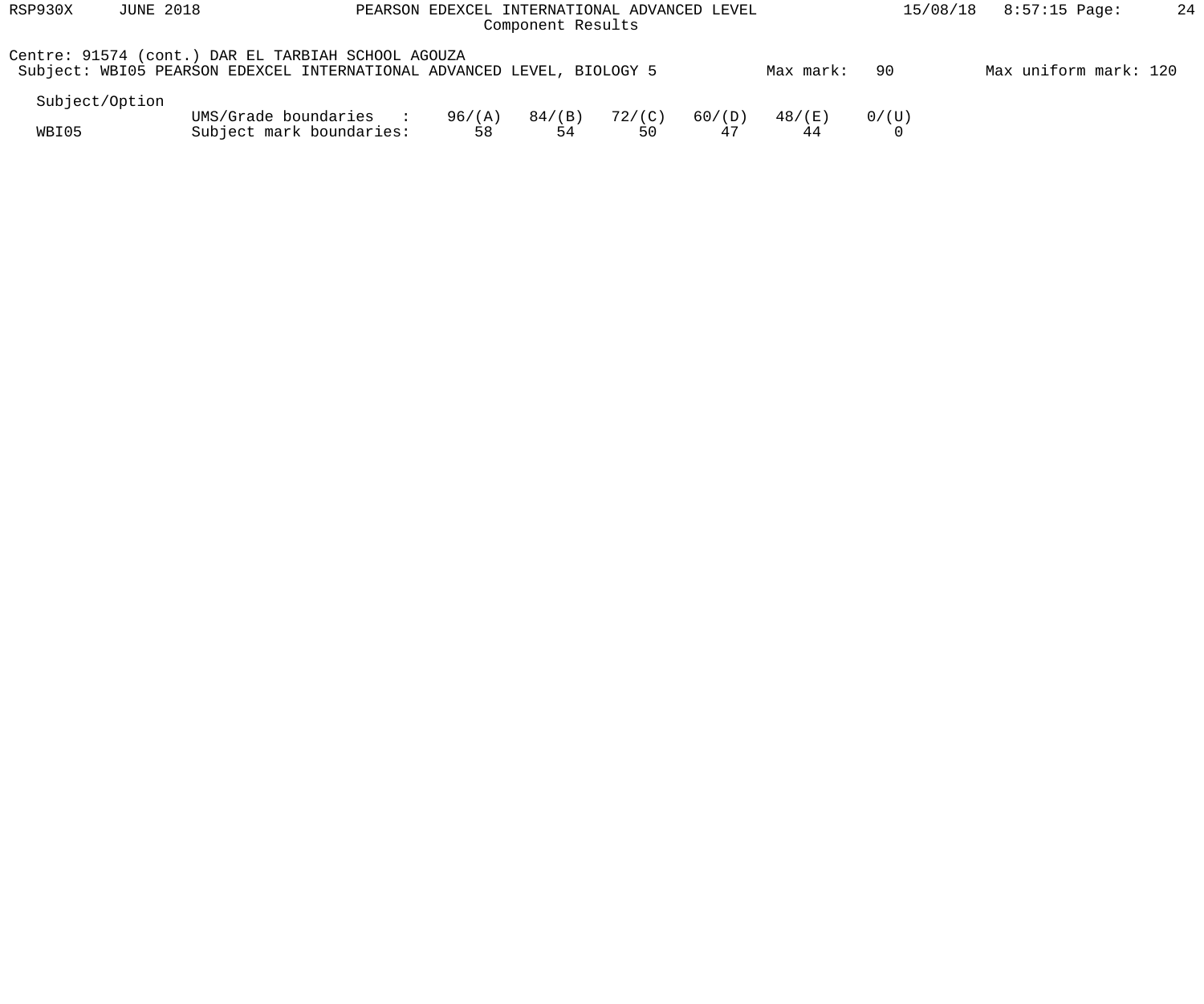| RSP930X | <b>JUNE 2018</b>                                                                                                             | PEARSON EDEXCEL INTERNATIONAL ADVANCED LEVEL |    | Component Results  |                    |                    |                    |                    | 15/08/18 8:57:15 Page: |                      | 25 |
|---------|------------------------------------------------------------------------------------------------------------------------------|----------------------------------------------|----|--------------------|--------------------|--------------------|--------------------|--------------------|------------------------|----------------------|----|
|         | Centre: 91574 (cont.) DAR EL TARBIAH SCHOOL AGOUZA<br>Subject: WBI06 PEARSON EDEXCEL INTERNATIONAL ADVANCED LEVEL, BIOLOGY 6 |                                              |    |                    |                    |                    | Max mark:          | 50                 |                        | Max uniform mark: 60 |    |
|         | Candidate number and name                                                                                                    | Mrk                                          |    | Sbj Uniform<br>Mrk | Pap/Wgt<br>Mrk/Max | Pap/Wgt<br>Mrk/Max | Pap/Wgt<br>Mrk/Max | Pap/Wgt<br>Mrk/Max | Pap/Wgt<br>Mrk/Max     | Pap/Wgt<br>Mrk/Max   |    |
|         | 1473 ABDELAZIZ: AHMED HESHAM MOSTAFA                                                                                         |                                              | 42 | 50                 | 01/1.000<br>42/50  |                    |                    |                    |                        |                      |    |
|         | 1490 ABU ALHASSAN: DARINE ADEL                                                                                               |                                              | 43 | 52                 | 01/1.000<br>43/50  |                    |                    |                    |                        |                      |    |
|         | 1495 ALASHIRY: EZZELDIN MAHMOUD                                                                                              |                                              | 35 | 36                 | 01/1.000<br>35/50  |                    |                    |                    |                        |                      |    |
| 1499    | ELDOKMAK: FATMA MOHAMED ABDELFATTAH                                                                                          |                                              | 43 | 52                 | 01/1.000<br>43/50  |                    |                    |                    |                        |                      |    |
| 1500    | SAKR: HABEEBA WAEL MOHAMMAD RIFAAT                                                                                           |                                              | 37 | 40                 | 01/1.000<br>37/50  |                    |                    |                    |                        |                      |    |
|         | 1504 ABDELMAKSOUD: HAYA SAEED MAHMOUD MOUHAMED                                                                               |                                              | 42 | 50                 | 01/1.000<br>42/50  |                    |                    |                    |                        |                      |    |
| 1505    | SOLIMAN: HAZEM KHALED ABDEL SATTAR                                                                                           |                                              | 38 | 42                 | 01/1.000<br>38/50  |                    |                    |                    |                        |                      |    |
| 1509    | ALI: HODA ADEL ABDELMEGID                                                                                                    |                                              | 40 | 46                 | 01/1.000<br>40/50  |                    |                    |                    |                        |                      |    |
| 1510    | EL BARBARY: IBRAHIM EZZAT HASSAN                                                                                             |                                              | 31 | 28                 | 01/1.000<br>31/50  |                    |                    |                    |                        |                      |    |
| 1513    | MAKHLOUF: ISMAIL OMAR                                                                                                        |                                              | 43 | 52                 | 01/1.000<br>43/50  |                    |                    |                    |                        |                      |    |
| 1526    | FARGHALY: MARIAM HATEM MOHAMED                                                                                               |                                              | 31 | 28                 | 01/1.000<br>31/50  |                    |                    |                    |                        |                      |    |
| 1531    | EL DIFRAWY: MARWA MOHAMED ABDEL MONEM                                                                                        |                                              | 43 | 52                 | 01/1.000<br>43/50  |                    |                    |                    |                        |                      |    |
| 1541    | BADR: MOHAMED MOSTAFA SAAD                                                                                                   |                                              | 39 | 44                 | 01/1.000<br>39/50  |                    |                    |                    |                        |                      |    |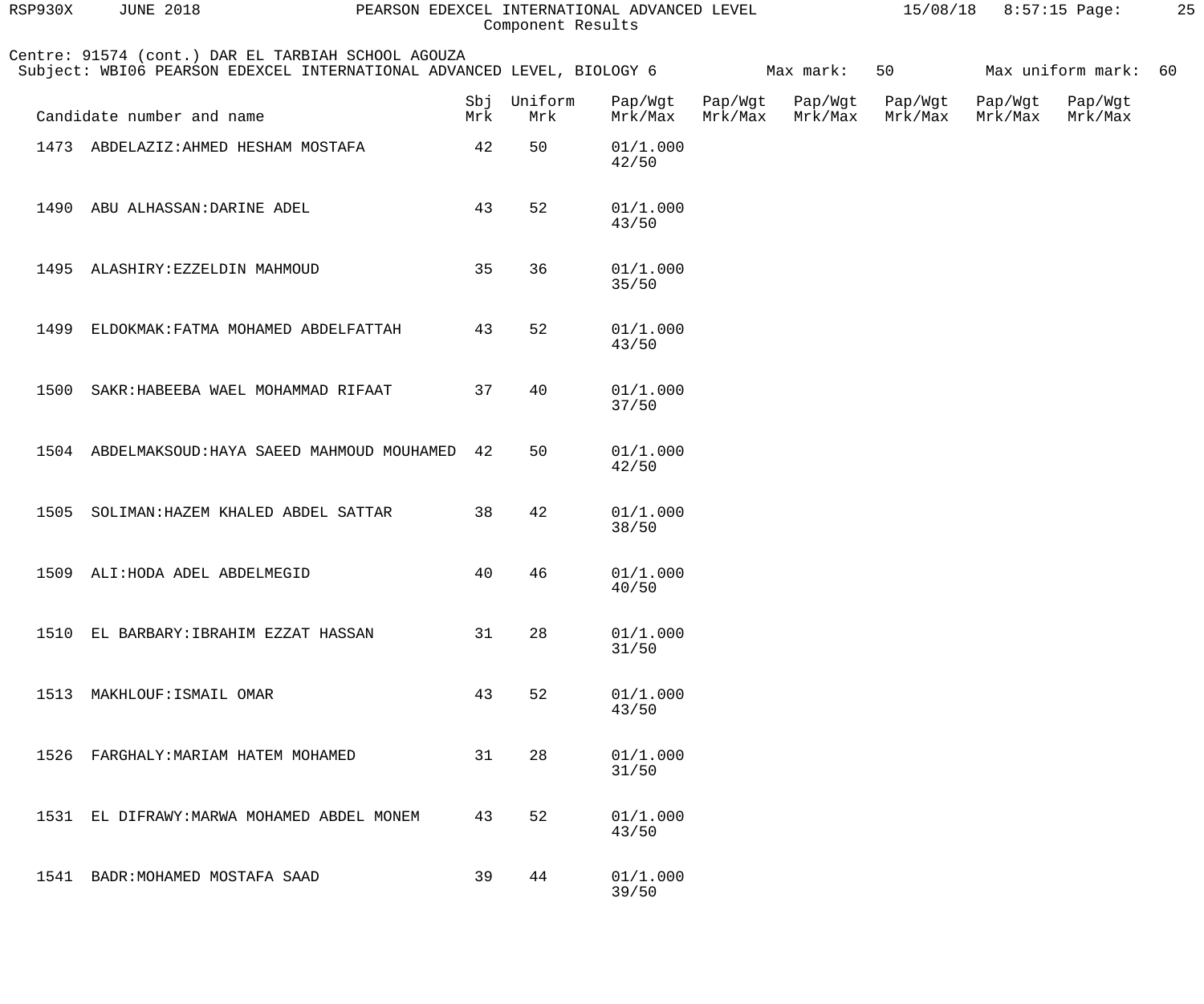| RSP930X | <b>JUNE 2018</b>                                                                                                             | PEARSON EDEXCEL INTERNATIONAL ADVANCED LEVEL | Component Results  |                    |                    |                    |                    | $15/08/18$ 8:57:15 Page: |                      | 26 |
|---------|------------------------------------------------------------------------------------------------------------------------------|----------------------------------------------|--------------------|--------------------|--------------------|--------------------|--------------------|--------------------------|----------------------|----|
|         | Centre: 91574 (cont.) DAR EL TARBIAH SCHOOL AGOUZA<br>Subject: WBI06 PEARSON EDEXCEL INTERNATIONAL ADVANCED LEVEL, BIOLOGY 6 |                                              |                    |                    |                    | Max mark:          | 50                 |                          | Max uniform mark: 60 |    |
|         | Candidate number and name                                                                                                    | Mrk                                          | Sbj Uniform<br>Mrk | Pap/Wgt<br>Mrk/Max | Pap/Wgt<br>Mrk/Max | Pap/Wgt<br>Mrk/Max | Pap/Wgt<br>Mrk/Max | Pap/Wgt<br>Mrk/Max       | Pap/Wgt<br>Mrk/Max   |    |
|         | 1544 HASSAN: MOSTAFA AHMED ABDEL HAMID AHMED                                                                                 | 36                                           | 38                 | 01/1.000<br>36/50  |                    |                    |                    |                          |                      |    |
| 1547    | EL MAHROUKI: MOUSTAFA MOHAMED ABDEL FADEI                                                                                    | 34                                           | 34                 | 01/1.000<br>34/50  |                    |                    |                    |                          |                      |    |
| 1550    | OWAIDAT: NOHA MOHAMMED MOHAMED                                                                                               | 43                                           | 52                 | 01/1.000<br>43/50  |                    |                    |                    |                          |                      |    |
|         | 1562 ELSHAMY: REEM MAHMOUD AHMED MAHMOUD                                                                                     | 39                                           | 44                 | 01/1.000<br>39/50  |                    |                    |                    |                          |                      |    |
|         | 1566 ELSAYED: SALMA SHERIF                                                                                                   | 38                                           | 42                 | 01/1.000<br>38/50  |                    |                    |                    |                          |                      |    |
| 1568    | SULAIMAN: SARA AHMED IBRAHIM                                                                                                 | 39                                           | 44                 | 01/1.000<br>39/50  |                    |                    |                    |                          |                      |    |
| 1569    | ABDELMONIEM: SARA AMR MOHAMED                                                                                                | 36                                           | 38                 | 01/1.000<br>36/50  |                    |                    |                    |                          |                      |    |
| 1578    | HASSAN: SOHAYLA ESSAM MUHAMMAD                                                                                               | 39                                           | 44                 | 01/1.000<br>39/50  |                    |                    |                    |                          |                      |    |
|         | 1583 ALI: YARA MABROUK KHALED                                                                                                | 34                                           | 34                 | 01/1.000<br>34/50  |                    |                    |                    |                          |                      |    |
| 1584    | ELDESSOUKY: YARA MOHAMED MOHAMED                                                                                             | 45                                           | 56                 | 01/1.000<br>45/50  |                    |                    |                    |                          |                      |    |
| 1585    | ABO MOSALAM: YASMINA ABD EL RAUF                                                                                             | 34                                           | 34                 | 01/1.000<br>34/50  |                    |                    |                    |                          |                      |    |
| 1589    | FARRAG: YOUSSEF MOHAMED HASSAN                                                                                               | 37                                           | 40                 | 01/1.000<br>37/50  |                    |                    |                    |                          |                      |    |
| 1595    | ABDELGAWAD: ALAA AHMED KHAMIS ALY                                                                                            | 31                                           | 28                 | 01/1.000<br>31/50  |                    |                    |                    |                          |                      |    |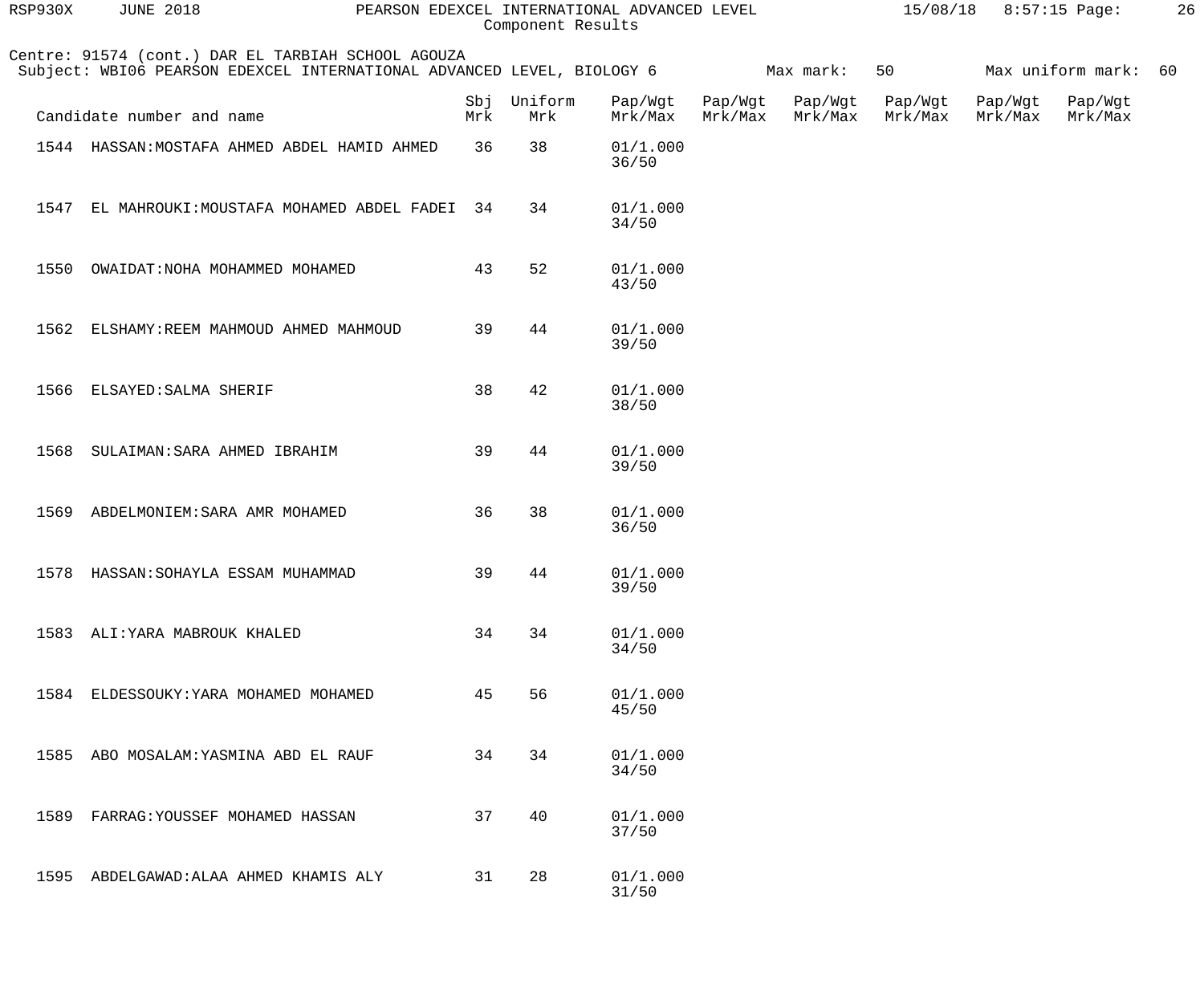| RSP930X<br><b>JUNE 2018</b><br>PEARSON EDEXCEL INTERNATIONAL ADVANCED LEVEL<br>Component Results |                                                                                                                              |  |            |                |                    |                    |                    | 15/08/18           |                    | $8:57:15$ Page:      | 27 |
|--------------------------------------------------------------------------------------------------|------------------------------------------------------------------------------------------------------------------------------|--|------------|----------------|--------------------|--------------------|--------------------|--------------------|--------------------|----------------------|----|
|                                                                                                  | Centre: 91574 (cont.) DAR EL TARBIAH SCHOOL AGOUZA<br>Subject: WBI06 PEARSON EDEXCEL INTERNATIONAL ADVANCED LEVEL, BIOLOGY 6 |  |            |                |                    |                    | Max mark:          | 50                 |                    | Max uniform mark: 60 |    |
|                                                                                                  | Candidate number and name                                                                                                    |  | Sbj<br>Mrk | Uniform<br>Mrk | Pap/Wgt<br>Mrk/Max | Pap/Wgt<br>Mrk/Max | Pap/Wgt<br>Mrk/Max | Pap/Wgt<br>Mrk/Max | Pap/Wgt<br>Mrk/Max | Pap/Wgt<br>Mrk/Max   |    |
| 1616                                                                                             | ROSHDY: AHMED MOHAMED                                                                                                        |  | 45         | 56             | 01/1.000<br>45/50  |                    |                    |                    |                    |                      |    |
| 1748                                                                                             | ABD ELMONEIM: YAHIA MOHAMED                                                                                                  |  | 41         | 48             | 01/1.000<br>41/50  |                    |                    |                    |                    |                      |    |
| 1752                                                                                             | ABUBAKR: YASSIN MOHAMED ABDEL FATAH                                                                                          |  | 36         | 38             | 01/1.000<br>36/50  |                    |                    |                    |                    |                      |    |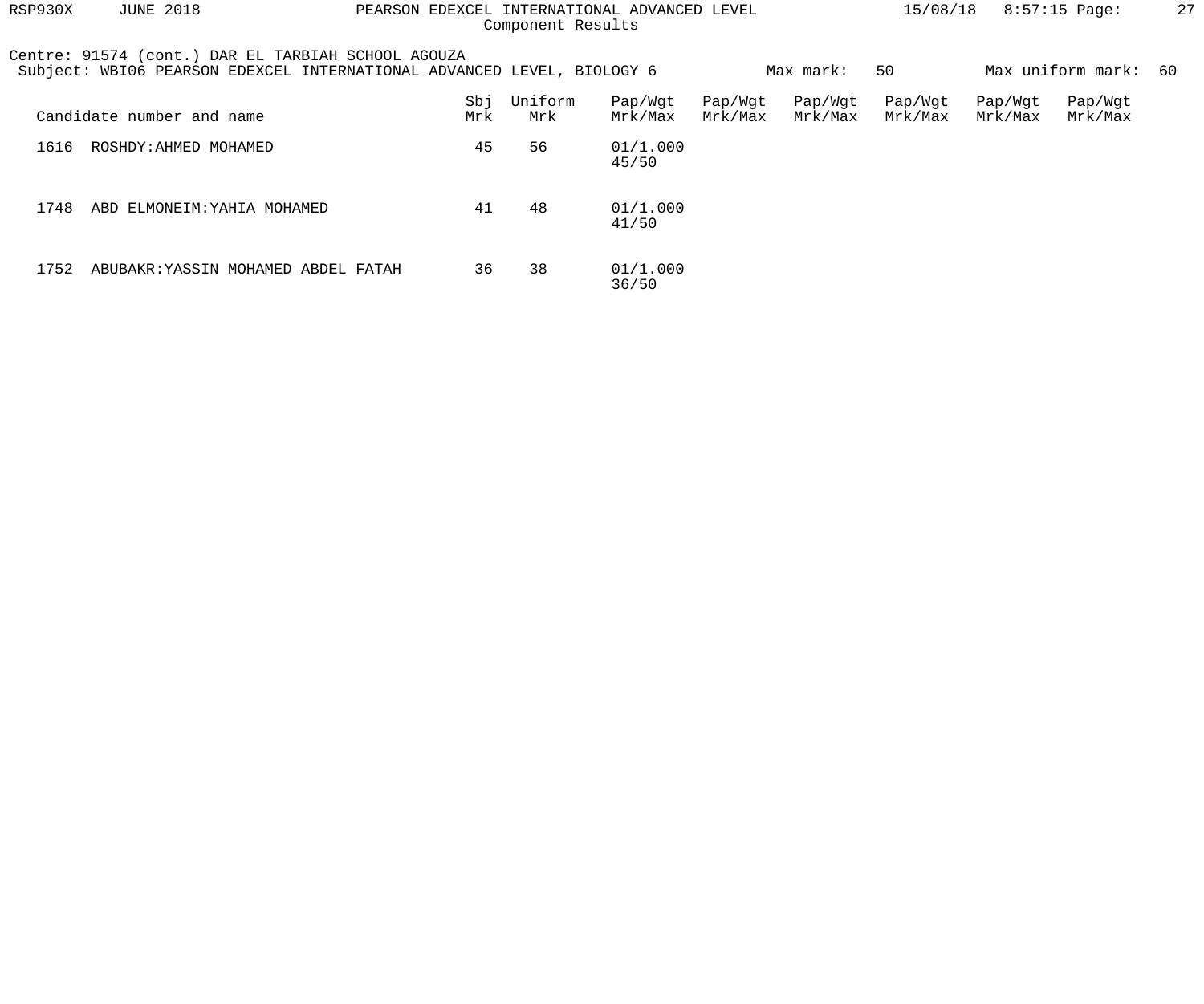| RSP930X        | <b>JUNE 2018</b> |                                                                                                                              |                       | PEARSON EDEXCEL INTERNATIONAL ADVANCED LEVEL<br>Component Results |              |              |                |       | $8:57:15$ Page:<br>15/08/18 | 28 |
|----------------|------------------|------------------------------------------------------------------------------------------------------------------------------|-----------------------|-------------------------------------------------------------------|--------------|--------------|----------------|-------|-----------------------------|----|
|                |                  | Centre: 91574 (cont.) DAR EL TARBIAH SCHOOL AGOUZA<br>Subject: WBI06 PEARSON EDEXCEL INTERNATIONAL ADVANCED LEVEL, BIOLOGY 6 |                       |                                                                   |              |              | Max mark:      | 50    | Max uniform mark: 60        |    |
| Subject/Option |                  |                                                                                                                              |                       |                                                                   |              |              |                |       |                             |    |
| WBI06          |                  | UMS/Grade boundaries :<br>Subject mark boundaries:                                                                           | $48/(\text{A})$<br>41 | $42/$ (B)<br>38                                                   | 36/(C)<br>35 | 30/(D)<br>32 | 24 / (E)<br>29 | 0/(U) |                             |    |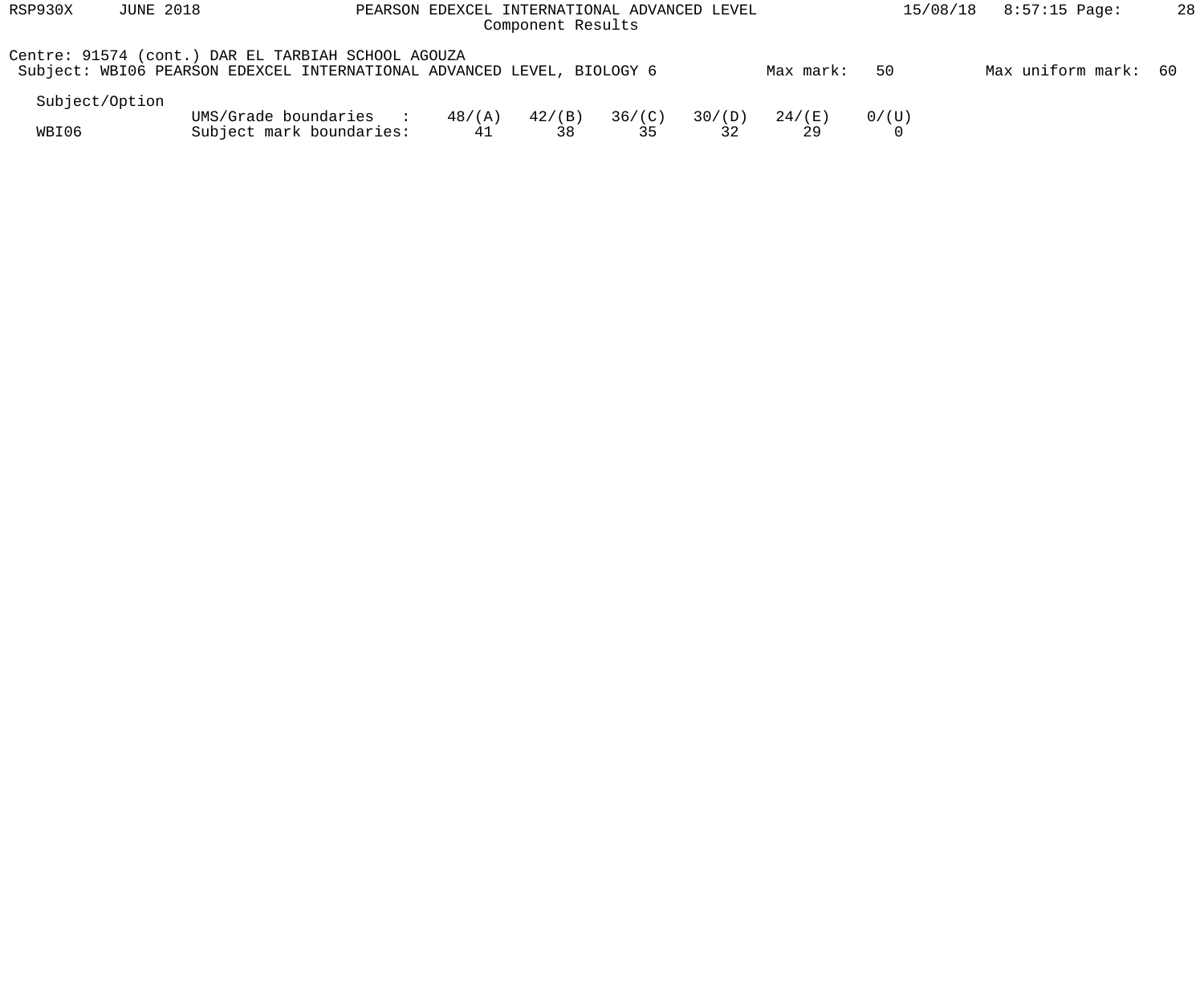| RSP930X | <b>JUNE 2018</b>                                                                                                               | PEARSON EDEXCEL INTERNATIONAL ADVANCED LEVEL | Component Results |                    |                    | 15/08/18           |                    | $8:57:15$ Page:    | 29                    |  |
|---------|--------------------------------------------------------------------------------------------------------------------------------|----------------------------------------------|-------------------|--------------------|--------------------|--------------------|--------------------|--------------------|-----------------------|--|
|         | Centre: 91574 (cont.) DAR EL TARBIAH SCHOOL AGOUZA<br>Subject: WCH01 PEARSON EDEXCEL INTERNATIONAL ADVANCED LEVEL, CHEMISTRY 1 |                                              |                   |                    |                    | Max mark:          | 80                 |                    | Max uniform mark: 120 |  |
|         | Candidate number and name                                                                                                      | Sbj<br>Mrk                                   | Uniform<br>Mrk    | Pap/Wqt<br>Mrk/Max | Pap/Wgt<br>Mrk/Max | Pap/Wgt<br>Mrk/Max | Pap/Wgt<br>Mrk/Max | Pap/Wgt<br>Mrk/Max | Pap/Wgt<br>Mrk/Max    |  |
| 1489    | ABBAS: DALIA MOHAMED SHOKRY                                                                                                    | 40                                           | 58                | 01/1.000<br>40/80  |                    |                    |                    |                    |                       |  |
| 1643    | MOHAMMED: GANNAT MOSTAFA                                                                                                       | X                                            | X                 | 01/1.000<br>X/80   |                    |                    |                    |                    |                       |  |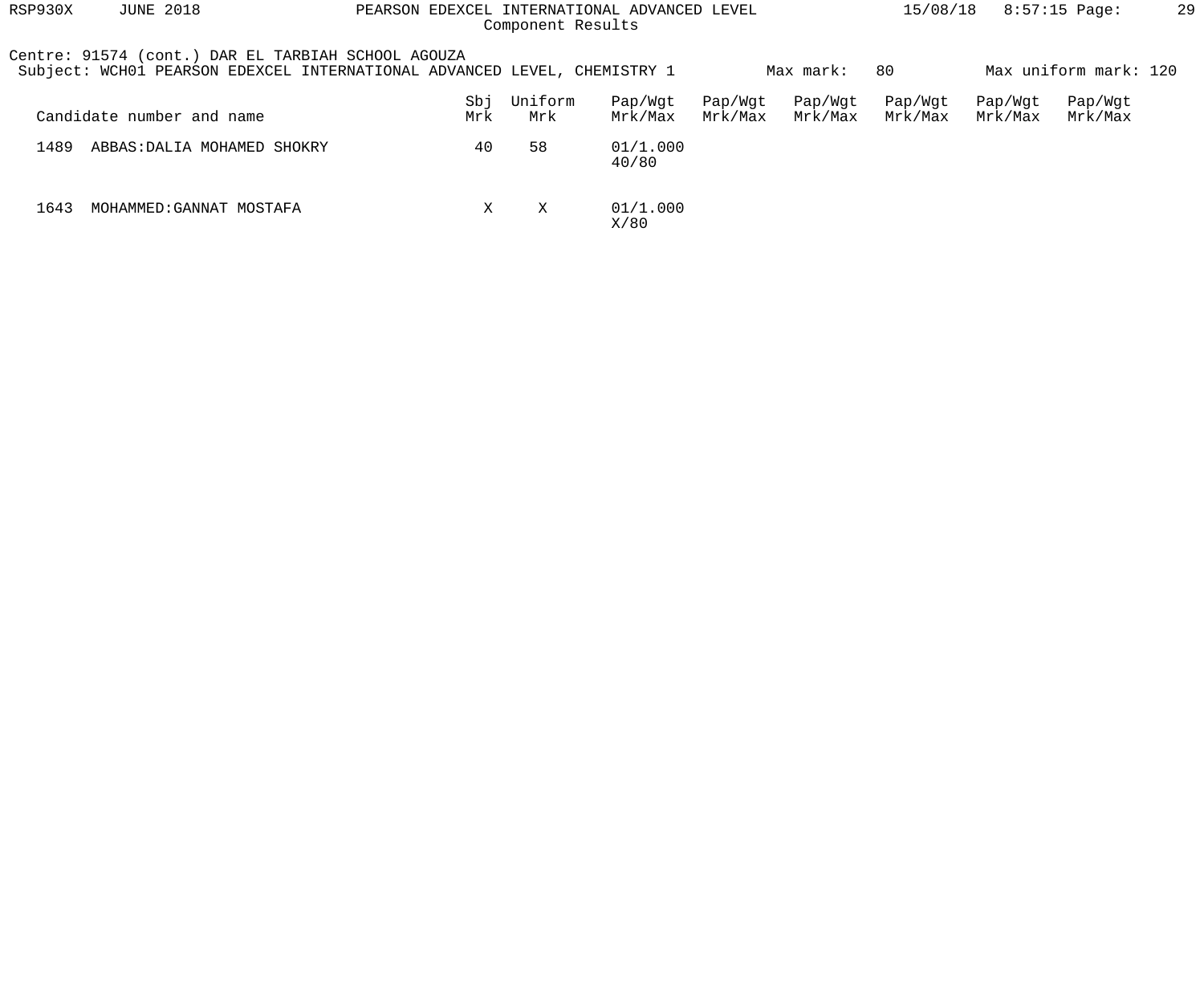| RSP930X        | <b>JUNE 2018</b><br>PEARSON EDEXCEL INTERNATIONAL ADVANCED LEVEL<br>Component Results |                                                                                                                                |              |              |                       |              |              | 15/08/18 | 8:57:15 Page:         | 30 |
|----------------|---------------------------------------------------------------------------------------|--------------------------------------------------------------------------------------------------------------------------------|--------------|--------------|-----------------------|--------------|--------------|----------|-----------------------|----|
|                |                                                                                       | Centre: 91574 (cont.) DAR EL TARBIAH SCHOOL AGOUZA<br>Subject: WCH01 PEARSON EDEXCEL INTERNATIONAL ADVANCED LEVEL, CHEMISTRY 1 |              |              |                       |              | Max mark:    | 80       | Max uniform mark: 120 |    |
| Subject/Option |                                                                                       |                                                                                                                                |              |              |                       |              |              |          |                       |    |
| WCH01          |                                                                                       | UMS/Grade boundaries<br>$\sim$ $\sim$ $\sim$<br>Subject mark boundaries:                                                       | 96/(A)<br>59 | 84/(B)<br>53 | $72/(\text{C})$<br>47 | 60/(D)<br>41 | 48/(E)<br>35 | 0/(U)    |                       |    |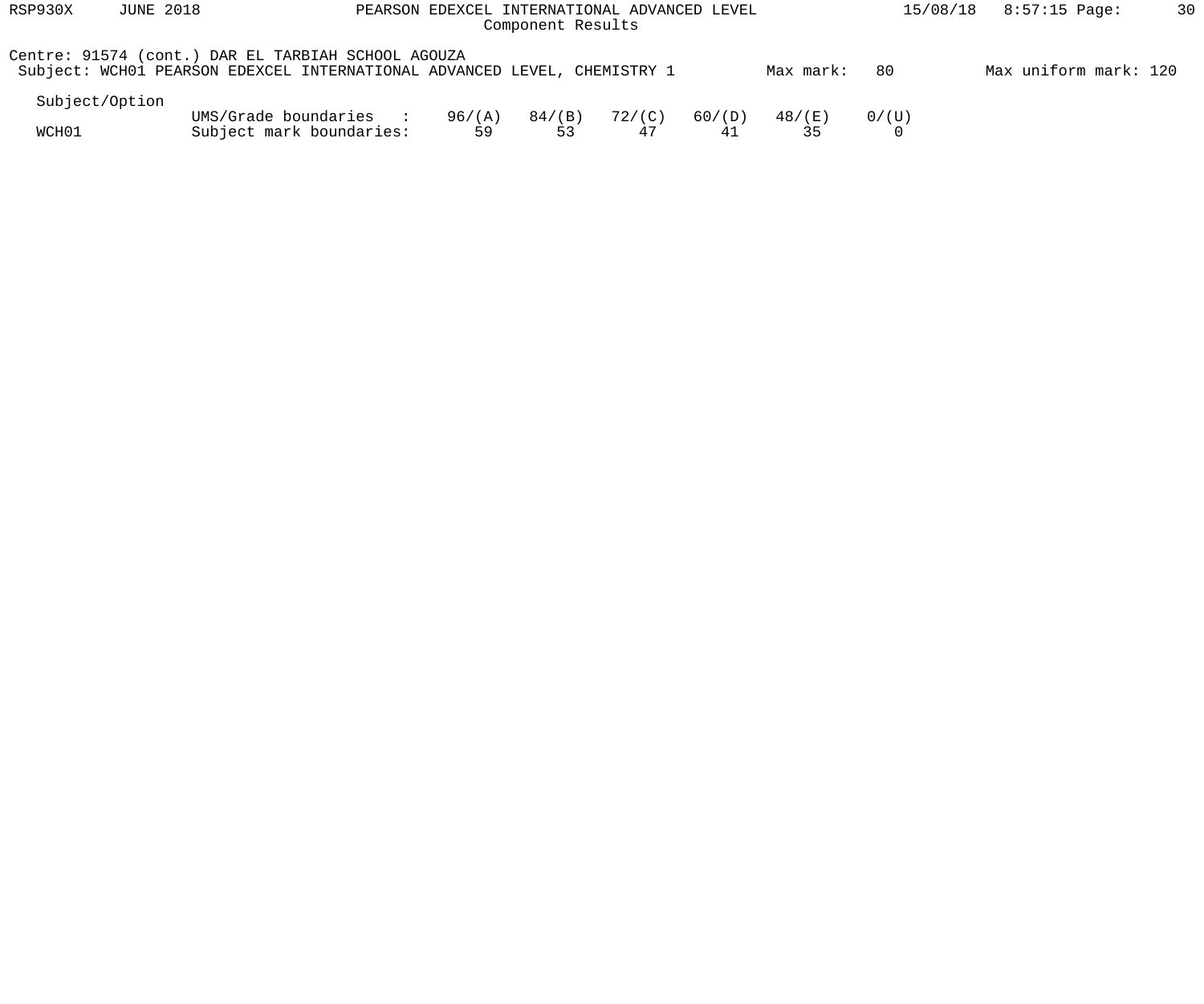| RSP930X | <b>JUNE 2018</b><br>PEARSON EDEXCEL INTERNATIONAL ADVANCED LEVEL                                                               |             |                | $15/08/18$ 8:57:15 Page: |                    | 31                 |                    |                    |                       |  |
|---------|--------------------------------------------------------------------------------------------------------------------------------|-------------|----------------|--------------------------|--------------------|--------------------|--------------------|--------------------|-----------------------|--|
|         | Centre: 91574 (cont.) DAR EL TARBIAH SCHOOL AGOUZA<br>Subject: WCH02 PEARSON EDEXCEL INTERNATIONAL ADVANCED LEVEL, CHEMISTRY 2 |             |                |                          |                    | Max mark:          | 80                 |                    | Max uniform mark: 120 |  |
|         | Candidate number and name                                                                                                      | Sbj<br>Mrk  | Uniform<br>Mrk | Pap/Wgt<br>Mrk/Max       | Pap/Wgt<br>Mrk/Max | Pap/Wgt<br>Mrk/Max | Pap/Wgt<br>Mrk/Max | Pap/Wgt<br>Mrk/Max | Pap/Wgt<br>Mrk/Max    |  |
|         | 1489 ABBAS: DALIA MOHAMED SHOKRY                                                                                               | 24          | 28             | 01/1.000<br>24/80        |                    |                    |                    |                    |                       |  |
|         | 1556 MOHIE ELDEEN: RAHAF AYMAN                                                                                                 | 63          | 94             | 01/1.000<br>63/80        |                    |                    |                    |                    |                       |  |
|         | 1575 EBRAHIM: SHAHENDA EBRAHIM YOUSSEF                                                                                         | 21          | 24             | 01/1.000<br>21/80        |                    |                    |                    |                    |                       |  |
| 1642    | ABDEL MAGUID: GAMELA AHMED ADEL                                                                                                | 61          | 91             | 01/1.000<br>61/80        |                    |                    |                    |                    |                       |  |
|         | 1643 MOHAMMED: GANNAT MOSTAFA                                                                                                  | $\mathbf X$ | $\mathbf X$    | 01/1.000<br>X/80         |                    |                    |                    |                    |                       |  |
|         | 1719 MOUSTAFA: OMAR MOHAMED SALAMA SAYED                                                                                       | 69          | 105            | 01/1.000<br>69/80        |                    |                    |                    |                    |                       |  |
|         | 1734 ATTA: SALMA IHAB SHAFEK                                                                                                   | 44          | 62             | 01/1.000<br>44/80        |                    |                    |                    |                    |                       |  |
|         | 1759 ABDELGELEL: YOUSSEF YOUSSRY MAHMOUD ALI                                                                                   | 65          | 98             | 01/1.000                 |                    |                    |                    |                    |                       |  |

65/80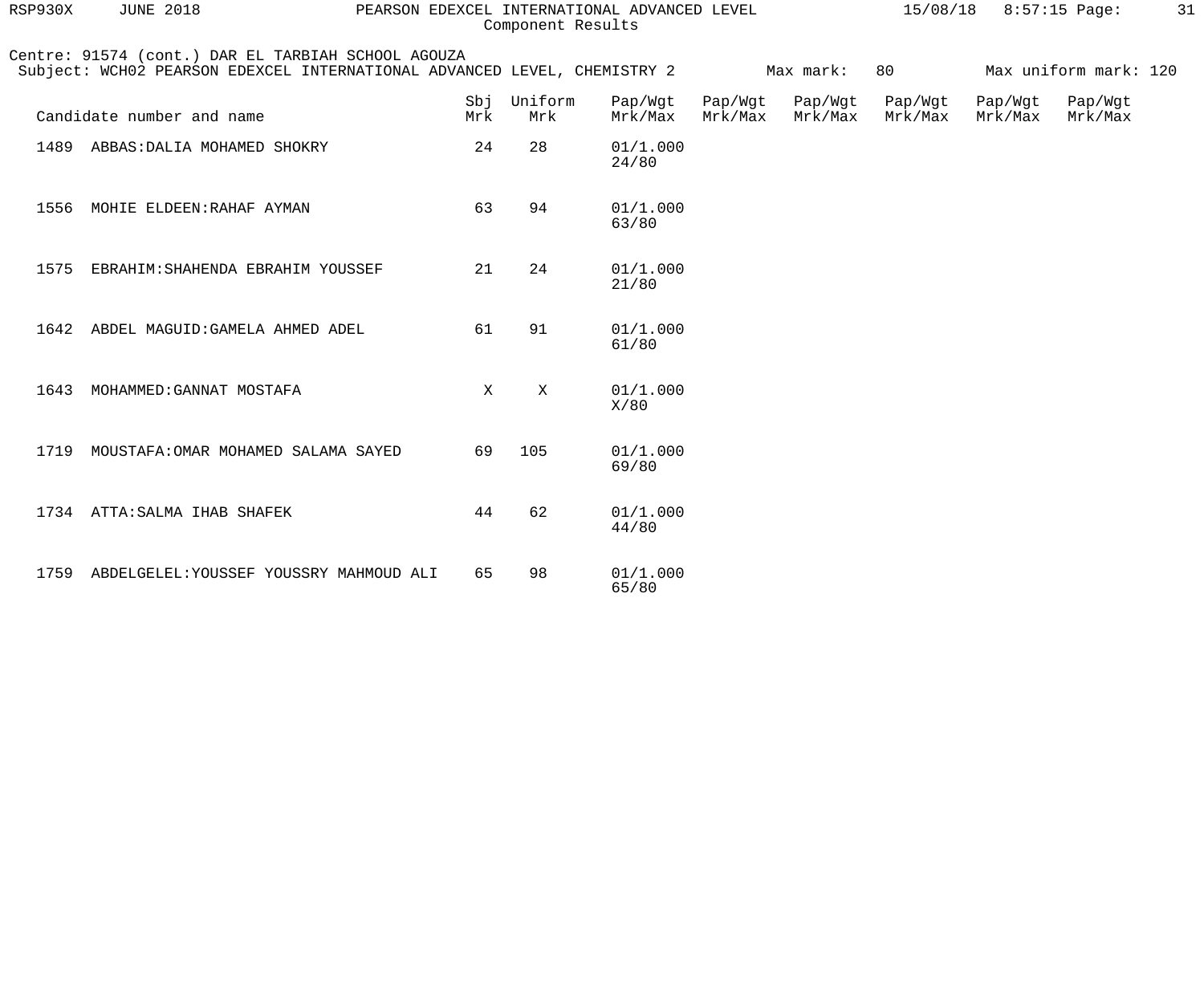| RSP930X        | <b>JUNE 2018</b><br>PEARSON EDEXCEL INTERNATIONAL ADVANCED LEVEL<br>Component Results |                                                                                                                                |              |              |                       |              |              | 15/08/18 | $8:57:15$ Page:       | 32 |
|----------------|---------------------------------------------------------------------------------------|--------------------------------------------------------------------------------------------------------------------------------|--------------|--------------|-----------------------|--------------|--------------|----------|-----------------------|----|
|                |                                                                                       | Centre: 91574 (cont.) DAR EL TARBIAH SCHOOL AGOUZA<br>Subject: WCH02 PEARSON EDEXCEL INTERNATIONAL ADVANCED LEVEL, CHEMISTRY 2 |              |              |                       |              | Max mark:    | 80       | Max uniform mark: 120 |    |
| Subject/Option |                                                                                       |                                                                                                                                |              |              |                       |              |              |          |                       |    |
| WCH02          |                                                                                       | UMS/Grade boundaries<br>$\sim$ $\sim$ $\sim$<br>Subject mark boundaries:                                                       | 96/(A)<br>64 | 84/(B)<br>57 | $72/(\text{C})$<br>50 | 60/(D)<br>43 | 48/(E)<br>37 | 0/(U)    |                       |    |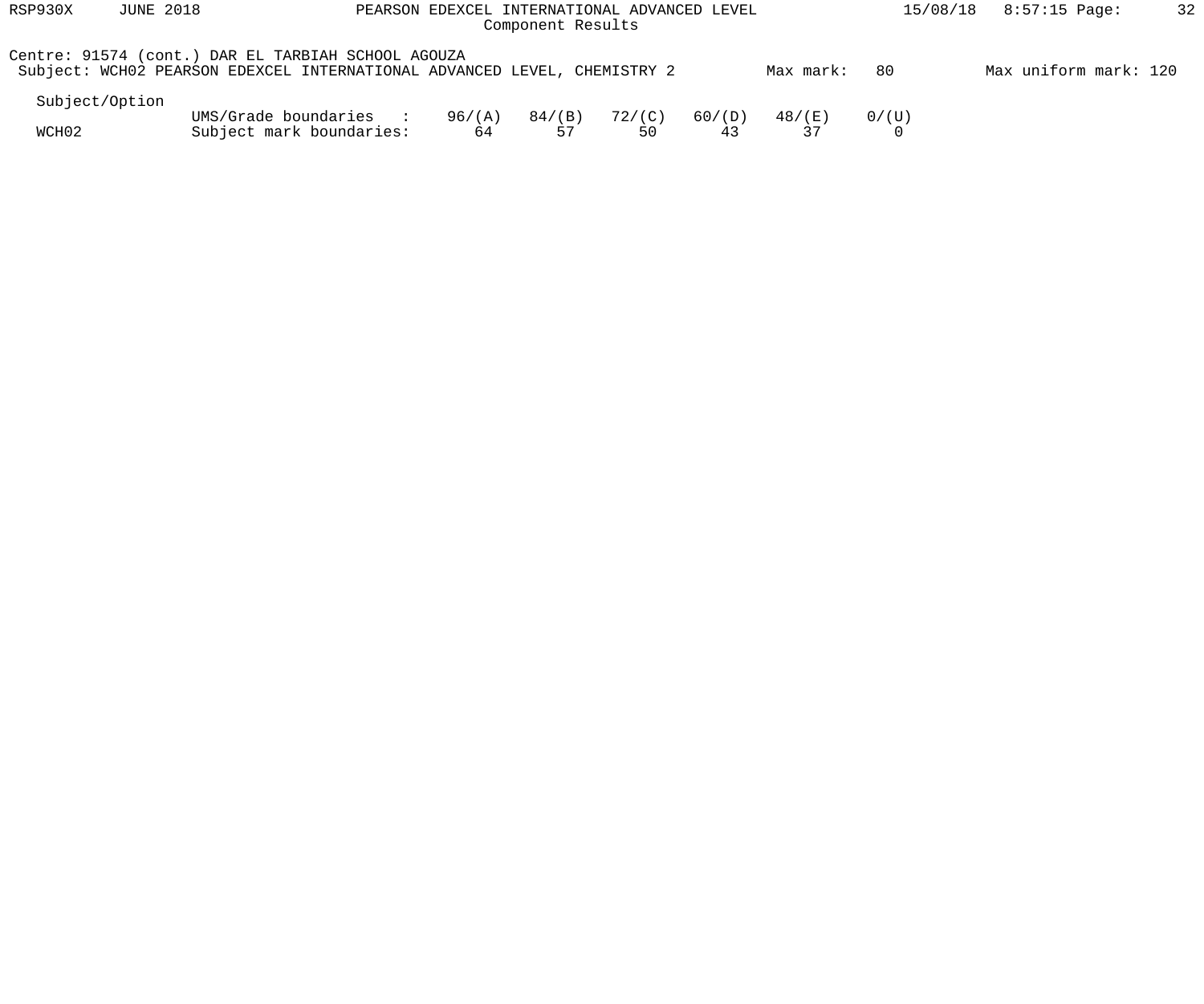| RSP930X | <b>JUNE 2018</b>                                                                                                               |            |                | 15/08/18 8:57:15 Page: |                    | 33                 |                    |                    |                      |  |
|---------|--------------------------------------------------------------------------------------------------------------------------------|------------|----------------|------------------------|--------------------|--------------------|--------------------|--------------------|----------------------|--|
|         | Centre: 91574 (cont.) DAR EL TARBIAH SCHOOL AGOUZA<br>Subject: WCH03 PEARSON EDEXCEL INTERNATIONAL ADVANCED LEVEL, CHEMISTRY 3 |            |                |                        |                    | Max mark:          | 50                 |                    | Max uniform mark: 60 |  |
|         | Candidate number and name                                                                                                      | Sbj<br>Mrk | Uniform<br>Mrk | Pap/Wgt<br>Mrk/Max     | Pap/Wgt<br>Mrk/Max | Pap/Wgt<br>Mrk/Max | Pap/Wgt<br>Mrk/Max | Pap/Wgt<br>Mrk/Max | Pap/Wgt<br>Mrk/Max   |  |
|         | 1489 ABBAS: DALIA MOHAMED SHOKRY                                                                                               | 28         | 33             | 01/1.000<br>28/50      |                    |                    |                    |                    |                      |  |
| 1556    | MOHIE ELDEEN: RAHAF AYMAN                                                                                                      | 47         | 60             | 01/1.000<br>47/50      |                    |                    |                    |                    |                      |  |
|         | 1575 EBRAHIM: SHAHENDA EBRAHIM YOUSSEF                                                                                         | 24         | 27             | 01/1.000<br>24/50      |                    |                    |                    |                    |                      |  |
|         | 1642 ABDEL MAGUID: GAMELA AHMED ADEL                                                                                           | 39         | 50             | 01/1.000<br>39/50      |                    |                    |                    |                    |                      |  |
|         | 1643 MOHAMMED: GANNAT MOSTAFA                                                                                                  | X          | X              | 01/1.000<br>X/50       |                    |                    |                    |                    |                      |  |
|         | 1719 MOUSTAFA: OMAR MOHAMED SALAMA SAYED                                                                                       | 45         | 59             | 01/1.000<br>45/50      |                    |                    |                    |                    |                      |  |
|         | 1734 ATTA: SALMA IHAB SHAFEK                                                                                                   | 33         | 41             | 01/1.000<br>33/50      |                    |                    |                    |                    |                      |  |
|         | 1759 ABDELGELEL: YOUSSEF YOUSSRY MAHMOUD ALI                                                                                   | 42         | 54             | 01/1.000<br>42/50      |                    |                    |                    |                    |                      |  |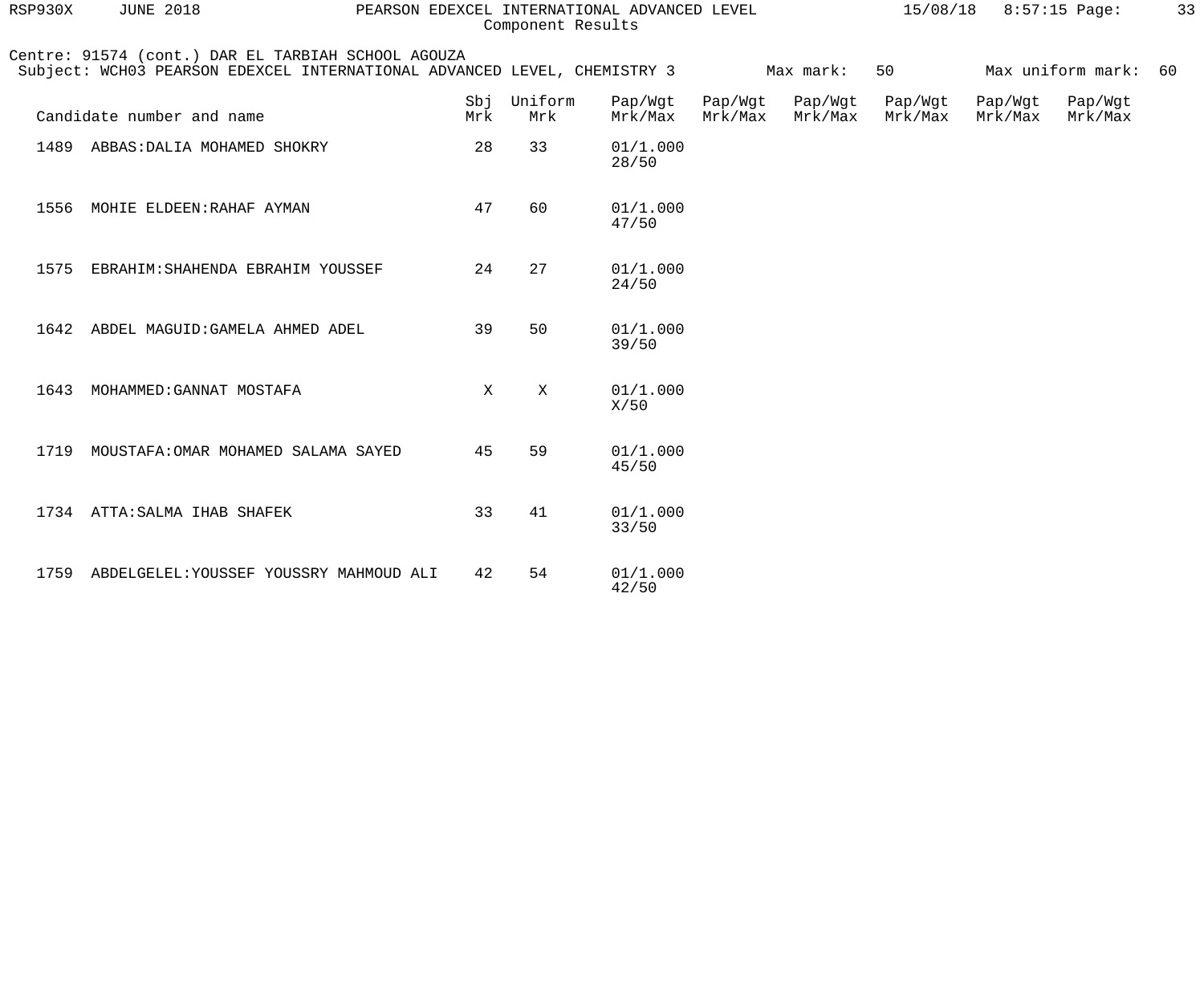| RSP930X        | <b>JUNE 2018</b><br>PEARSON EDEXCEL INTERNATIONAL ADVANCED LEVEL<br>Component Results |                                                                                                                                |                       |                 |              |              |           |       | 34<br>$8:57:15$ Page:<br>15/08/18 |  |  |  |  |
|----------------|---------------------------------------------------------------------------------------|--------------------------------------------------------------------------------------------------------------------------------|-----------------------|-----------------|--------------|--------------|-----------|-------|-----------------------------------|--|--|--|--|
|                |                                                                                       | Centre: 91574 (cont.) DAR EL TARBIAH SCHOOL AGOUZA<br>Subject: WCH03 PEARSON EDEXCEL INTERNATIONAL ADVANCED LEVEL, CHEMISTRY 3 |                       |                 |              |              | Max mark: | 50    | Max uniform mark: 60              |  |  |  |  |
| Subject/Option |                                                                                       |                                                                                                                                |                       |                 |              |              |           |       |                                   |  |  |  |  |
| WCH03          |                                                                                       | UMS/Grade boundaries<br>Subject mark boundaries:                                                                               | $48/(\text{A})$<br>38 | $42/$ (B)<br>34 | 36/(C)<br>30 | 30/(D)<br>26 | 24 / (E)  | 0/(U) |                                   |  |  |  |  |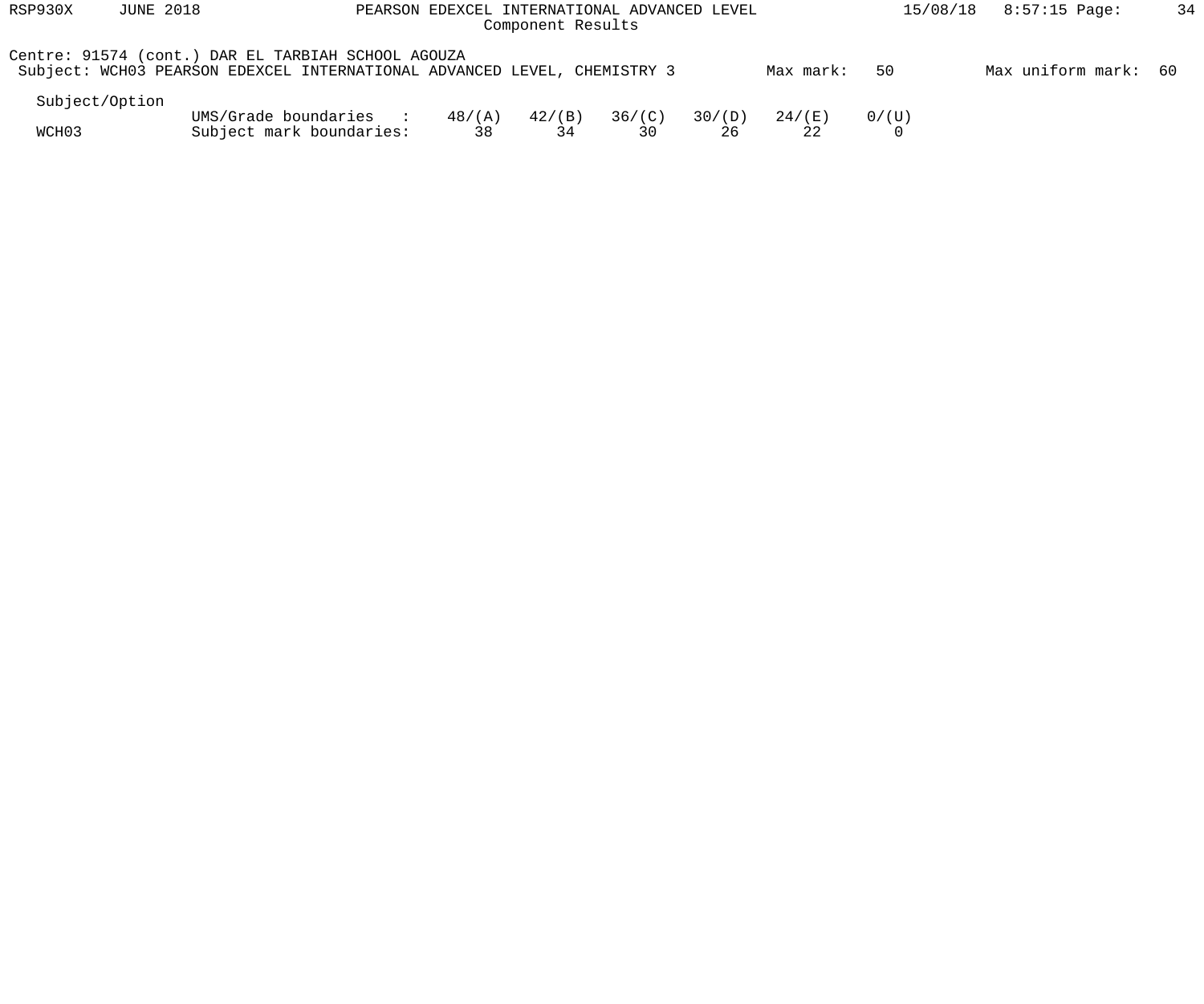| RSP930X | <b>JUNE 2018</b>                                                                                                               |            | 15/08/18       |                    | 8:57:15 Page:      | 35                 |                    |                    |                       |  |
|---------|--------------------------------------------------------------------------------------------------------------------------------|------------|----------------|--------------------|--------------------|--------------------|--------------------|--------------------|-----------------------|--|
|         | Centre: 91574 (cont.) DAR EL TARBIAH SCHOOL AGOUZA<br>Subject: WCH04 PEARSON EDEXCEL INTERNATIONAL ADVANCED LEVEL, CHEMISTRY 4 |            |                |                    |                    | Max mark:          | -90                |                    | Max uniform mark: 120 |  |
|         | Candidate number and name                                                                                                      | Sbj<br>Mrk | Uniform<br>Mrk | Pap/Wqt<br>Mrk/Max | Pap/Wgt<br>Mrk/Max | Pap/Wgt<br>Mrk/Max | Pap/Wgt<br>Mrk/Max | Pap/Wqt<br>Mrk/Max | Pap/Wgt<br>Mrk/Max    |  |
| 1584    | ELDESSOUKY: YARA MOHAMED MOHAMED                                                                                               | 71         | 104            | 01/1.000<br>71/90  |                    |                    |                    |                    |                       |  |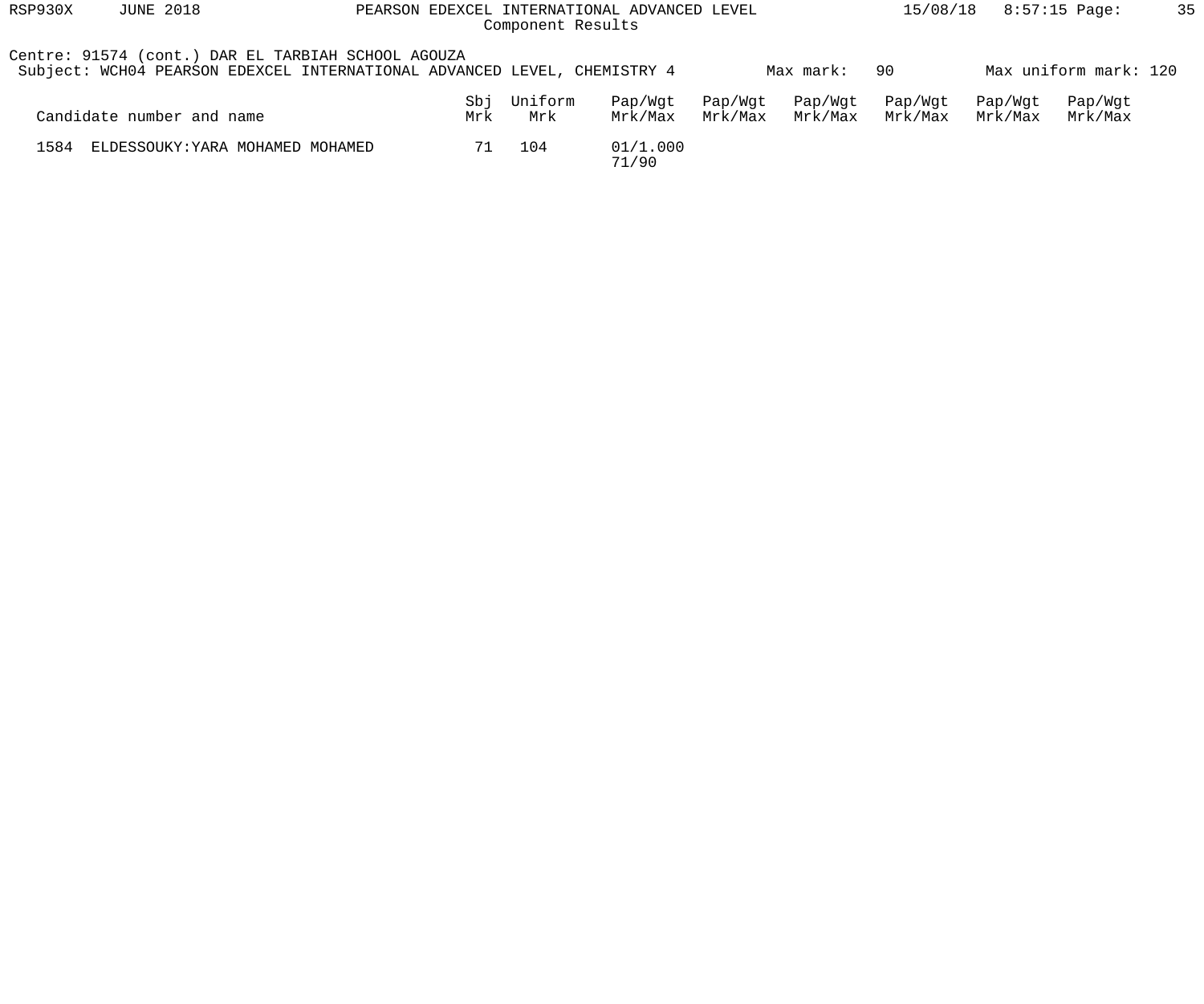| RSP930X        | <b>JUNE 2018</b> |                                                                                                                                |              | PEARSON EDEXCEL INTERNATIONAL ADVANCED LEVEL<br>Component Results |                       |        |              | 15/08/18 | $8:57:15$ Page:       | 36 |
|----------------|------------------|--------------------------------------------------------------------------------------------------------------------------------|--------------|-------------------------------------------------------------------|-----------------------|--------|--------------|----------|-----------------------|----|
|                |                  | Centre: 91574 (cont.) DAR EL TARBIAH SCHOOL AGOUZA<br>Subject: WCH04 PEARSON EDEXCEL INTERNATIONAL ADVANCED LEVEL, CHEMISTRY 4 |              |                                                                   |                       |        | Max mark:    | 90       | Max uniform mark: 120 |    |
| Subject/Option |                  |                                                                                                                                |              |                                                                   |                       |        |              |          |                       |    |
| WCH04          |                  | UMS/Grade boundaries<br>$\sim$ $\sim$ $\sim$ $\sim$<br>Subject mark boundaries:                                                | 96/(A)<br>67 | 84/(B)<br>61                                                      | $72/(\text{C})$<br>56 | 60/(D) | 48/(E)<br>46 | 0/(U)    |                       |    |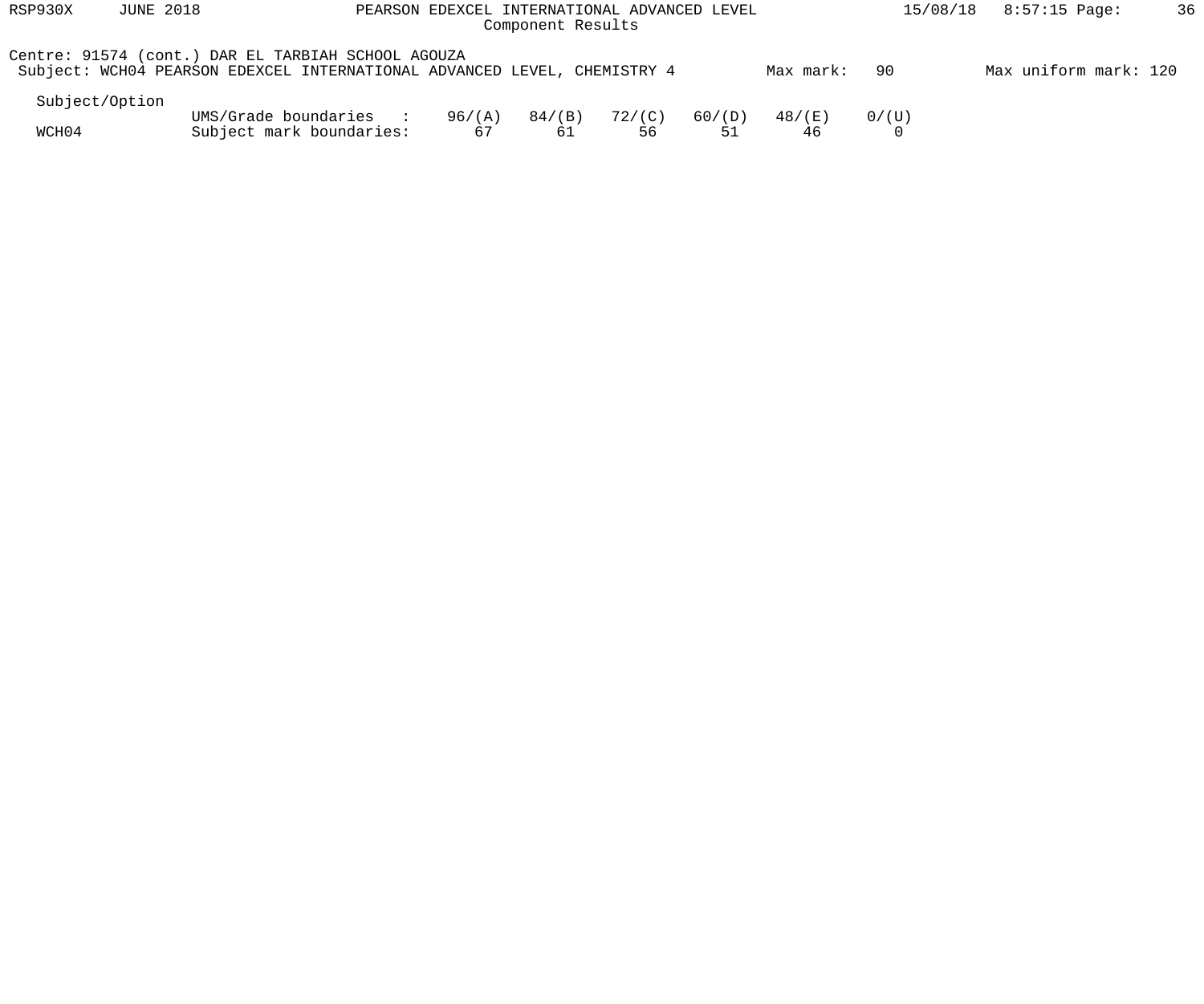| RSP930X | <b>JUNE 2018</b>                                                                                                               |            | 15/08/18       |                    | 8:57:15 Page:      | 37                 |                    |                    |                       |  |
|---------|--------------------------------------------------------------------------------------------------------------------------------|------------|----------------|--------------------|--------------------|--------------------|--------------------|--------------------|-----------------------|--|
|         | Centre: 91574 (cont.) DAR EL TARBIAH SCHOOL AGOUZA<br>Subject: WCH05 PEARSON EDEXCEL INTERNATIONAL ADVANCED LEVEL, CHEMISTRY 5 |            |                |                    |                    | Max mark:          | -90                |                    | Max uniform mark: 120 |  |
|         | Candidate number and name                                                                                                      | Sbj<br>Mrk | Uniform<br>Mrk | Pap/Wqt<br>Mrk/Max | Pap/Wgt<br>Mrk/Max | Pap/Wgt<br>Mrk/Max | Pap/Wgt<br>Mrk/Max | Pap/Wqt<br>Mrk/Max | Pap/Wgt<br>Mrk/Max    |  |
| 1584    | ELDESSOUKY: YARA MOHAMED MOHAMED                                                                                               | 69         | -93            | 01/1.000<br>69/90  |                    |                    |                    |                    |                       |  |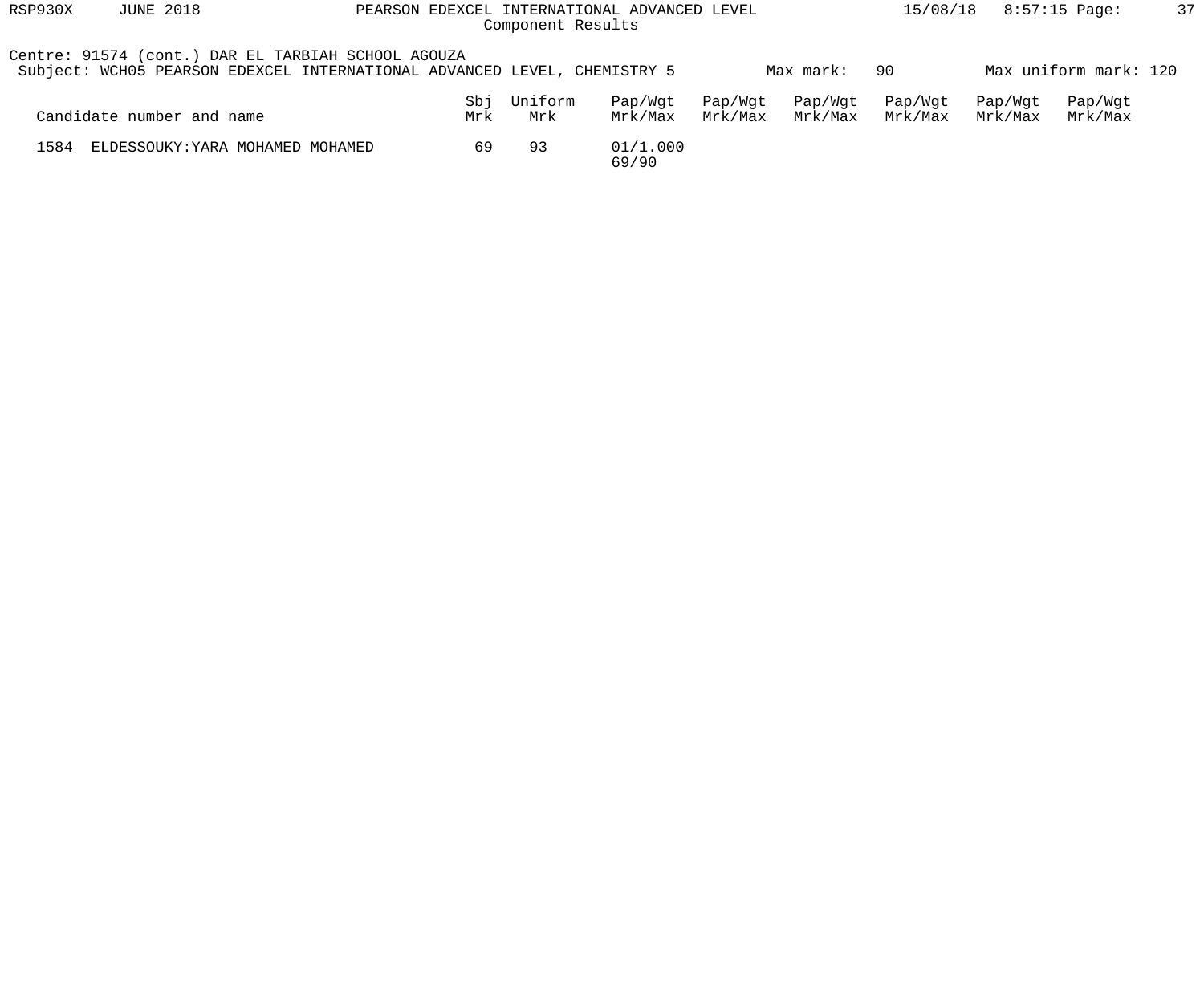| RSP930X        | <b>JUNE 2018</b> | PEARSON EDEXCEL INTERNATIONAL ADVANCED LEVEL                                                                                   |              | 15/08/18     | $8:57:15$ Page:       | 38           |              |       |                       |  |
|----------------|------------------|--------------------------------------------------------------------------------------------------------------------------------|--------------|--------------|-----------------------|--------------|--------------|-------|-----------------------|--|
|                |                  | Centre: 91574 (cont.) DAR EL TARBIAH SCHOOL AGOUZA<br>Subject: WCH05 PEARSON EDEXCEL INTERNATIONAL ADVANCED LEVEL, CHEMISTRY 5 |              |              |                       |              | Max mark:    | -90   | Max uniform mark: 120 |  |
| Subject/Option |                  |                                                                                                                                |              |              |                       |              |              |       |                       |  |
| WCH05          |                  | UMS/Grade boundaries<br>$\sim$ $\sim$ $\sim$ $\sim$<br>Subject mark boundaries:                                                | 96/(A)<br>71 | 84/(B)<br>64 | $72/(\text{C})$<br>58 | 60/(D)<br>52 | 48/(E)<br>46 | 0/(U) |                       |  |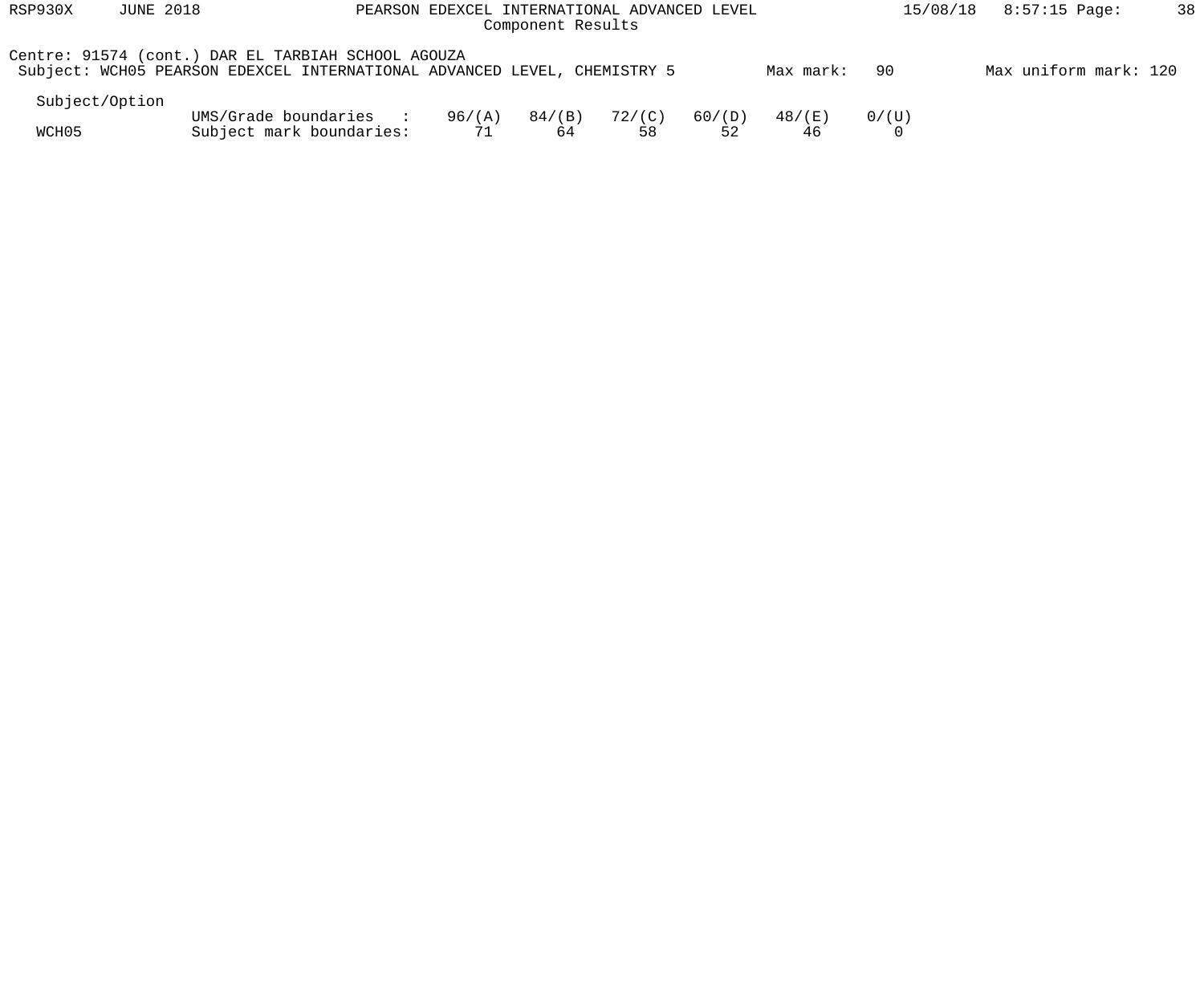| RSP930X | <b>JUNE 2018</b>                                                                                                               |            | 15/08/18       |                    | 8:57:15 Page:      | 39                 |                    |                    |                      |  |
|---------|--------------------------------------------------------------------------------------------------------------------------------|------------|----------------|--------------------|--------------------|--------------------|--------------------|--------------------|----------------------|--|
|         | Centre: 91574 (cont.) DAR EL TARBIAH SCHOOL AGOUZA<br>Subject: WCH06 PEARSON EDEXCEL INTERNATIONAL ADVANCED LEVEL, CHEMISTRY 6 |            |                |                    |                    | Max mark:          | 50                 |                    | Max uniform mark: 60 |  |
|         | Candidate number and name                                                                                                      | Sbj<br>Mrk | Uniform<br>Mrk | Pap/Wqt<br>Mrk/Max | Pap/Wgt<br>Mrk/Max | Pap/Wgt<br>Mrk/Max | Pap/Wgt<br>Mrk/Max | Pap/Wqt<br>Mrk/Max | Pap/Wgt<br>Mrk/Max   |  |
| 1584    | ELDESSOUKY: YARA MOHAMED MOHAMED                                                                                               | 38         | -54            | 01/1.000<br>38/50  |                    |                    |                    |                    |                      |  |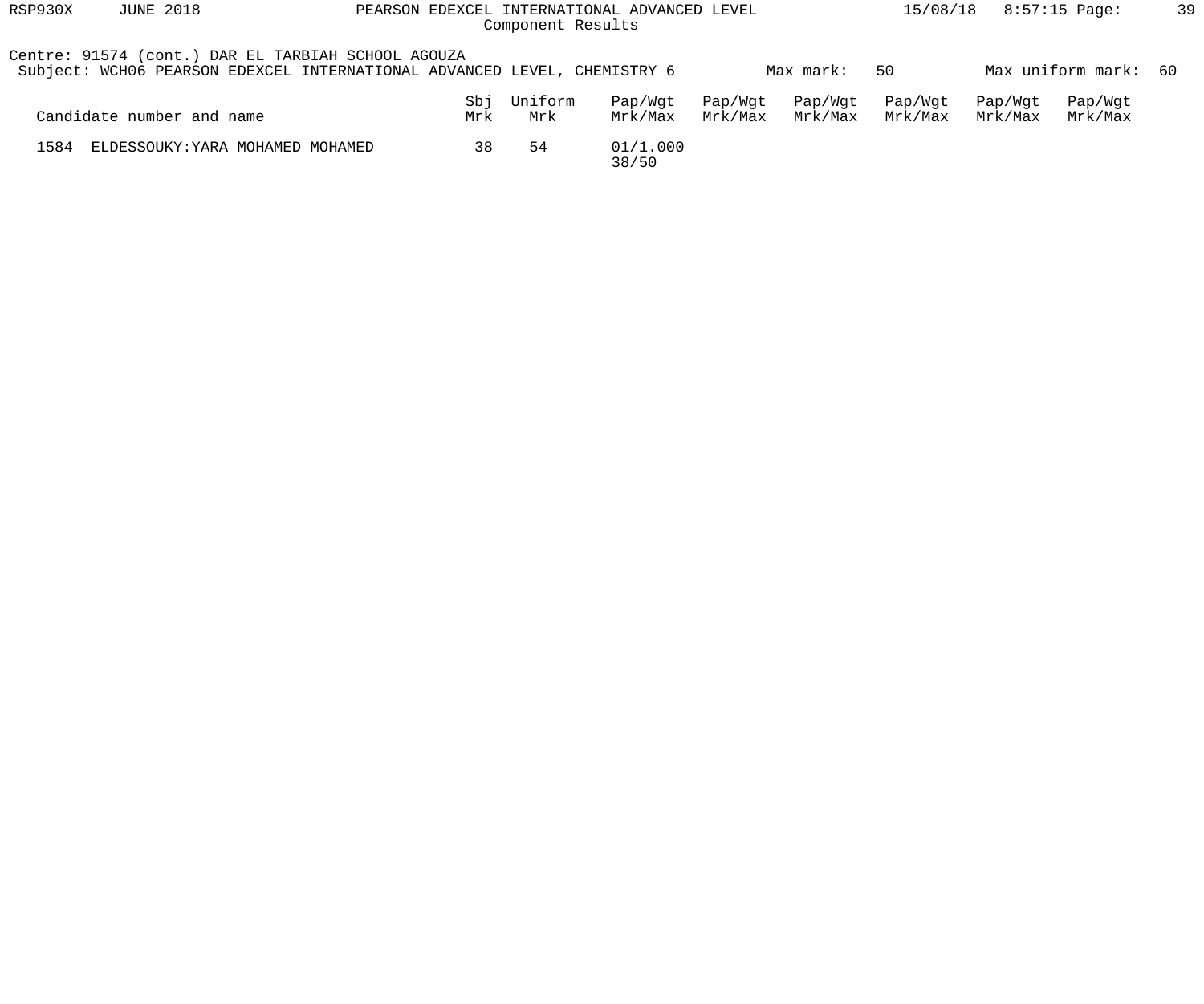| RSP930X        | <b>JUNE 2018</b><br>PEARSON EDEXCEL INTERNATIONAL ADVANCED LEVEL<br>Component Results |                                                                                                                                |                       |                 |              |              |           |       | 40<br>$8:57:15$ Page:<br>15/08/18 |  |  |  |  |
|----------------|---------------------------------------------------------------------------------------|--------------------------------------------------------------------------------------------------------------------------------|-----------------------|-----------------|--------------|--------------|-----------|-------|-----------------------------------|--|--|--|--|
|                |                                                                                       | Centre: 91574 (cont.) DAR EL TARBIAH SCHOOL AGOUZA<br>Subject: WCH06 PEARSON EDEXCEL INTERNATIONAL ADVANCED LEVEL, CHEMISTRY 6 |                       |                 |              |              | Max mark: | 50    | Max uniform mark: 60              |  |  |  |  |
| Subject/Option |                                                                                       |                                                                                                                                |                       |                 |              |              |           |       |                                   |  |  |  |  |
| WCH06          |                                                                                       | UMS/Grade boundaries<br>Subject mark boundaries:                                                                               | $48/(\text{A})$<br>35 | $42/$ (B)<br>32 | 36/(C)<br>29 | 30/(D)<br>26 | 24 / (E)  | 0/(U) |                                   |  |  |  |  |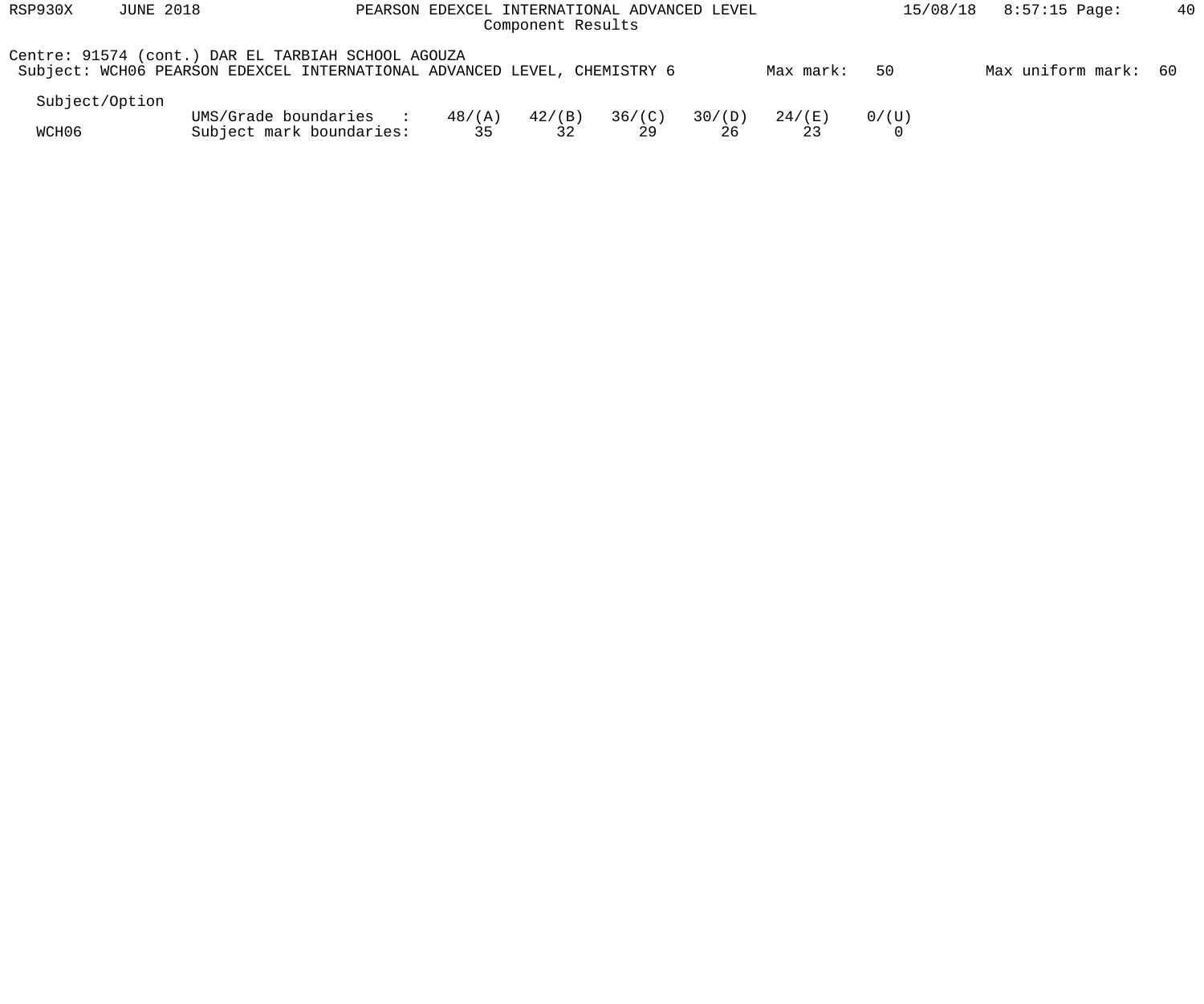| RSP930X | <b>JUNE 2018</b>                                                                                                                | PEARSON |            | Component Results | EDEXCEL INTERNATIONAL ADVANCED LEVEL |                    |                    | 15/08/18           |                    | $8:57:15$ Page:       | 41 |
|---------|---------------------------------------------------------------------------------------------------------------------------------|---------|------------|-------------------|--------------------------------------|--------------------|--------------------|--------------------|--------------------|-----------------------|----|
|         | Centre: 91574 (cont.) DAR EL TARBIAH SCHOOL AGOUZA<br>Subject: WFM01 PEARSON EDEXCEL INTERNATIONAL ADVANCED LEVEL, FURTHER PUR1 |         |            |                   |                                      |                    | Max mark:          | 75                 |                    | Max uniform mark: 100 |    |
|         | Candidate number and name                                                                                                       |         | Sbj<br>Mrk | Uniform<br>Mrk    | Pap/Wqt<br>Mrk/Max                   | Pap/Wgt<br>Mrk/Max | Pap/Wgt<br>Mrk/Max | Pap/Wgt<br>Mrk/Max | Pap/Wqt<br>Mrk/Max | Pap/Wgt<br>Mrk/Max    |    |
| 1486    | ELGENIDY: ASHRAF EHAB ABBAS HASSANIEN                                                                                           |         | 61         | 76                | 01/1.000<br>61/75                    |                    |                    |                    |                    |                       |    |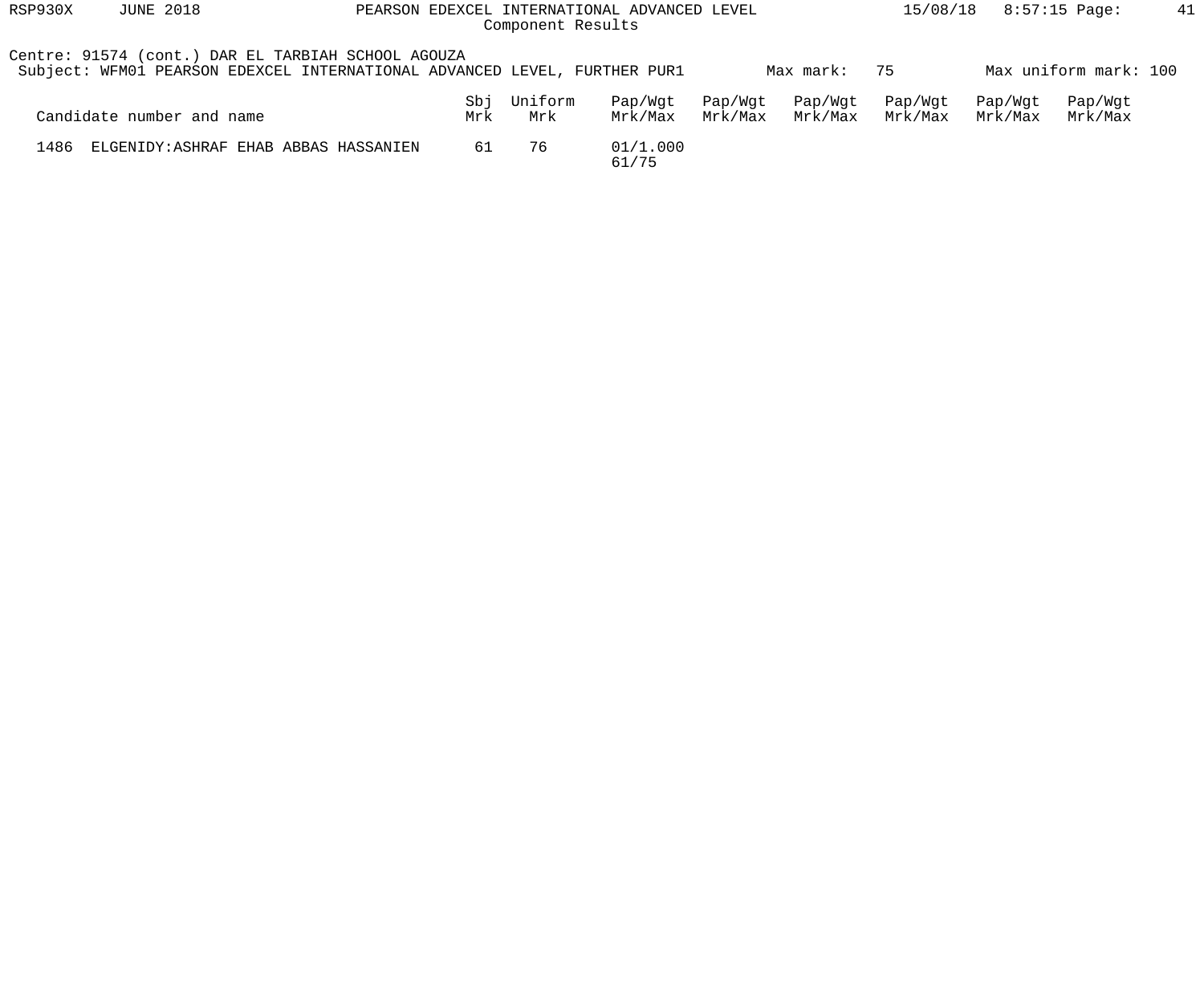| RSP930X | <b>JUNE 2018</b> |                                                                                                                                 | PEARSON EDEXCEL INTERNATIONAL ADVANCED LEVEL<br>Component Results |              | 15/08/18     | 8:57:15 Page: | 42           |       |                       |  |
|---------|------------------|---------------------------------------------------------------------------------------------------------------------------------|-------------------------------------------------------------------|--------------|--------------|---------------|--------------|-------|-----------------------|--|
|         |                  | Centre: 91574 (cont.) DAR EL TARBIAH SCHOOL AGOUZA<br>Subject: WFM01 PEARSON EDEXCEL INTERNATIONAL ADVANCED LEVEL, FURTHER PUR1 |                                                                   |              |              |               | Max mark:    | 75    | Max uniform mark: 100 |  |
|         | Subject/Option   |                                                                                                                                 |                                                                   |              |              |               |              |       |                       |  |
| WFM01   |                  | UMS/Grade boundaries<br><b>Contract Contract Street</b><br>Subject mark boundaries:                                             | 80/(A)<br>64                                                      | 70/(B)<br>57 | 60/(C)<br>50 | 50/(D)<br>44  | 40/(E)<br>38 | 0/(U) |                       |  |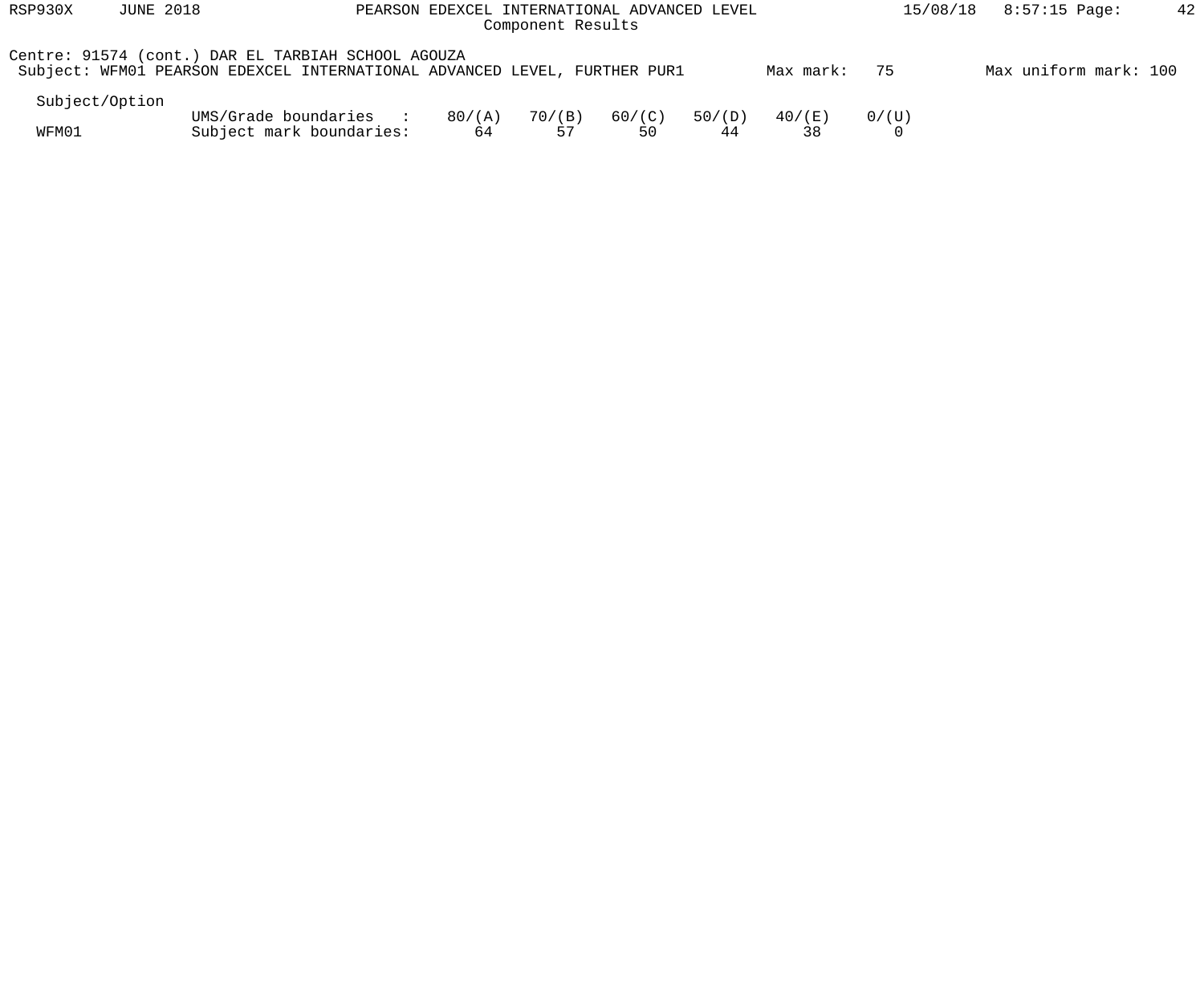| RSP930X | <b>JUNE 2018</b><br>EDEXCEL INTERNATIONAL ADVANCED LEVEL<br>PEARSON<br>Component Results                                        |  |            |                |                    |                    |                    | 15/08/18           |                    | $8:57:15$ Page:       | 43 |
|---------|---------------------------------------------------------------------------------------------------------------------------------|--|------------|----------------|--------------------|--------------------|--------------------|--------------------|--------------------|-----------------------|----|
|         | Centre: 91574 (cont.) DAR EL TARBIAH SCHOOL AGOUZA<br>Subject: WFM02 PEARSON EDEXCEL INTERNATIONAL ADVANCED LEVEL, FURTHER PUR2 |  |            |                |                    |                    | Max mark:          | 75                 |                    | Max uniform mark: 100 |    |
|         | Candidate number and name                                                                                                       |  | Sbj<br>Mrk | Uniform<br>Mrk | Pap/Wgt<br>Mrk/Max | Pap/Wgt<br>Mrk/Max | Pap/Wgt<br>Mrk/Max | Pap/Wgt<br>Mrk/Max | Pap/Wgt<br>Mrk/Max | Pap/Wgt<br>Mrk/Max    |    |
| 1480    | KHALIL: ALFAROUK ADEL FAROUK ABDELGHAFFAR                                                                                       |  | 40         | 38             | 01/1.000<br>40/75  |                    |                    |                    |                    |                       |    |
| 1486    | ELGENIDY: ASHRAF EHAB ABBAS HASSANIEN                                                                                           |  | 53         | 59             | 01/1.000<br>53/75  |                    |                    |                    |                    |                       |    |
| 1551    | ABDELLATIF: NOURELDIN MOHAMED                                                                                                   |  | 53         | 59             | 01/1.000<br>53/75  |                    |                    |                    |                    |                       |    |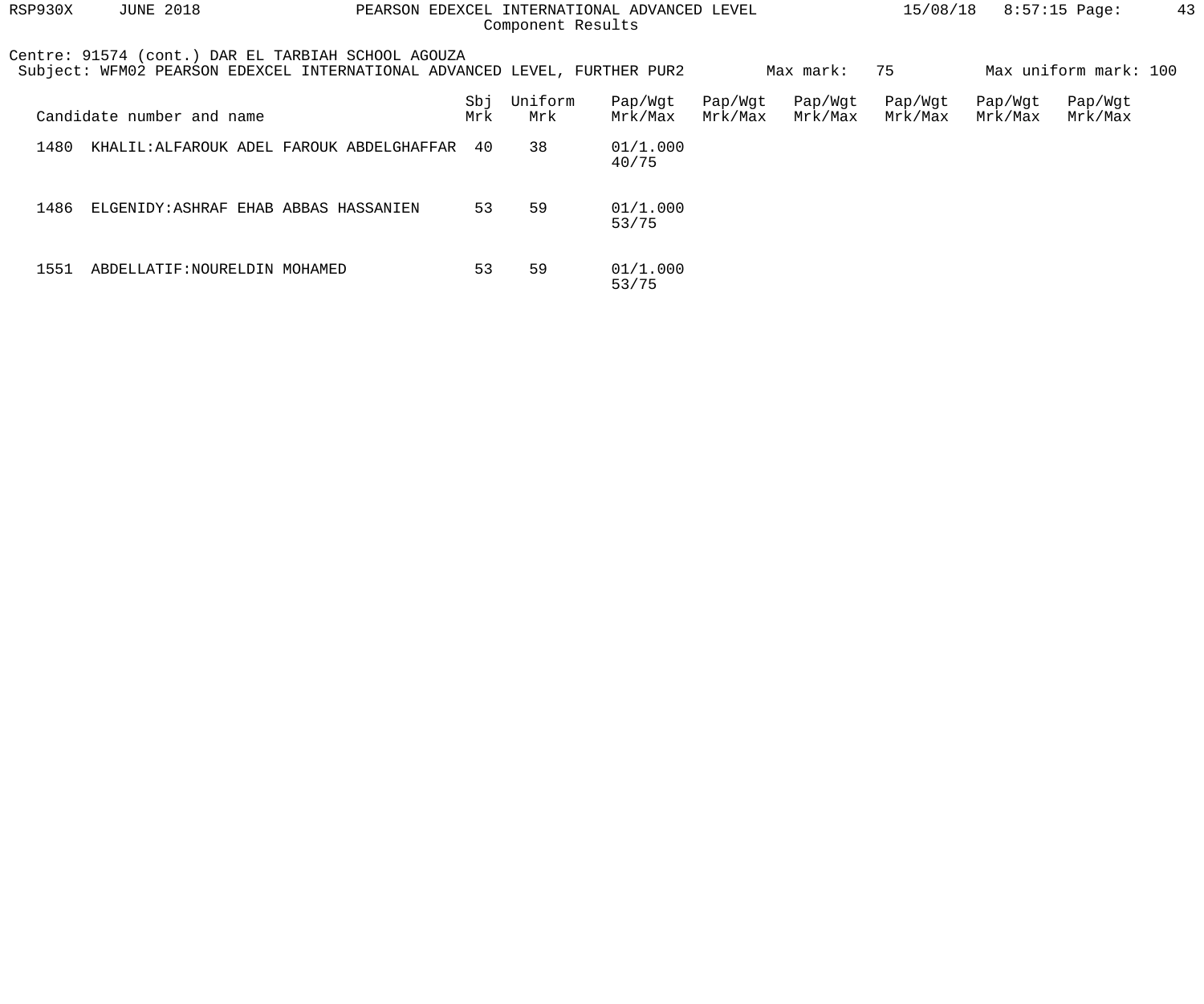| RSP930X        | <b>JUNE 2018</b> |                                                                                                                                 | PEARSON EDEXCEL INTERNATIONAL ADVANCED LEVEL<br>Component Results |              | 15/08/18     | 8:57:15 Page: | 44           |       |                       |  |
|----------------|------------------|---------------------------------------------------------------------------------------------------------------------------------|-------------------------------------------------------------------|--------------|--------------|---------------|--------------|-------|-----------------------|--|
|                |                  | Centre: 91574 (cont.) DAR EL TARBIAH SCHOOL AGOUZA<br>Subject: WFM02 PEARSON EDEXCEL INTERNATIONAL ADVANCED LEVEL, FURTHER PUR2 |                                                                   |              |              |               | Max mark:    | 75    | Max uniform mark: 100 |  |
| Subject/Option |                  |                                                                                                                                 |                                                                   |              |              |               |              |       |                       |  |
| WFM02          |                  | UMS/Grade boundaries<br><b>Contract Contract Street</b><br>Subject mark boundaries:                                             | 80/(A)<br>68                                                      | 70/(B)<br>61 | 60/(C)<br>54 | 50/(D)<br>47  | 40/(E)<br>41 | 0/(U) |                       |  |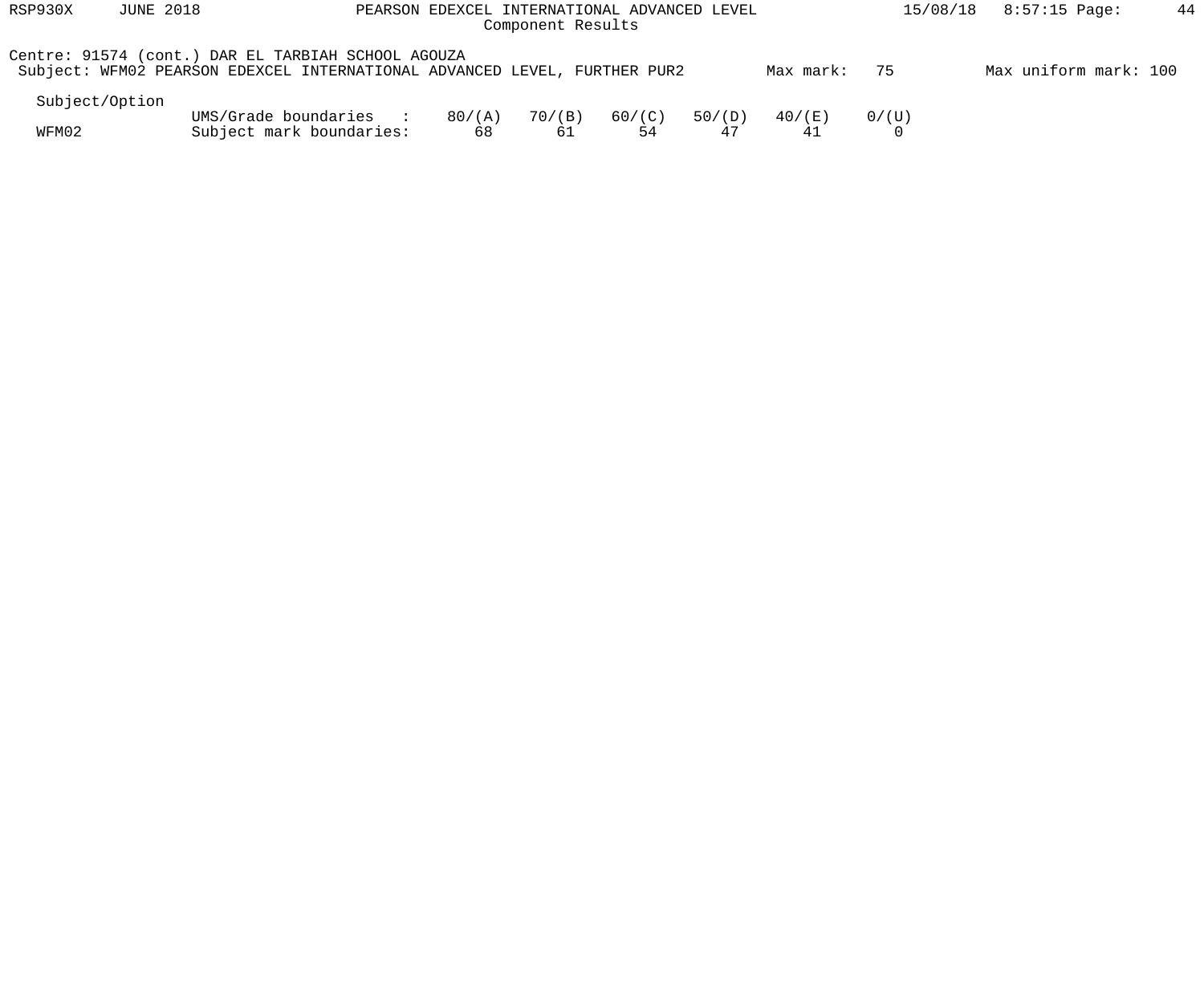| RSP930X | <b>JUNE 2018</b><br>PEARSON EDEXCEL INTERNATIONAL ADVANCED LEVEL<br>Component Results                                           |  |            |                |                    |                    |                    | 15/08/18           |                    | $8:57:15$ Page:       | 45 |
|---------|---------------------------------------------------------------------------------------------------------------------------------|--|------------|----------------|--------------------|--------------------|--------------------|--------------------|--------------------|-----------------------|----|
|         | Centre: 91574 (cont.) DAR EL TARBIAH SCHOOL AGOUZA<br>Subject: WFM03 PEARSON EDEXCEL INTERNATIONAL ADVANCED LEVEL, FURTHER PUR3 |  |            |                |                    |                    | Max mark:          | 75                 |                    | Max uniform mark: 100 |    |
|         | Candidate number and name                                                                                                       |  | Sbj<br>Mrk | Uniform<br>Mrk | Pap/Wgt<br>Mrk/Max | Pap/Wgt<br>Mrk/Max | Pap/Wgt<br>Mrk/Max | Pap/Wgt<br>Mrk/Max | Pap/Wgt<br>Mrk/Max | Pap/Wgt<br>Mrk/Max    |    |
| 1480    | KHALIL:ALFAROUK ADEL FAROUK ABDELGHAFFAR                                                                                        |  | 41         | 56             | 01/1.000<br>41/75  |                    |                    |                    |                    |                       |    |
| 1486    | ELGENIDY: ASHRAF EHAB ABBAS HASSANIEN                                                                                           |  | 32         | 43             | 01/1.000<br>32/75  |                    |                    |                    |                    |                       |    |
| 1551    | ABDELLATIF: NOURELDIN MOHAMED                                                                                                   |  | 51         | 70             | 01/1.000<br>51/75  |                    |                    |                    |                    |                       |    |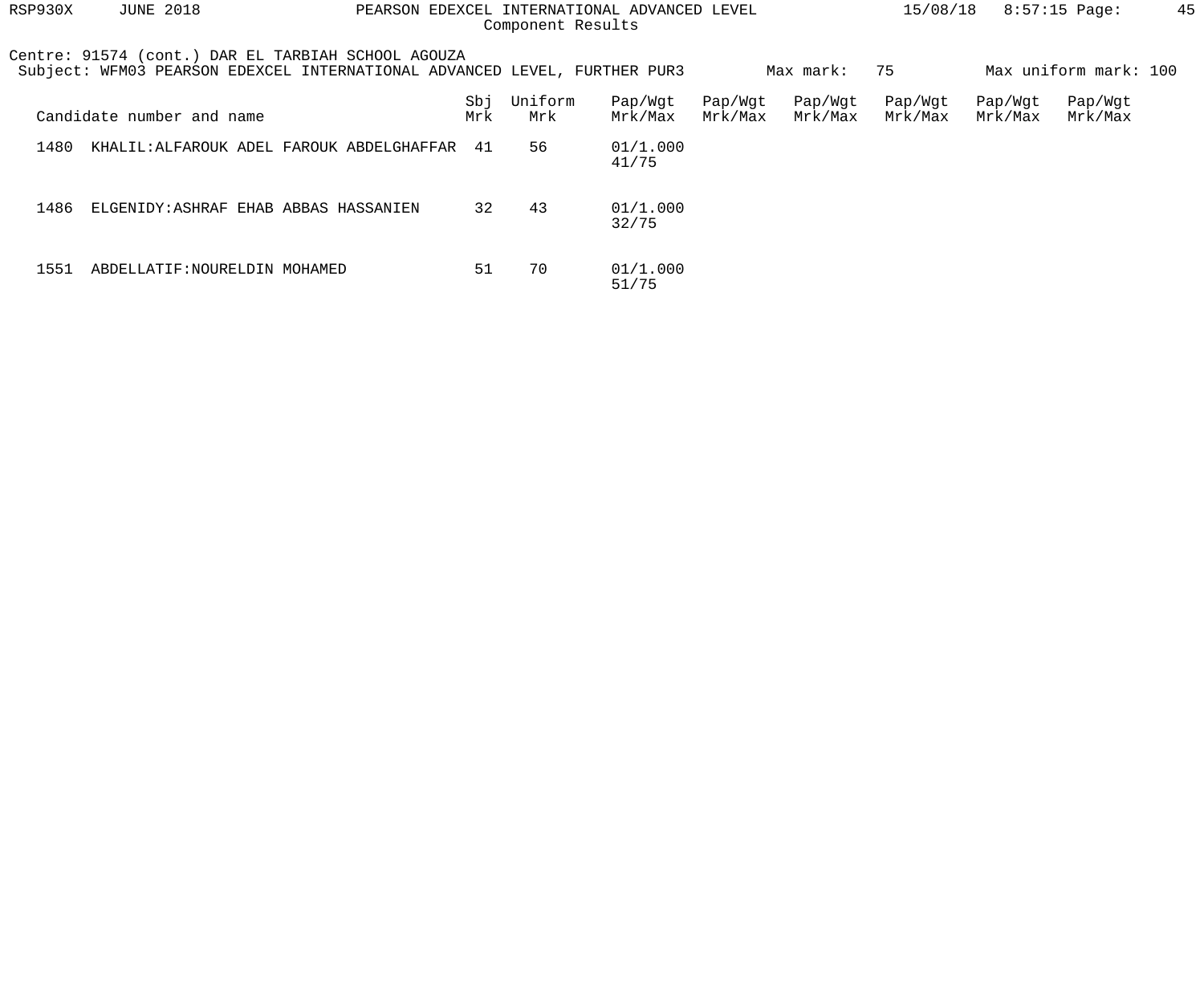| RSP930X        | <b>JUNE 2018</b> | PEARSON EDEXCEL INTERNATIONAL ADVANCED LEVEL                                                                                    |              | 15/08/18     | 8:57:15 Page: | 46           |              |            |                       |  |
|----------------|------------------|---------------------------------------------------------------------------------------------------------------------------------|--------------|--------------|---------------|--------------|--------------|------------|-----------------------|--|
|                |                  | Centre: 91574 (cont.) DAR EL TARBIAH SCHOOL AGOUZA<br>Subject: WFM03 PEARSON EDEXCEL INTERNATIONAL ADVANCED LEVEL, FURTHER PUR3 |              |              |               |              | Max mark:    | 75         | Max uniform mark: 100 |  |
| Subject/Option |                  |                                                                                                                                 |              |              |               |              |              |            |                       |  |
| WFM03          |                  | UMS/Grade boundaries<br><b>Contract Contract Street</b><br>Subject mark boundaries:                                             | 80/(A)<br>59 | 70/(B)<br>51 | 60/(C)<br>44  | 50/(D)<br>37 | 40/(E)<br>30 | $0/$ ( U ) |                       |  |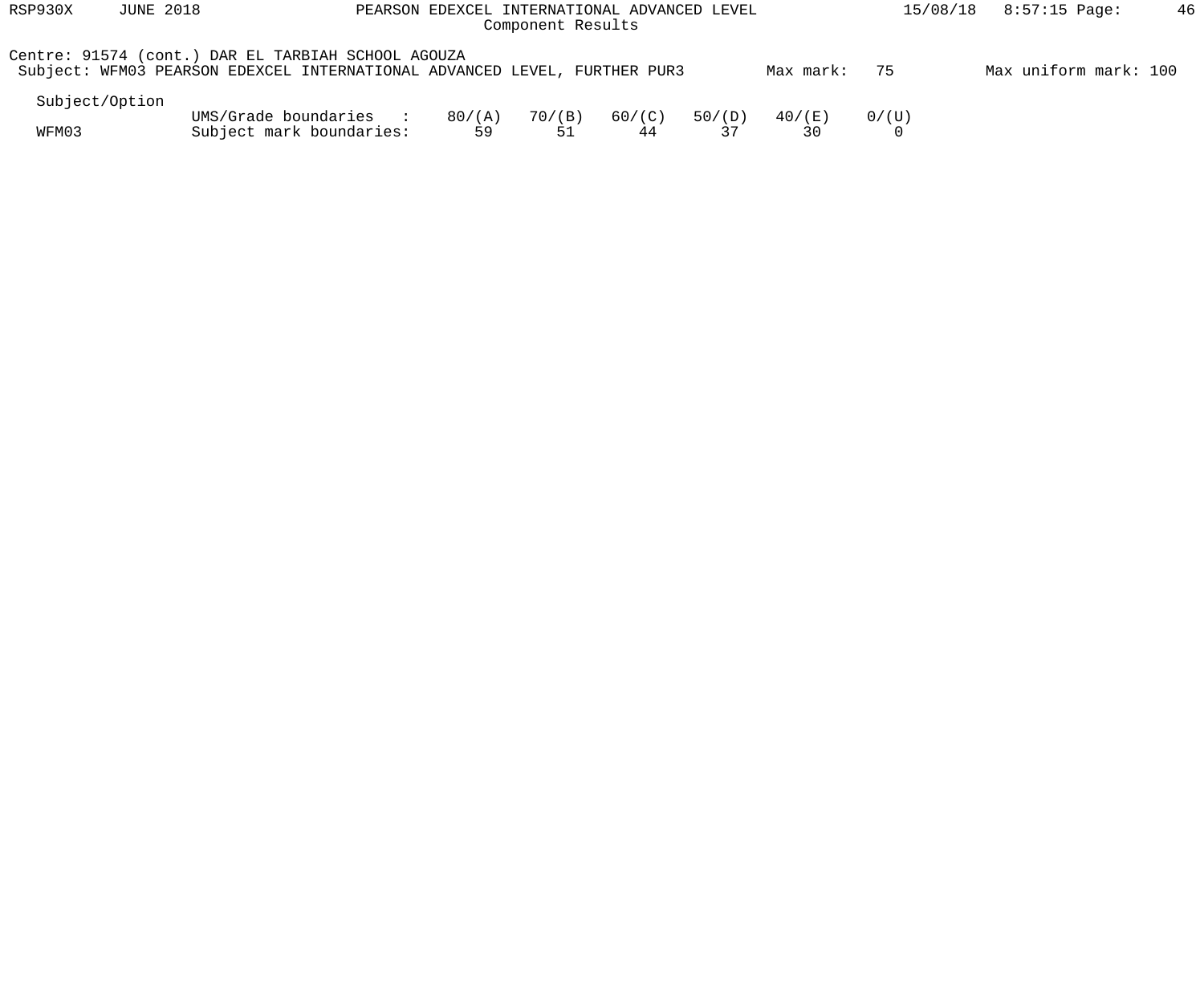| RSP930X | <b>JUNE 2018</b>                                                                                                                | PEARSON EDEXCEL INTERNATIONAL ADVANCED LEVEL |                |                     | $15/08/18$ 8:57:15 Page: |                    | 47                 |                    |                       |  |
|---------|---------------------------------------------------------------------------------------------------------------------------------|----------------------------------------------|----------------|---------------------|--------------------------|--------------------|--------------------|--------------------|-----------------------|--|
|         | Centre: 91574 (cont.) DAR EL TARBIAH SCHOOL AGOUZA<br>Subject: WMA01 PEARSON EDEXCEL INTERNATIONAL ADVANCED LEVEL, CORE MATH.12 |                                              |                |                     |                          | Max mark: 125      |                    |                    | Max uniform mark: 200 |  |
|         | Candidate number and name                                                                                                       | Sbj<br>Mrk                                   | Uniform<br>Mrk | Pap/Wgt<br>Mrk/Max  | Pap/Wgt<br>Mrk/Max       | Pap/Wgt<br>Mrk/Max | Pap/Wgt<br>Mrk/Max | Pap/Wgt<br>Mrk/Max | Pap/Wgt<br>Mrk/Max    |  |
| 1459    | AHMED: ABDEL RAHMAN OSAMA                                                                                                       | 104                                          | 158            | 01/1.000<br>104/125 |                          |                    |                    |                    |                       |  |
| 1470    | MOHAMED: AHMED DIAA HUSSIEN                                                                                                     | 52                                           | 75             | 01/1.000<br>52/125  |                          |                    |                    |                    |                       |  |
|         | 1471 SHATA: AHMED EHAB                                                                                                          | 20                                           | 28             | 01/1.000<br>20/125  |                          |                    |                    |                    |                       |  |
|         | 1491 ATTIA: DAVID EDWAR                                                                                                         | 73                                           | 110            | 01/1.000<br>73/125  |                          |                    |                    |                    |                       |  |
|         | 1524 EL DEEB: MARIA SEIF                                                                                                        | X                                            | $\mathbf{X}$   | 01/1.000<br>X/125   |                          |                    |                    |                    |                       |  |
| 1533    | AL KHERBAWY: MAYAR AHMED                                                                                                        | X                                            | $\mathbf{X}$   | 01/1.000<br>X/125   |                          |                    |                    |                    |                       |  |
| 1555    | KHALIFA: OMNIA ALI ESSAM ABDEL HAFIZ                                                                                            | 99                                           | 151            | 01/1.000<br>99/125  |                          |                    |                    |                    |                       |  |
|         | 1612 EL ANSARY: AHMED ANAS                                                                                                      | 117                                          | 184            | 01/1.000<br>117/125 |                          |                    |                    |                    |                       |  |
|         | 1663 ELMOKADEM: MALAK MOHSEN MAHMOUD                                                                                            | 109                                          | 168            | 01/1.000<br>109/125 |                          |                    |                    |                    |                       |  |
|         | 1715 ALANSARY: OMAR ESSAM ELDIN AHMED                                                                                           | 120                                          | 190            | 01/1.000<br>120/125 |                          |                    |                    |                    |                       |  |
|         | 1755 HAMDY: YOUSSEF AHMED                                                                                                       | 96                                           | 146            | 01/1.000<br>96/125  |                          |                    |                    |                    |                       |  |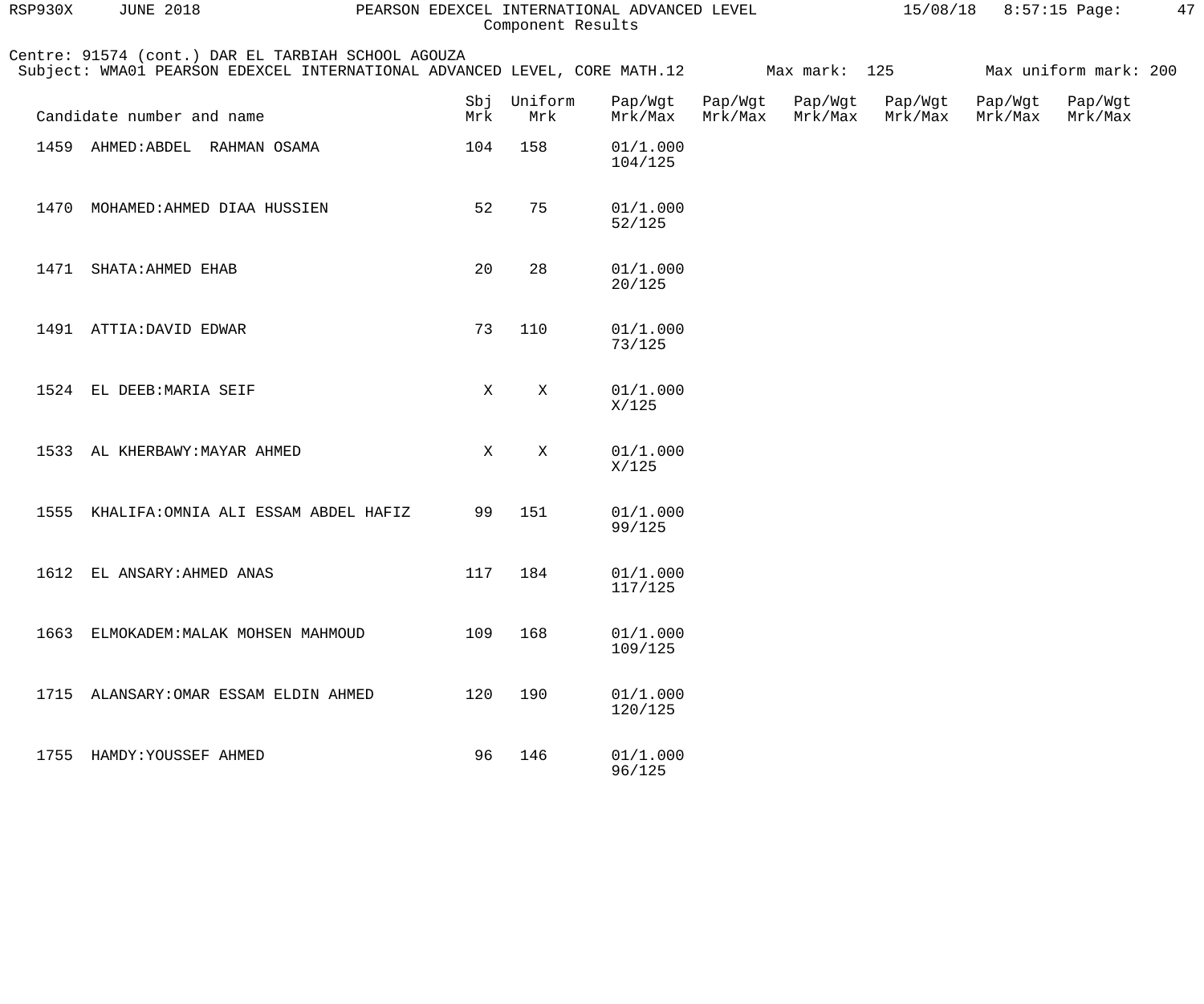| RSP930X        | <b>JUNE 2018</b><br>PEARSON EDEXCEL INTERNATIONAL ADVANCED LEVEL<br>Component Results                                           |                                                    |     |                           |               |               |               |                        | 8:57:15 Page:<br>15/08/18 | 48 |
|----------------|---------------------------------------------------------------------------------------------------------------------------------|----------------------------------------------------|-----|---------------------------|---------------|---------------|---------------|------------------------|---------------------------|----|
|                | Centre: 91574 (cont.) DAR EL TARBIAH SCHOOL AGOUZA<br>Subject: WMA01 PEARSON EDEXCEL INTERNATIONAL ADVANCED LEVEL, CORE MATH.12 |                                                    |     |                           |               |               | Max mark: 125 |                        | Max uniform mark: 200     |    |
| Subject/Option |                                                                                                                                 |                                                    |     |                           |               |               |               |                        |                           |    |
| WMA01          |                                                                                                                                 | UMS/Grade boundaries :<br>Subject mark boundaries: | 105 | $160/(A)$ $140/(B)$<br>92 | 120/(C)<br>79 | 100/(D)<br>67 | 80/(E)<br>55  | $0/$ ( U )<br>$\Omega$ |                           |    |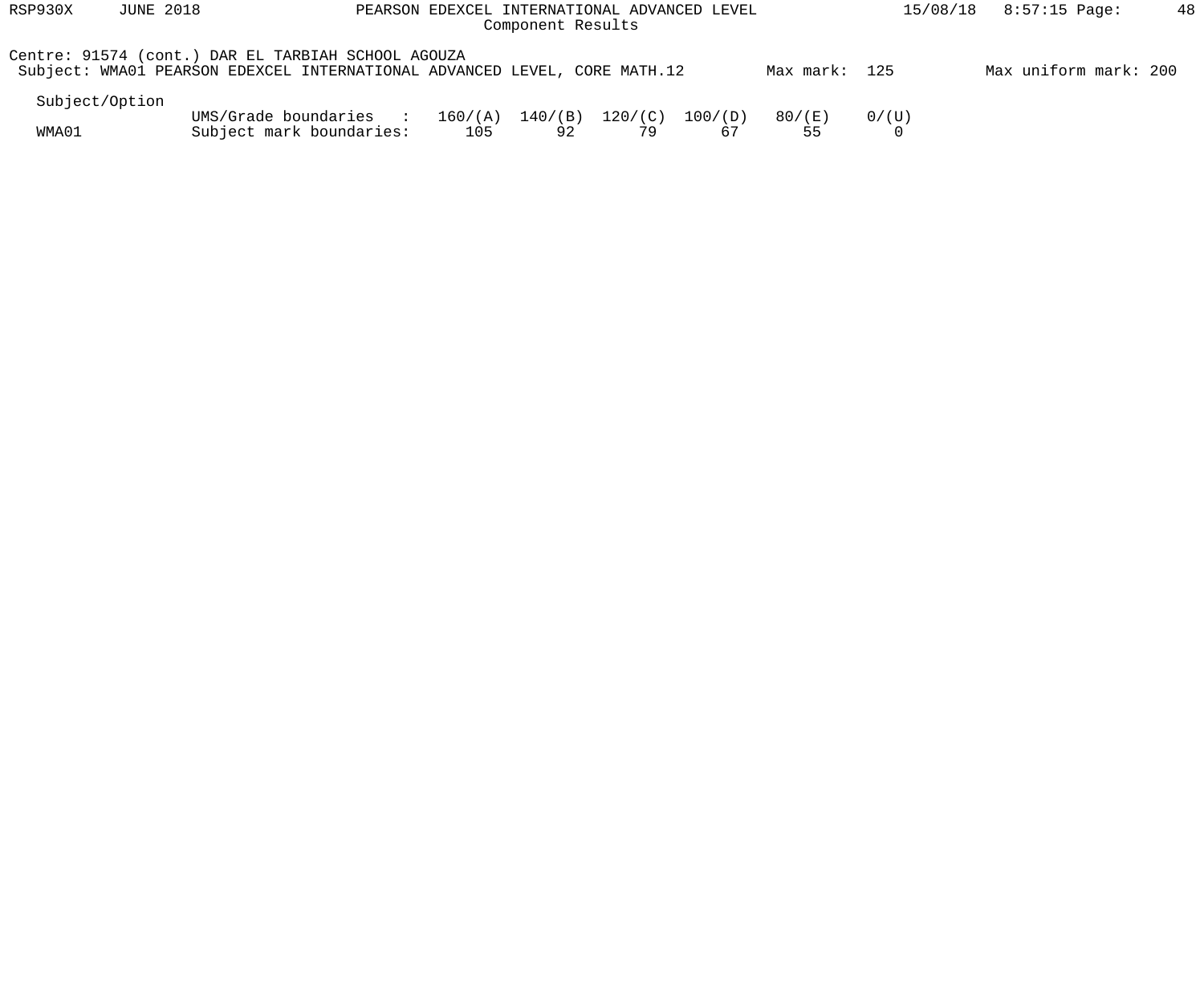| RSP930X | <b>JUNE 2018</b>                                                                                                                              | PEARSON EDEXCEL INTERNATIONAL ADVANCED LEVEL | Component Results  |                     |         |                                    |         | $15/08/18$ 8:57:15 Page: |                                    | 49 |
|---------|-----------------------------------------------------------------------------------------------------------------------------------------------|----------------------------------------------|--------------------|---------------------|---------|------------------------------------|---------|--------------------------|------------------------------------|----|
|         | Centre: 91574 (cont.) DAR EL TARBIAH SCHOOL AGOUZA<br>Subject: WMA02 PEARSON EDEXCEL INTERNATIONAL ADVANCED LEVEL, CORE MATH.34 Max mark: 125 |                                              |                    |                     |         |                                    |         |                          | Max uniform mark: 200              |    |
|         | Candidate number and name                                                                                                                     | Mrk                                          | Sbj Uniform<br>Mrk | Pap/Wgt<br>Mrk/Max  | Mrk/Max | Pap/Wgt Pap/Wgt Pap/Wgt<br>Mrk/Max | Mrk/Max |                          | Pap/Wgt Pap/Wgt<br>Mrk/Max Mrk/Max |    |
|         | 1456 EL GHAMRAWY: ABD EL RAHMAN AYMAN SALAH EL 112                                                                                            |                                              | 180                | 01/1.000<br>112/125 |         |                                    |         |                          |                                    |    |
| 1468    | EL KADY: AHMED ASHRAF                                                                                                                         | X                                            | X                  | 01/1.000<br>X/125   |         |                                    |         |                          |                                    |    |
|         | 1474 HELMY: AHMED MAHMOUD HUSSEIN SOLIMAN                                                                                                     | $\mathbf{X}$                                 | X                  | 01/1.000<br>X/125   |         |                                    |         |                          |                                    |    |
|         | 1494 RAMADAN: ESRAA ASHRAF FAYEZ                                                                                                              | 72                                           | 113                | 01/1.000<br>72/125  |         |                                    |         |                          |                                    |    |
|         | 1495 ALASHIRY: EZZELDIN MAHMOUD                                                                                                               | 82                                           | 130                | 01/1.000<br>82/125  |         |                                    |         |                          |                                    |    |
|         | 1496 KHALIL: FARAH HOSSAM GEHAD MOWAFAK                                                                                                       | 79                                           | 125                | 01/1.000<br>79/125  |         |                                    |         |                          |                                    |    |
| 1506    | MOUNIR: HAZEM MOUHAMMAD                                                                                                                       | 103                                          | 165                | 01/1.000<br>103/125 |         |                                    |         |                          |                                    |    |
|         | 1508 IBRAHIM: HEIDI HANY MAHMOUD MOHAMED                                                                                                      |                                              | 90 143             | 01/1.000<br>90/125  |         |                                    |         |                          |                                    |    |
| 1511    | TALHA: IBRAHIM MEDHAT AHMED AMIN                                                                                                              |                                              | X<br>X             | 01/1.000<br>X/125   |         |                                    |         |                          |                                    |    |
|         | 1534 KHATER: MENNATALLAH AHMED SAAD BADR                                                                                                      | 76                                           | 120                | 01/1.000<br>76/125  |         |                                    |         |                          |                                    |    |
| 1539    | ABDELWAHAB: MOHAMED HASSAN TAHSIN                                                                                                             | 101                                          | 162                | 01/1.000<br>101/125 |         |                                    |         |                          |                                    |    |
| 1543    | RASHAD: MOSTAFA ABDEL RAHMAN                                                                                                                  | 94                                           | 150                | 01/1.000<br>94/125  |         |                                    |         |                          |                                    |    |
|         | 1554 ABDELGHANY: OMAR MOHAMED OSSAMA AHMED                                                                                                    | 74                                           | 117                | 01/1.000<br>74/125  |         |                                    |         |                          |                                    |    |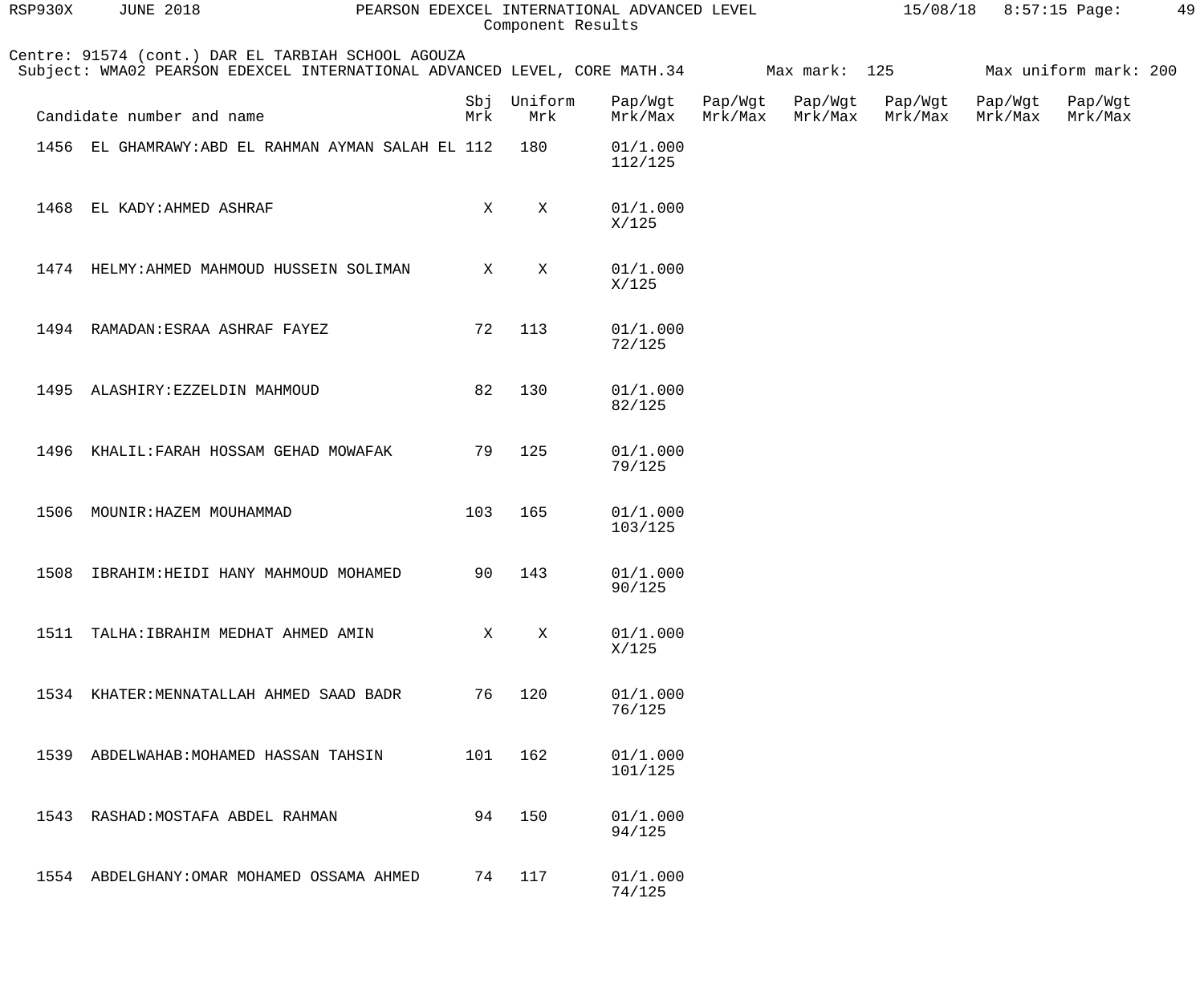| RSP930X | <b>JUNE 2018</b>                                                                                                                              | PEARSON EDEXCEL INTERNATIONAL ADVANCED LEVEL |                | Component Results  |                    |                    | 15/08/18           |                    | $8:57:15$ Page:       | 50 |
|---------|-----------------------------------------------------------------------------------------------------------------------------------------------|----------------------------------------------|----------------|--------------------|--------------------|--------------------|--------------------|--------------------|-----------------------|----|
|         | Centre: 91574 (cont.) DAR EL TARBIAH SCHOOL AGOUZA<br>Subject: WMA02 PEARSON EDEXCEL INTERNATIONAL ADVANCED LEVEL, CORE MATH.34 Max mark: 125 |                                              |                |                    |                    |                    |                    |                    | Max uniform mark: 200 |    |
|         | Candidate number and name                                                                                                                     | Sbj<br>Mrk                                   | Uniform<br>Mrk | Pap/Wgt<br>Mrk/Max | Pap/Wgt<br>Mrk/Max | Pap/Wgt<br>Mrk/Max | Pap/Wgt<br>Mrk/Max | Pap/Wgt<br>Mrk/Max | Pap/Wgt<br>Mrk/Max    |    |
|         | 1560 YOUSSEF: RAWAN KHALED HASSAN                                                                                                             | 64                                           | 100            | 01/1.000<br>64/125 |                    |                    |                    |                    |                       |    |
|         | 1588 IBRAHIM: YOUSSEF HOSAM ABDEL HADI                                                                                                        | 52                                           | 78             | 01/1.000<br>52/125 |                    |                    |                    |                    |                       |    |
| 1627    | EL HADAD: ASAL MOHAMED SAID                                                                                                                   | 32                                           | 46             | 01/1.000<br>32/125 |                    |                    |                    |                    |                       |    |
| 1714    | GAD: OMAR AHMED MOHAMED                                                                                                                       | 71                                           | 112            | 01/1.000<br>71/125 |                    |                    |                    |                    |                       |    |
| 1715    | ALANSARY: OMAR ESSAM ELDIN AHMED                                                                                                              | 80                                           | 127            | 01/1.000<br>80/125 |                    |                    |                    |                    |                       |    |
| 1719    | MOUSTAFA: OMAR MOHAMED SALAMA SAYED                                                                                                           | 94                                           | 150            | 01/1.000<br>94/125 |                    |                    |                    |                    |                       |    |
| 1722    | SAAD: OMAR WAEL OSMAN ALY                                                                                                                     | 98                                           | 157            | 01/1.000<br>98/125 |                    |                    |                    |                    |                       |    |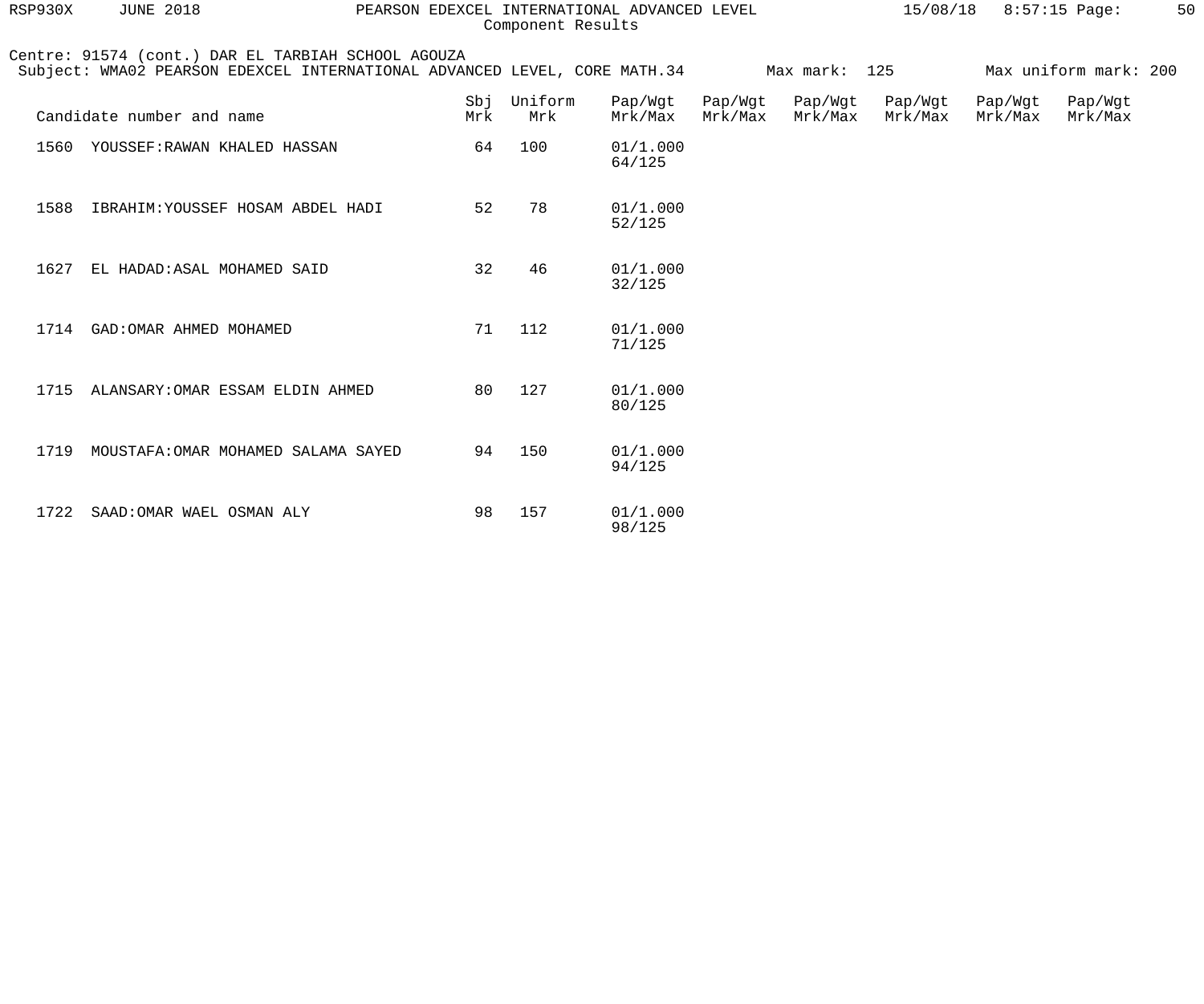| RSP930X        | <b>JUNE 2018</b> |                                                                                                                                 | PEARSON EDEXCEL INTERNATIONAL ADVANCED LEVEL | Component Results |               |               |               | 15/08/18 | 8:57:15 Page:         | 51 |
|----------------|------------------|---------------------------------------------------------------------------------------------------------------------------------|----------------------------------------------|-------------------|---------------|---------------|---------------|----------|-----------------------|----|
|                |                  | Centre: 91574 (cont.) DAR EL TARBIAH SCHOOL AGOUZA<br>Subject: WMA02 PEARSON EDEXCEL INTERNATIONAL ADVANCED LEVEL, CORE MATH.34 |                                              |                   |               |               | Max mark: 125 |          | Max uniform mark: 200 |    |
| Subject/Option |                  |                                                                                                                                 |                                              |                   |               |               |               |          |                       |    |
| WMA02          |                  | UMS/Grade boundaries :<br>Subject mark boundaries:                                                                              | 160/(A)<br>100                               | 140/(B)<br>88     | 120/(C)<br>76 | 100/(D)<br>64 | 80/(E)<br>53  | 0/(U)    |                       |    |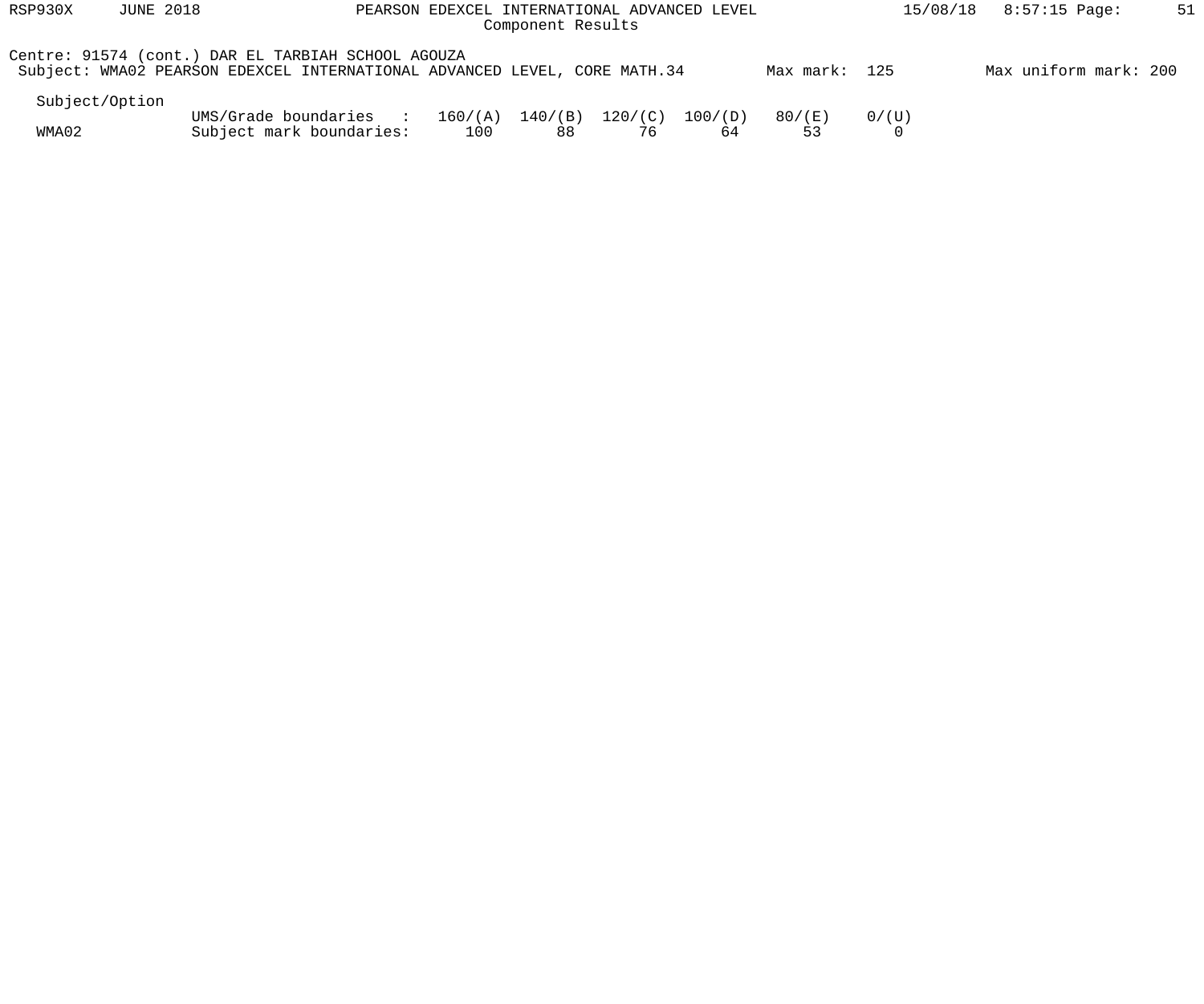| RSP930X | <b>JUNE 2018</b>                                                                                                               |              |                    | PEARSON EDEXCEL INTERNATIONAL ADVANCED LEVEL<br>Component Results |                    |                    |                    | 15/08/18 8:57:15 Page: |                       | 52 |
|---------|--------------------------------------------------------------------------------------------------------------------------------|--------------|--------------------|-------------------------------------------------------------------|--------------------|--------------------|--------------------|------------------------|-----------------------|----|
|         | Centre: 91574 (cont.) DAR EL TARBIAH SCHOOL AGOUZA<br>Subject: WME01 PEARSON EDEXCEL INTERNATIONAL ADVANCED LEVEL, MECHANICS 1 |              |                    |                                                                   |                    | Max mark:          | 75                 |                        | Max uniform mark: 100 |    |
|         | Candidate number and name                                                                                                      | Mrk          | Sbj Uniform<br>Mrk | Pap/Wgt<br>Mrk/Max                                                | Pap/Wgt<br>Mrk/Max | Pap/Wgt<br>Mrk/Max | Pap/Wgt<br>Mrk/Max | Pap/Wgt<br>Mrk/Max     | Pap/Wgt<br>Mrk/Max    |    |
|         | 1457 KOTB: ABD ELRAHMAN AHMED MOHAMMED                                                                                         | 55           | 65                 | 01/1.000<br>55/75                                                 |                    |                    |                    |                        |                       |    |
|         | 1459 AHMED: ABDEL RAHMAN OSAMA                                                                                                 | 39           | 38                 | 01/1.000<br>39/75                                                 |                    |                    |                    |                        |                       |    |
|         | 1460 ELSADEK: ABDEL RAHMAN MOHAMED ALI                                                                                         | 50           | 57                 | 01/1.000<br>50/75                                                 |                    |                    |                    |                        |                       |    |
|         | 1462 HAGGAG: ADHAM SAMEH SEDDIEK                                                                                               | 43           | 45                 | 01/1.000<br>43/75                                                 |                    |                    |                    |                        |                       |    |
|         | 1468 EL KADY: AHMED ASHRAF                                                                                                     | 8            | $7\phantom{.}$     | 01/1.000<br>8/75                                                  |                    |                    |                    |                        |                       |    |
|         | 1470 MOHAMED: AHMED DIAA HUSSIEN                                                                                               | 20           | 18                 | 01/1.000<br>20/75                                                 |                    |                    |                    |                        |                       |    |
|         | 1471 SHATA: AHMED EHAB                                                                                                         | $\mathbf{3}$ | $\mathsf{3}$       | 01/1.000<br>$3/75$                                                |                    |                    |                    |                        |                       |    |
| 1485    | KHALIL: AMR KHALED MOHAMED                                                                                                     | $\mathbf{1}$ | $\mathbf{1}$       | 01/1.000<br>1/75                                                  |                    |                    |                    |                        |                       |    |
|         | 1491 ATTIA: DAVID EDWAR                                                                                                        | 43           | 45                 | 01/1.000<br>43/75                                                 |                    |                    |                    |                        |                       |    |
| 1495    | ALASHIRY: EZZELDIN MAHMOUD                                                                                                     | 51           | 58                 | 01/1.000<br>51/75                                                 |                    |                    |                    |                        |                       |    |
| 1508    | IBRAHIM: HEIDI HANY MAHMOUD MOHAMED                                                                                            | 51           | 58                 | 01/1.000<br>51/75                                                 |                    |                    |                    |                        |                       |    |
| 1511    | TALHA: IBRAHIM MEDHAT AHMED AMIN                                                                                               | 60           | 73                 | 01/1.000<br>60/75                                                 |                    |                    |                    |                        |                       |    |
|         | 1524 EL DEEB: MARIA SEIF                                                                                                       | X            | $\mathbf{X}$       | 01/1.000<br>X/75                                                  |                    |                    |                    |                        |                       |    |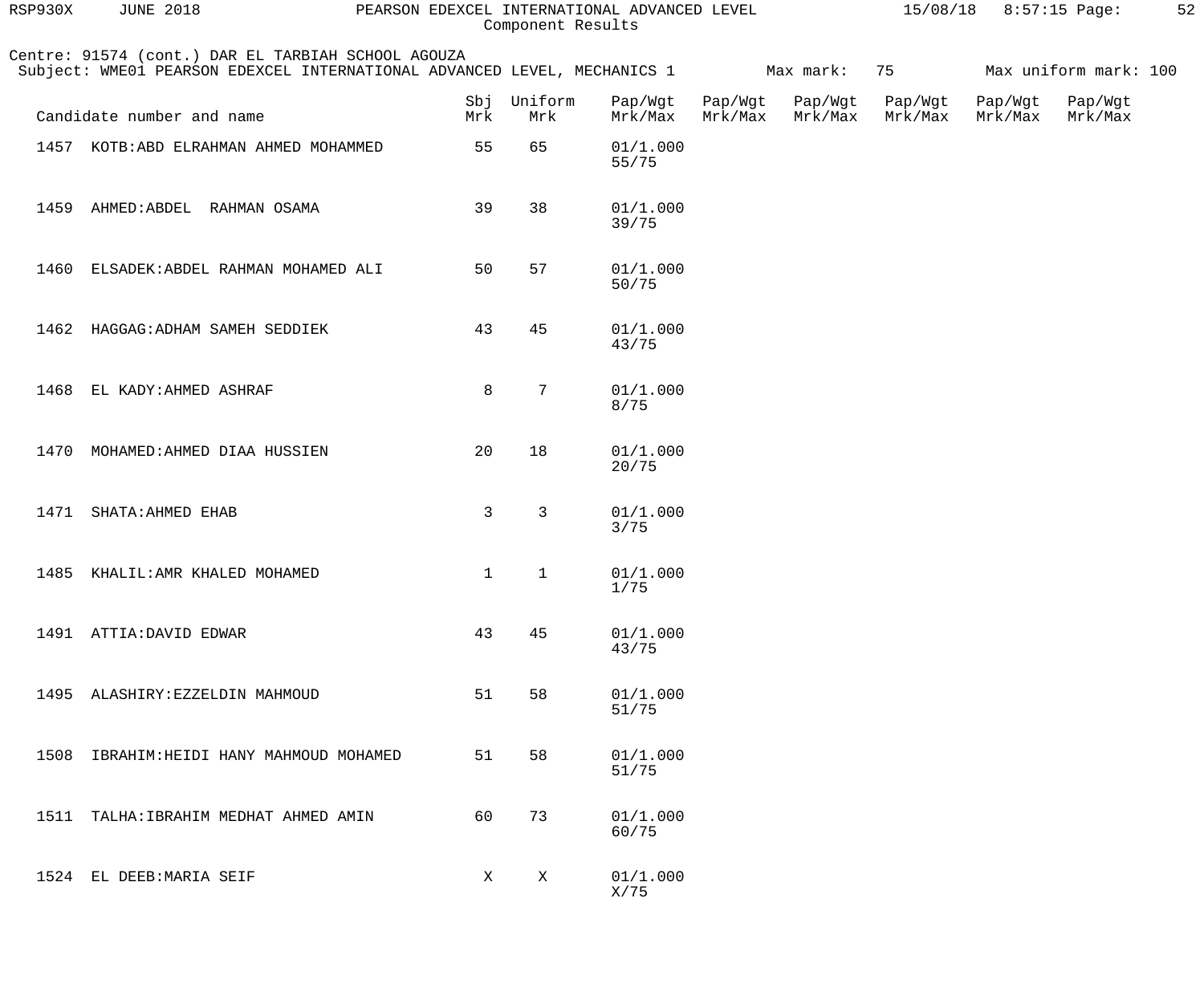| RSP930X | <b>JUNE 2018</b>                                                                                                               |     | Component Results  | PEARSON EDEXCEL INTERNATIONAL ADVANCED LEVEL |                    |                    | 15/08/18           |                    | 8:57:15 Page:         | 53 |
|---------|--------------------------------------------------------------------------------------------------------------------------------|-----|--------------------|----------------------------------------------|--------------------|--------------------|--------------------|--------------------|-----------------------|----|
|         | Centre: 91574 (cont.) DAR EL TARBIAH SCHOOL AGOUZA<br>Subject: WME01 PEARSON EDEXCEL INTERNATIONAL ADVANCED LEVEL, MECHANICS 1 |     |                    |                                              |                    | Max mark:          | 75                 |                    | Max uniform mark: 100 |    |
|         | Candidate number and name                                                                                                      | Mrk | Sbj Uniform<br>Mrk | Pap/Wgt<br>Mrk/Max                           | Pap/Wgt<br>Mrk/Max | Pap/Wgt<br>Mrk/Max | Pap/Wgt<br>Mrk/Max | Pap/Wgt<br>Mrk/Max | Pap/Wgt<br>Mrk/Max    |    |
|         | 1530 MAHMOUD: MARIAM YOUSSRY                                                                                                   | 43  | 45                 | 01/1.000<br>43/75                            |                    |                    |                    |                    |                       |    |
|         | 1533 AL KHERBAWY: MAYAR AHMED                                                                                                  | X   | Χ                  | 01/1.000<br>X/75                             |                    |                    |                    |                    |                       |    |
| 1538    | ASAAD: MOHAMED AMR MOHAMED MOHAMED                                                                                             | 73  | 96                 | 01/1.000<br>73/75                            |                    |                    |                    |                    |                       |    |
| 1540    | HASSOUNA: MOHAMED KHALED MOHAMED AHMED                                                                                         | 54  | 63                 | 01/1.000<br>54/75                            |                    |                    |                    |                    |                       |    |
| 1553    | ZAKI: OMAR ESLAM ABDEL HAMID                                                                                                   | 7   | 6                  | 01/1.000<br>7/75                             |                    |                    |                    |                    |                       |    |
| 1555    | KHALIFA: OMNIA ALI ESSAM ABDEL HAFIZ                                                                                           | 49  | 55                 | 01/1.000<br>49/75                            |                    |                    |                    |                    |                       |    |
|         | 1560 YOUSSEF: RAWAN KHALED HASSAN                                                                                              | 69  | 89                 | 01/1.000<br>69/75                            |                    |                    |                    |                    |                       |    |
|         | 1563 SALAH EL DIN: SALMA KHALED MOHAMED                                                                                        | 21  | 19                 | 01/1.000<br>21/75                            |                    |                    |                    |                    |                       |    |
|         | 1564 ABDELBAKY: SALMA MAHMOUD KAMEL                                                                                            | 59  | 72                 | 01/1.000<br>59/75                            |                    |                    |                    |                    |                       |    |
| 1565    | EL SAWALHY: SALMA SAMEH MOHAMED                                                                                                | 43  | 45                 | 01/1.000<br>43/75                            |                    |                    |                    |                    |                       |    |
|         | 1571 ELSERSEI: SARA MOHAMED AHMED HUSSIEN                                                                                      | 59  | 72                 | 01/1.000<br>59/75                            |                    |                    |                    |                    |                       |    |
| 1572    | EL SHARAWY: SARAH AHMAD MOHAMED                                                                                                | 26  | 23                 | 01/1.000<br>26/75                            |                    |                    |                    |                    |                       |    |
| 1573    | MEHANNA: SARAH MOHAMED                                                                                                         | 50  | 57                 | 01/1.000<br>50/75                            |                    |                    |                    |                    |                       |    |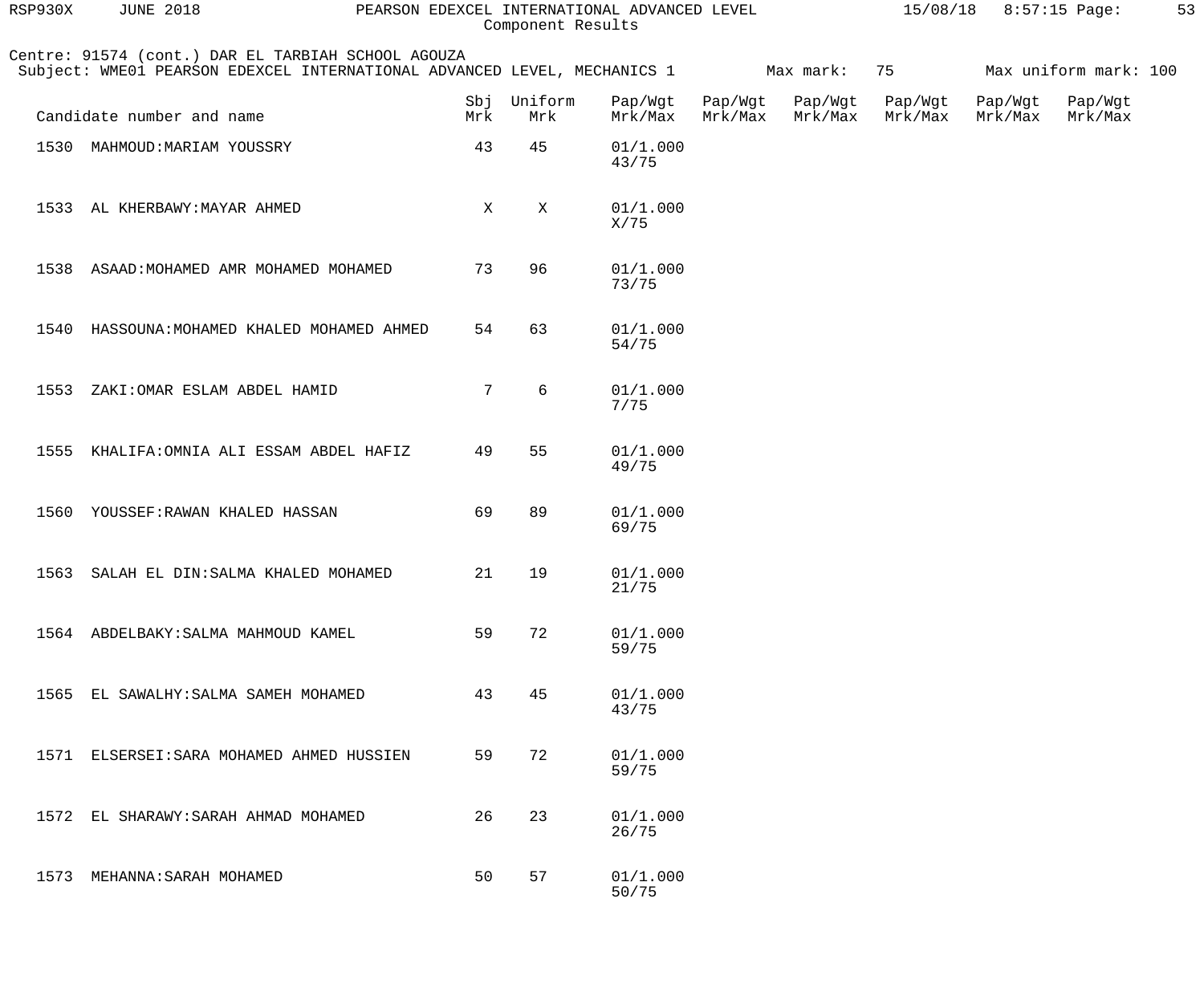| RSP930X | <b>JUNE 2018</b>                                                                                                               |              | Component Results | PEARSON EDEXCEL INTERNATIONAL ADVANCED LEVEL |                    |                    |                    | 15/08/18 8:57:15 Page: |                       | 54 |
|---------|--------------------------------------------------------------------------------------------------------------------------------|--------------|-------------------|----------------------------------------------|--------------------|--------------------|--------------------|------------------------|-----------------------|----|
|         | Centre: 91574 (cont.) DAR EL TARBIAH SCHOOL AGOUZA<br>Subject: WME01 PEARSON EDEXCEL INTERNATIONAL ADVANCED LEVEL, MECHANICS 1 |              |                   |                                              |                    | Max mark:          | 75                 |                        | Max uniform mark: 100 |    |
|         | Candidate number and name                                                                                                      | Sbj<br>Mrk   | Uniform<br>Mrk    | Pap/Wgt<br>Mrk/Max                           | Pap/Wgt<br>Mrk/Max | Pap/Wgt<br>Mrk/Max | Pap/Wgt<br>Mrk/Max | Pap/Wgt<br>Mrk/Max     | Pap/Wgt<br>Mrk/Max    |    |
|         | 1588 IBRAHIM: YOUSSEF HOSAM ABDEL HADI                                                                                         | 52           | 60                | 01/1.000<br>52/75                            |                    |                    |                    |                        |                       |    |
| 1606    | ZAKI: YOUSRA AMR ABDEL HAMID                                                                                                   | 50           | 57                | 01/1.000<br>50/75                            |                    |                    |                    |                        |                       |    |
|         | 1607 AHMED: YOUSSEF HESHAM AHMED                                                                                               | 53           | 62                | 01/1.000<br>53/75                            |                    |                    |                    |                        |                       |    |
| 1608    | ZALAT: ABDEL RAHMAN ADEL HASSAN                                                                                                | $\mathsf{3}$ | $\mathsf{3}$      | 01/1.000<br>$3/75$                           |                    |                    |                    |                        |                       |    |
| 1609    | MAHMOUD: ABDEL RAHMAN MAGDY MOSTAFA                                                                                            | 30           | 26                | 01/1.000<br>30/75                            |                    |                    |                    |                        |                       |    |
| 1610    | ELEIMY: ABDEL RAHMAN MOHAMED ISMAIL                                                                                            | 66           | 84                | 01/1.000<br>66/75                            |                    |                    |                    |                        |                       |    |
| 1612    | EL ANSARY: AHMED ANAS                                                                                                          | 61           | 75                | 01/1.000<br>61/75                            |                    |                    |                    |                        |                       |    |
| 1613    | EL TOUNI: AHMED ASHRAF AHMED                                                                                                   | 55           | 65                | 01/1.000<br>55/75                            |                    |                    |                    |                        |                       |    |
| 1614    | IBRAHIM: AHMED HESHAM                                                                                                          | 44           | 47                | 01/1.000<br>44/75                            |                    |                    |                    |                        |                       |    |
| 1615    | EL TAMAWY: AHMED HOSSAM                                                                                                        | 65           | 82                | 01/1.000<br>65/75                            |                    |                    |                    |                        |                       |    |
| 1617    | AMIN: AHMED TAREK AHMED F. M.                                                                                                  | 34           | 30                | 01/1.000<br>34/75                            |                    |                    |                    |                        |                       |    |
| 1618    | ABDELSAMAD: AHMED WALID MOHAMED                                                                                                | 26           | 23                | 01/1.000<br>26/75                            |                    |                    |                    |                        |                       |    |
| 1619    | EL MANADILY: AHMED YASSER SHERIF                                                                                               | 74           | 98                | 01/1.000<br>74/75                            |                    |                    |                    |                        |                       |    |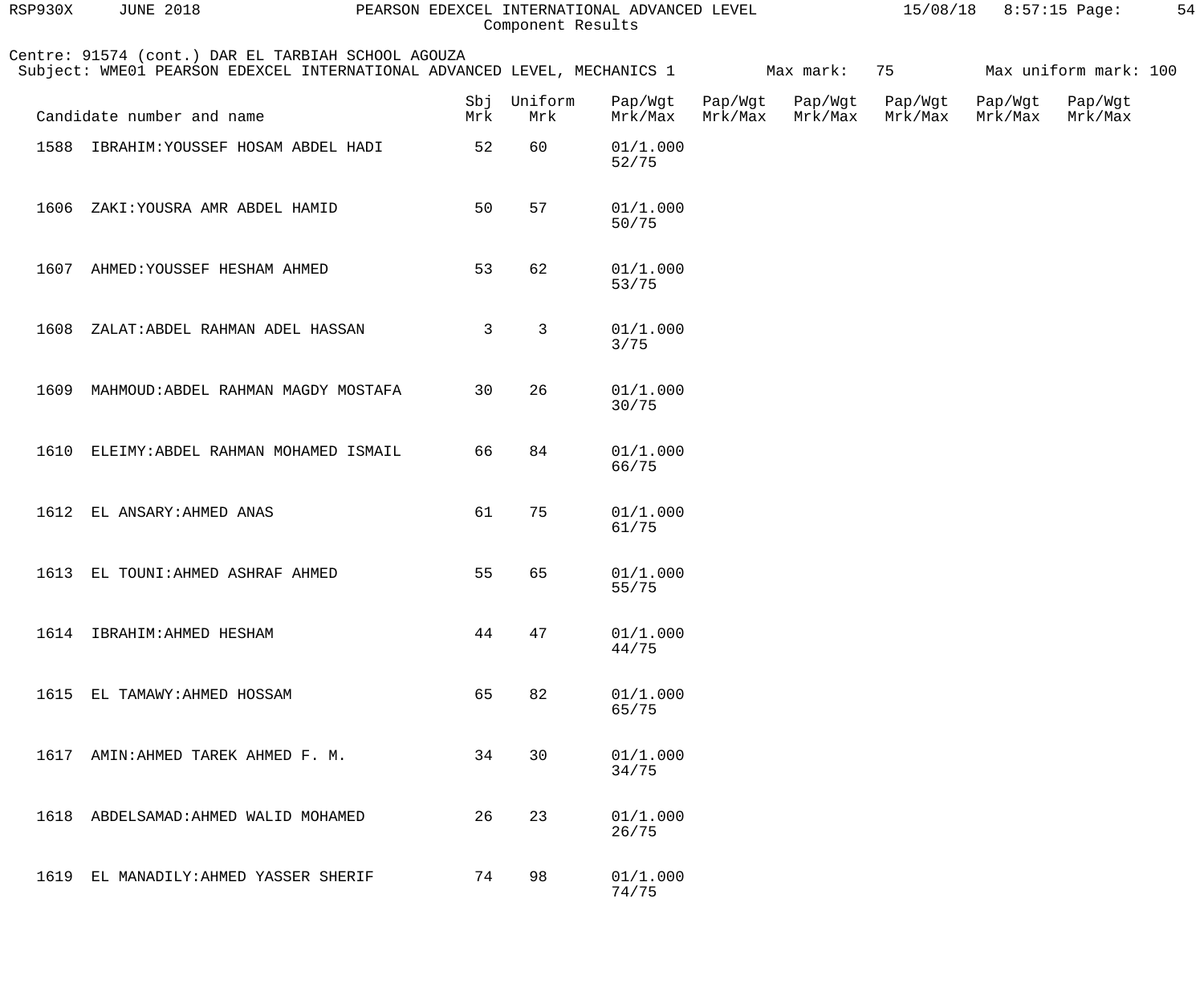| RSP930X | <b>JUNE 2018</b>                                                                                                               |                 | Component Results | PEARSON EDEXCEL INTERNATIONAL ADVANCED LEVEL |                    |                    |                    | $15/08/18$ 8:57:15 Page: |                       | 55 |
|---------|--------------------------------------------------------------------------------------------------------------------------------|-----------------|-------------------|----------------------------------------------|--------------------|--------------------|--------------------|--------------------------|-----------------------|----|
|         | Centre: 91574 (cont.) DAR EL TARBIAH SCHOOL AGOUZA<br>Subject: WME01 PEARSON EDEXCEL INTERNATIONAL ADVANCED LEVEL, MECHANICS 1 |                 |                   |                                              |                    | Max mark:          | 75                 |                          | Max uniform mark: 100 |    |
|         | Candidate number and name                                                                                                      | Sbj<br>Mrk      | Uniform<br>Mrk    | Pap/Wgt<br>Mrk/Max                           | Pap/Wgt<br>Mrk/Max | Pap/Wgt<br>Mrk/Max | Pap/Wgt<br>Mrk/Max | Pap/Wgt<br>Mrk/Max       | Pap/Wgt<br>Mrk/Max    |    |
|         | 1620 MAHER: ALI MOHAMED                                                                                                        | 28              | 25                | 01/1.000<br>28/75                            |                    |                    |                    |                          |                       |    |
|         | 1621 ELGENDY: ALI WAEL ABDELLATIF RAGHEB                                                                                       | 70              | 91                | 01/1.000<br>70/75                            |                    |                    |                    |                          |                       |    |
|         | 1622 AZMY: ALIAA EHAB AHMED MAHER                                                                                              | 63              | 78                | 01/1.000<br>63/75                            |                    |                    |                    |                          |                       |    |
|         | 1624 HASSAN: AMIRA HOSSAM                                                                                                      | $7\phantom{.0}$ | 6                 | 01/1.000<br>7/75                             |                    |                    |                    |                          |                       |    |
| 1625    | BADAWI: AMIRA MOHAMED A.                                                                                                       | 50              | 57                | 01/1.000<br>50/75                            |                    |                    |                    |                          |                       |    |
| 1627    | EL HADAD: ASAL MOHAMED SAID                                                                                                    | 34              | 30                | 01/1.000<br>34/75                            |                    |                    |                    |                          |                       |    |
|         | 1628 ABDEEN: AYA MOSTAFA AHMED                                                                                                 | 61              | 75                | 01/1.000<br>61/75                            |                    |                    |                    |                          |                       |    |
|         | 1635 ABDELRAHMAN: DONIA ALAA MAHMOUD MOHAMED                                                                                   | 73              | 96                | 01/1.000<br>73/75                            |                    |                    |                    |                          |                       |    |
|         | 1637 ELDEEB: ESLAM USAMA MOHAMED                                                                                               | 47              | 52                | 01/1.000<br>47/75                            |                    |                    |                    |                          |                       |    |
|         | 1638 EL NAGGAR: ESRAA ABDEL NASSER MOHAMED                                                                                     | 66              | 84                | 01/1.000<br>66/75                            |                    |                    |                    |                          |                       |    |
|         | 1639 ELBENDARY: FADILA AHMED                                                                                                   | 71              | 93                | 01/1.000<br>71/75                            |                    |                    |                    |                          |                       |    |
| 1640    | MOHAMED: FARAH ABDELHAMID NABIL                                                                                                | 74              | 98                | 01/1.000<br>74/75                            |                    |                    |                    |                          |                       |    |
|         | 1642 ABDEL MAGUID: GAMELA AHMED ADEL                                                                                           | 57              | 68                | 01/1.000<br>57/75                            |                    |                    |                    |                          |                       |    |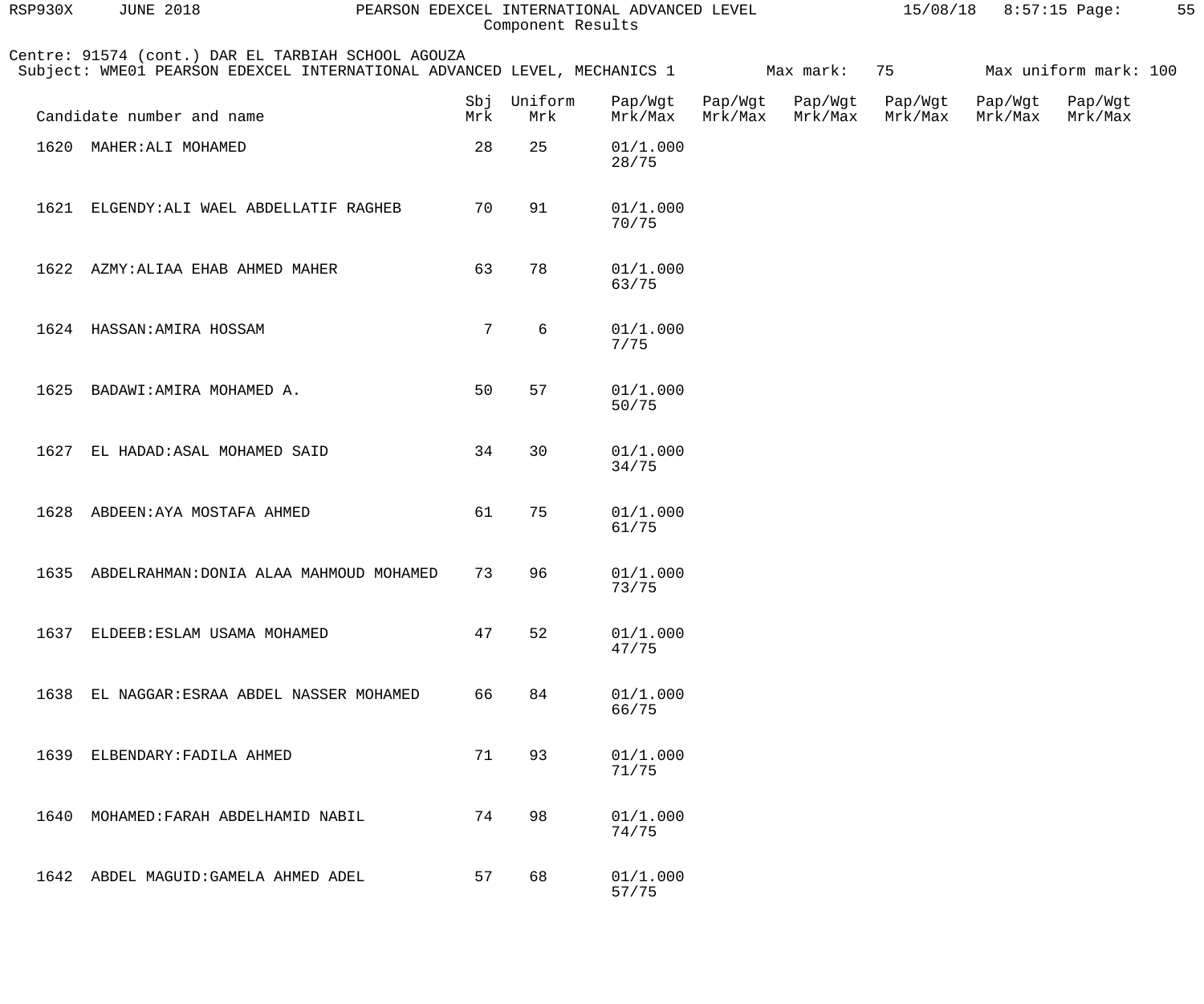| RSP930X | <b>JUNE 2018</b>                                                                                                               | PEARSON EDEXCEL INTERNATIONAL ADVANCED LEVEL |                | Component Results  |                    |                    |                    | $15/08/18$ 8:57:15 Page: |                            | 56 |
|---------|--------------------------------------------------------------------------------------------------------------------------------|----------------------------------------------|----------------|--------------------|--------------------|--------------------|--------------------|--------------------------|----------------------------|----|
|         | Centre: 91574 (cont.) DAR EL TARBIAH SCHOOL AGOUZA<br>Subject: WME01 PEARSON EDEXCEL INTERNATIONAL ADVANCED LEVEL, MECHANICS 1 |                                              |                |                    |                    | Max mark:          | 75                 |                          | Max uniform mark: 100      |    |
|         | Candidate number and name                                                                                                      | Sbj<br>Mrk                                   | Uniform<br>Mrk | Pap/Wgt<br>Mrk/Max | Pap/Wgt<br>Mrk/Max | Pap/Wgt<br>Mrk/Max | Pap/Wgt<br>Mrk/Max | Mrk/Max                  | Pap/Wgt Pap/Wgt<br>Mrk/Max |    |
|         | 1645 AHMED: HABIBA MOSTAFA                                                                                                     | 65                                           | 82             | 01/1.000<br>65/75  |                    |                    |                    |                          |                            |    |
| 1648    | ABDEL DAYEM: HAMAD RABIE HAMMAD                                                                                                | 64                                           | 80             | 01/1.000<br>64/75  |                    |                    |                    |                          |                            |    |
| 1649    | EL DACKROURY: HANA KHALED SAYED                                                                                                | 10                                           | 9              | 01/1.000<br>10/75  |                    |                    |                    |                          |                            |    |
| 1651    | SADEK: HASSAN ADEL ALI                                                                                                         | 31                                           | 27             | 01/1.000<br>31/75  |                    |                    |                    |                          |                            |    |
| 1652    | HASSAN: HASSAN ADEL                                                                                                            | 26                                           | 23             | 01/1.000<br>26/75  |                    |                    |                    |                          |                            |    |
| 1653    | ELGABALY: HAZEM AHMED FATHY                                                                                                    | 33                                           | 29             | 01/1.000<br>33/75  |                    |                    |                    |                          |                            |    |
| 1654    | ELMARSAFAWY: HLA AHMED FOUAD                                                                                                   | 38                                           | 37             | 01/1.000<br>38/75  |                    |                    |                    |                          |                            |    |
|         | 1655 EL HALAFAWYY: HOSSAM HASSANAIN                                                                                            |                                              | 12 11          | 01/1.000<br>12/75  |                    |                    |                    |                          |                            |    |
| 1657    | EL SHINNAWY: HUSSEIN AHMED HAMED ANWAR                                                                                         | 65                                           | 82             | 01/1.000<br>65/75  |                    |                    |                    |                          |                            |    |
| 1660    | ELSARKY: MAHINOUR ALAA ELDIN MOHAMED                                                                                           | 69                                           | 89             | 01/1.000<br>69/75  |                    |                    |                    |                          |                            |    |
| 1661    | ABO GOLYL: MAHMOUD MOHAMED KAMEL                                                                                               | 37                                           | 35             | 01/1.000<br>37/75  |                    |                    |                    |                          |                            |    |
| 1663    | ELMOKADEM: MALAK MOHSEN MAHMOUD                                                                                                | 45                                           | 48             | 01/1.000<br>45/75  |                    |                    |                    |                          |                            |    |
| 1666    | EZZAT: MARIAM MOHAMED                                                                                                          | 62                                           | 77             | 01/1.000<br>62/75  |                    |                    |                    |                          |                            |    |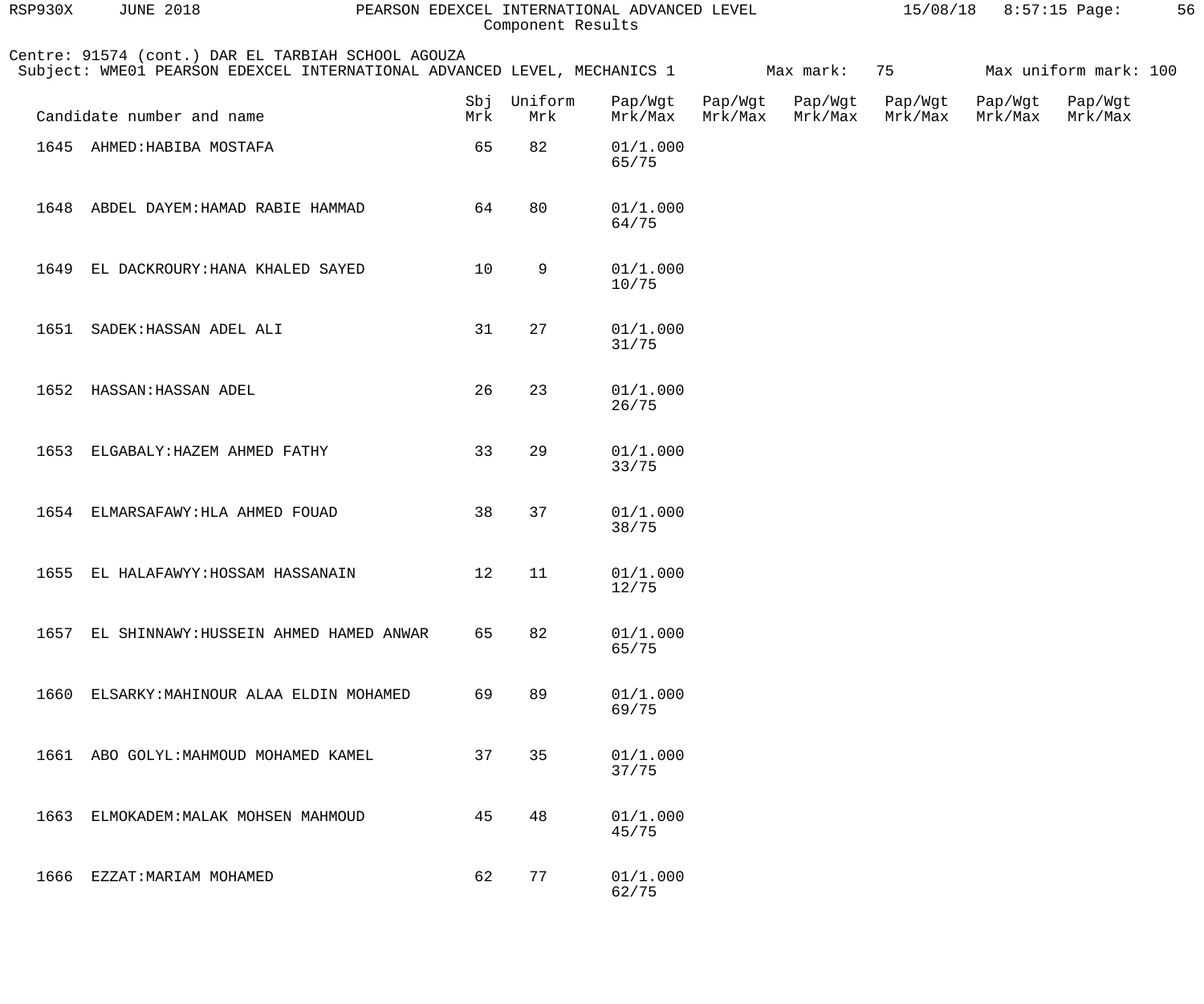| RSP930X | <b>JUNE 2018</b>                                                                                                                         | PEARSON EDEXCEL INTERNATIONAL ADVANCED LEVEL |                    | Component Results  |         |                            |                    | $15/08/18$ 8:57:15 Page: |                            | 57 |
|---------|------------------------------------------------------------------------------------------------------------------------------------------|----------------------------------------------|--------------------|--------------------|---------|----------------------------|--------------------|--------------------------|----------------------------|----|
|         | Centre: 91574 (cont.) DAR EL TARBIAH SCHOOL AGOUZA<br>Subject: WME01 PEARSON EDEXCEL INTERNATIONAL ADVANCED LEVEL, MECHANICS 1 Max mark: |                                              |                    |                    |         |                            | 75 — 100           |                          | Max uniform mark: 100      |    |
|         | Candidate number and name                                                                                                                | Mrk                                          | Sbj Uniform<br>Mrk | Pap/Wgt<br>Mrk/Max | Mrk/Max | Pap/Wgt Pap/Wgt<br>Mrk/Max | Pap/Wgt<br>Mrk/Max | Mrk/Max                  | Pap/Wgt Pap/Wgt<br>Mrk/Max |    |
|         | 1669 FAWZY: MARWAN HAZEM                                                                                                                 | 25                                           | 22                 | 01/1.000<br>25/75  |         |                            |                    |                          |                            |    |
| 1670    | ABDEL KHALEK: MARWAN MOHAMED ZAKARIA                                                                                                     | 2                                            | $\overline{a}$     | 01/1.000<br>2/75   |         |                            |                    |                          |                            |    |
| 1671    | MOHAMED: MARYAM SEIF ABDELNABY                                                                                                           | 71                                           | 93                 | 01/1.000<br>71/75  |         |                            |                    |                          |                            |    |
| 1672    | GALAL: MAYAR HAITHAM                                                                                                                     | 47                                           | 52                 | 01/1.000<br>47/75  |         |                            |                    |                          |                            |    |
| 1673    | ZINHOM: MAZEN AHMED ABDELAZIZ                                                                                                            | 31                                           | 27                 | 01/1.000<br>31/75  |         |                            |                    |                          |                            |    |
| 1674    | TARRAD: MAZEN EYAD AHMED                                                                                                                 | 8                                            | 7                  | 01/1.000<br>8/75   |         |                            |                    |                          |                            |    |
|         | 1675 ABOSEIF: MAZEN REDA ABDELHAMID                                                                                                      | 72                                           | 95                 | 01/1.000<br>72/75  |         |                            |                    |                          |                            |    |
|         | 1680 MIKHAIL: MICHEAL MOHEEB                                                                                                             |                                              | 31 27              | 01/1.000<br>31/75  |         |                            |                    |                          |                            |    |
|         | 1684 ALI: MOHAMED ABD EL REHEM                                                                                                           | 39                                           | 38                 | 01/1.000<br>39/75  |         |                            |                    |                          |                            |    |
| 1685    | ABDEL AZIZ: MOHAMED ABU BAKR                                                                                                             | 39                                           | 38                 | 01/1.000<br>39/75  |         |                            |                    |                          |                            |    |
| 1686    | ASHOUR: MOHAMED ADEL MOHAMED                                                                                                             | 55                                           | 65                 | 01/1.000<br>55/75  |         |                            |                    |                          |                            |    |
| 1688    | IBRAHIM: MOHAMED GAMAL GHARIB                                                                                                            | 40                                           | 40                 | 01/1.000<br>40/75  |         |                            |                    |                          |                            |    |
| 1690    | GOUDA: MOHAMED HANY ABDEL GHANY                                                                                                          | 18                                           | 16                 | 01/1.000<br>18/75  |         |                            |                    |                          |                            |    |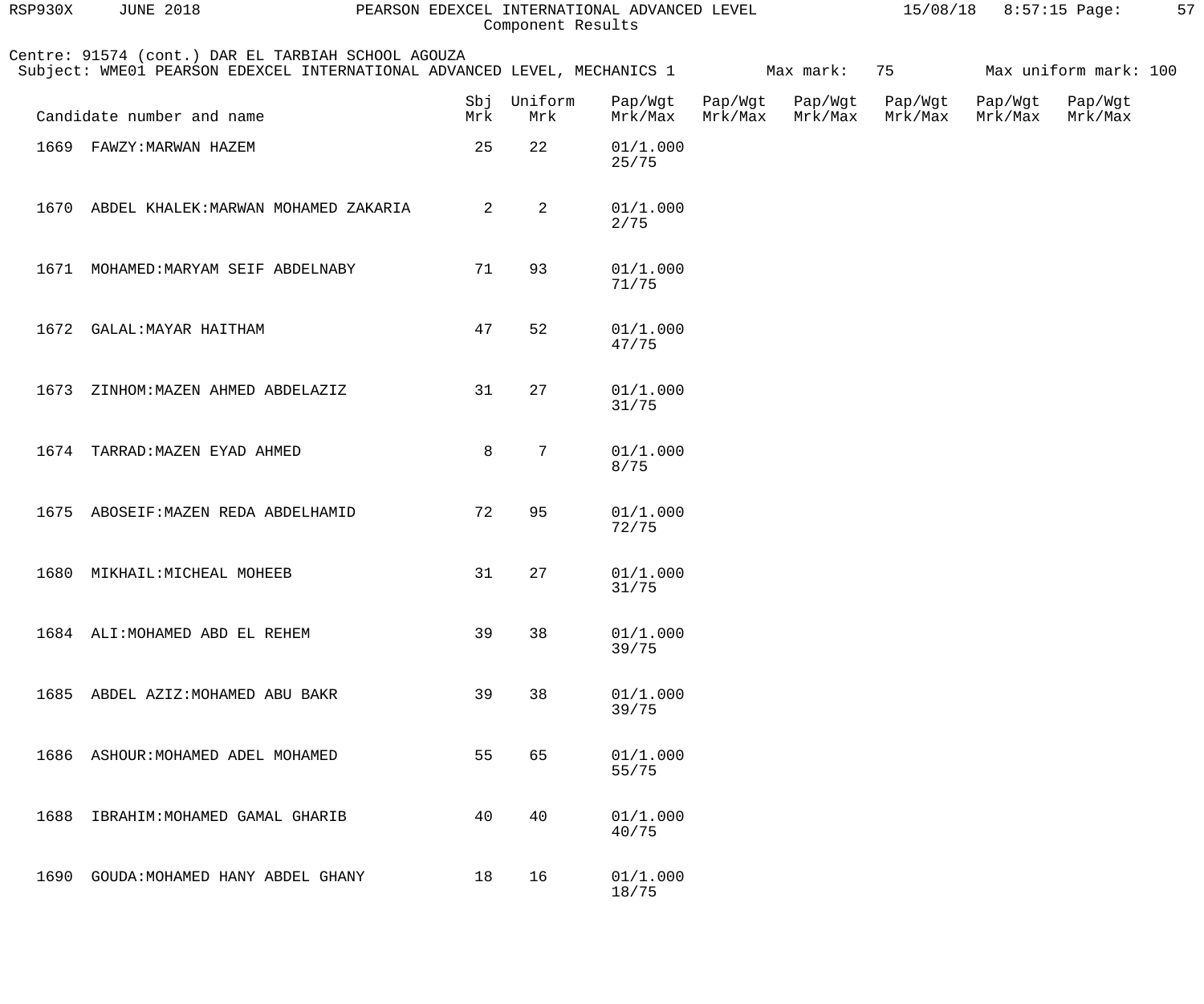| RSP930X | <b>JUNE 2018</b>                                                                                                               | PEARSON EDEXCEL INTERNATIONAL ADVANCED LEVEL | Component Results |                    |                    |                    | 15/08/18           |                    | 8:57:15 Page:         | 58 |
|---------|--------------------------------------------------------------------------------------------------------------------------------|----------------------------------------------|-------------------|--------------------|--------------------|--------------------|--------------------|--------------------|-----------------------|----|
|         | Centre: 91574 (cont.) DAR EL TARBIAH SCHOOL AGOUZA<br>Subject: WME01 PEARSON EDEXCEL INTERNATIONAL ADVANCED LEVEL, MECHANICS 1 |                                              |                   |                    |                    | Max mark:          | 75                 |                    | Max uniform mark: 100 |    |
|         | Candidate number and name                                                                                                      | Sbj<br>Mrk                                   | Uniform<br>Mrk    | Pap/Wgt<br>Mrk/Max | Pap/Wgt<br>Mrk/Max | Pap/Wgt<br>Mrk/Max | Pap/Wgt<br>Mrk/Max | Pap/Wgt<br>Mrk/Max | Pap/Wgt<br>Mrk/Max    |    |
| 1692    | OMAR: MOHAMED HISHAM MOHAMED                                                                                                   | 12                                           | 11                | 01/1.000<br>12/75  |                    |                    |                    |                    |                       |    |
|         | 1694 SAMIR: MOHAMED KHALED                                                                                                     | 62                                           | 77                | 01/1.000<br>62/75  |                    |                    |                    |                    |                       |    |
| 1697    | MOUSSA: MOHAMED OSAMA MOHAMED                                                                                                  | 68                                           | 87                | 01/1.000<br>68/75  |                    |                    |                    |                    |                       |    |
|         | 1698 AHMED: MOHAMMAD HOSSAM ELDIN                                                                                              | 59                                           | 72                | 01/1.000<br>59/75  |                    |                    |                    |                    |                       |    |
|         | 1699 ABDELAZEEM: MOKHTAR SAMEH                                                                                                 | 75                                           | 100               | 01/1.000<br>75/75  |                    |                    |                    |                    |                       |    |
| 1700    | HASSAN: MONA MOHSEN MOHAMED                                                                                                    | 55                                           | 65                | 01/1.000<br>55/75  |                    |                    |                    |                    |                       |    |
|         | 1701 KHALIL: MOSTAFA MOHAMED AHMED MOHAMED                                                                                     | 62                                           | 77                | 01/1.000<br>62/75  |                    |                    |                    |                    |                       |    |
|         | 1704 MOHAMED: NADA BESHEER MOSTAFA                                                                                             | 52                                           | 60                | 01/1.000<br>52/75  |                    |                    |                    |                    |                       |    |
|         | 1709 EL ETR: NOOR TAHER REFAAT                                                                                                 | 62                                           | 77                | 01/1.000<br>62/75  |                    |                    |                    |                    |                       |    |
|         | 1711 HAMED: NOUR SAYED                                                                                                         | 45                                           | 48                | 01/1.000<br>45/75  |                    |                    |                    |                    |                       |    |
| 1712    | ELTANBOULY: NOUR TAHA                                                                                                          | 66                                           | 84                | 01/1.000<br>66/75  |                    |                    |                    |                    |                       |    |
| 1713    | ABDUL AZIZ: NOUR TAMER ADEL                                                                                                    | X                                            | $\mathbf X$       | 01/1.000<br>X/75   |                    |                    |                    |                    |                       |    |
|         | 1715 ALANSARY: OMAR ESSAM ELDIN AHMED                                                                                          | 51                                           | 58                | 01/1.000<br>51/75  |                    |                    |                    |                    |                       |    |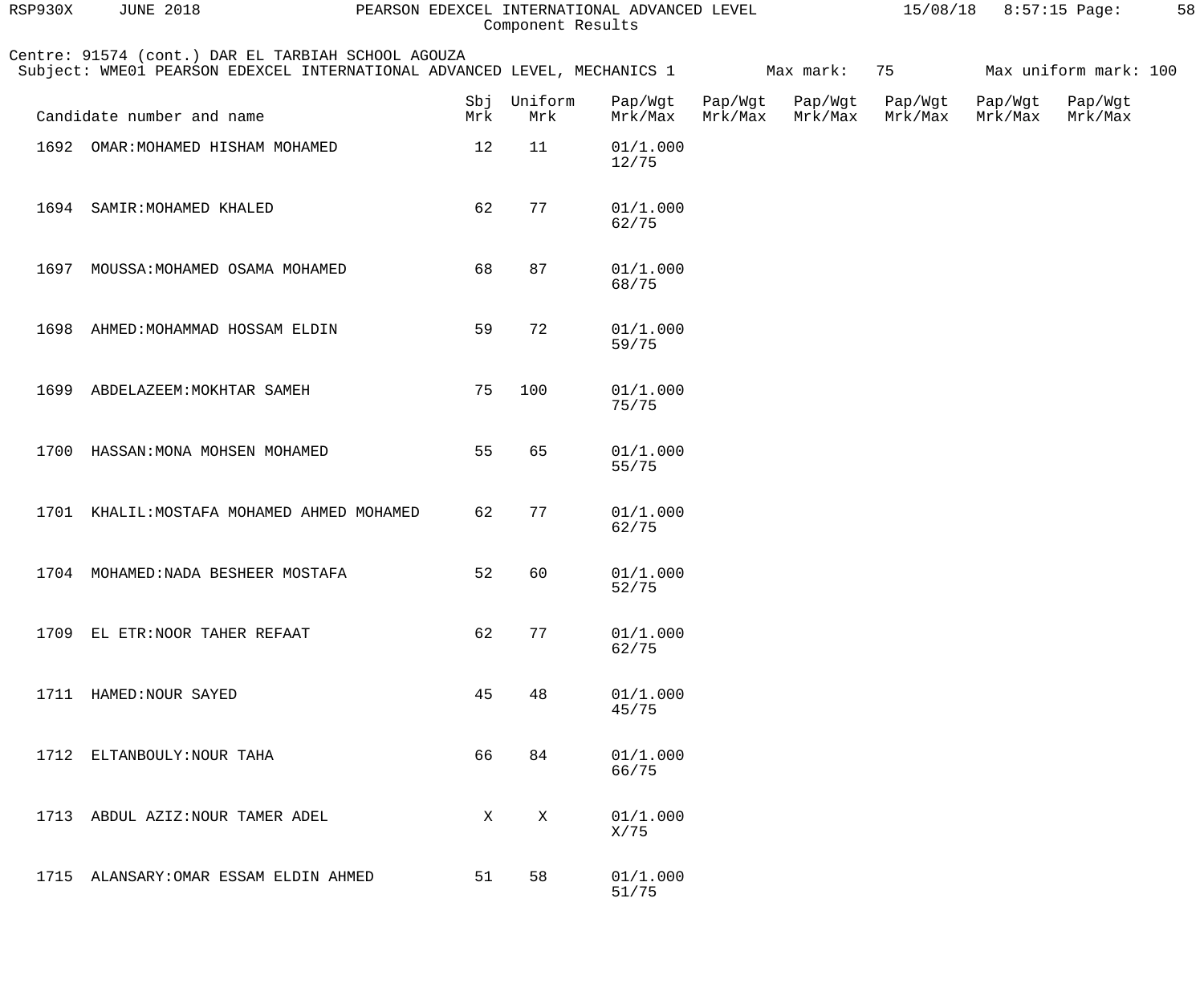| RSP930X | <b>JUNE 2018</b>                                                                                                               |     |                    | PEARSON EDEXCEL INTERNATIONAL ADVANCED LEVEL<br>Component Results |                    |                    |                    | 15/08/18 8:57:15 Page: |                       | 59 |
|---------|--------------------------------------------------------------------------------------------------------------------------------|-----|--------------------|-------------------------------------------------------------------|--------------------|--------------------|--------------------|------------------------|-----------------------|----|
|         | Centre: 91574 (cont.) DAR EL TARBIAH SCHOOL AGOUZA<br>Subject: WME01 PEARSON EDEXCEL INTERNATIONAL ADVANCED LEVEL, MECHANICS 1 |     |                    |                                                                   |                    | Max mark:          | 75                 |                        | Max uniform mark: 100 |    |
|         | Candidate number and name                                                                                                      | Mrk | Sbj Uniform<br>Mrk | Pap/Wgt<br>Mrk/Max                                                | Pap/Wgt<br>Mrk/Max | Pap/Wgt<br>Mrk/Max | Pap/Wgt<br>Mrk/Max | Pap/Wgt<br>Mrk/Max     | Pap/Wgt<br>Mrk/Max    |    |
|         | 1716 LABIB: OMAR KARIM MOHAMED RAOUF                                                                                           | 47  | 52                 | 01/1.000<br>47/75                                                 |                    |                    |                    |                        |                       |    |
|         | 1718 EL SHISHTAWI: OMAR KHALED SHAFIK                                                                                          | 31  | 27                 | 01/1.000<br>31/75                                                 |                    |                    |                    |                        |                       |    |
|         | 1720 EL MANADELY: OMAR MOHAMED SHERIF                                                                                          | 62  | 77                 | 01/1.000<br>62/75                                                 |                    |                    |                    |                        |                       |    |
|         | 1723 ELSHERBEENY: OMAR WAHEED                                                                                                  | 10  | 9                  | 01/1.000<br>10/75                                                 |                    |                    |                    |                        |                       |    |
|         | 1725 HAFEZ: RANA GAMAL MOSTAFA                                                                                                 | 63  | 78                 | 01/1.000<br>63/75                                                 |                    |                    |                    |                        |                       |    |
| 1726    | TANTAWY: RANA OSAMA AHMED                                                                                                      | 45  | 48                 | 01/1.000<br>45/75                                                 |                    |                    |                    |                        |                       |    |
|         | 1727 AL SHAMI: RAWAN AMR                                                                                                       | 43  | 45                 | 01/1.000<br>43/75                                                 |                    |                    |                    |                        |                       |    |
| 1728    | YOUSSEF:RAWAN HESHAM MOHAMED SALAH                                                                                             | 59  | 72                 | 01/1.000<br>59/75                                                 |                    |                    |                    |                        |                       |    |
| 1729    | SALLAM: RODAINA AHMED LOTFY                                                                                                    | 63  | 78                 | 01/1.000<br>63/75                                                 |                    |                    |                    |                        |                       |    |
| 1731    | MOUSSA: SALMA AYMAN SALAH                                                                                                      | 53  | 62                 | 01/1.000<br>53/75                                                 |                    |                    |                    |                        |                       |    |
| 1733    | SALEM: SALMA HOSSAM ABDALLA                                                                                                    | 71  | 93                 | 01/1.000<br>71/75                                                 |                    |                    |                    |                        |                       |    |
| 1735    | ELSHAZLY: SALMA MOSTAFA IBRAHIM                                                                                                | 69  | 89                 | 01/1.000<br>69/75                                                 |                    |                    |                    |                        |                       |    |
| 1743    | SOLIMAN: SHADY AHMED HAMDY ALY                                                                                                 | 46  | 50                 | 01/1.000<br>46/75                                                 |                    |                    |                    |                        |                       |    |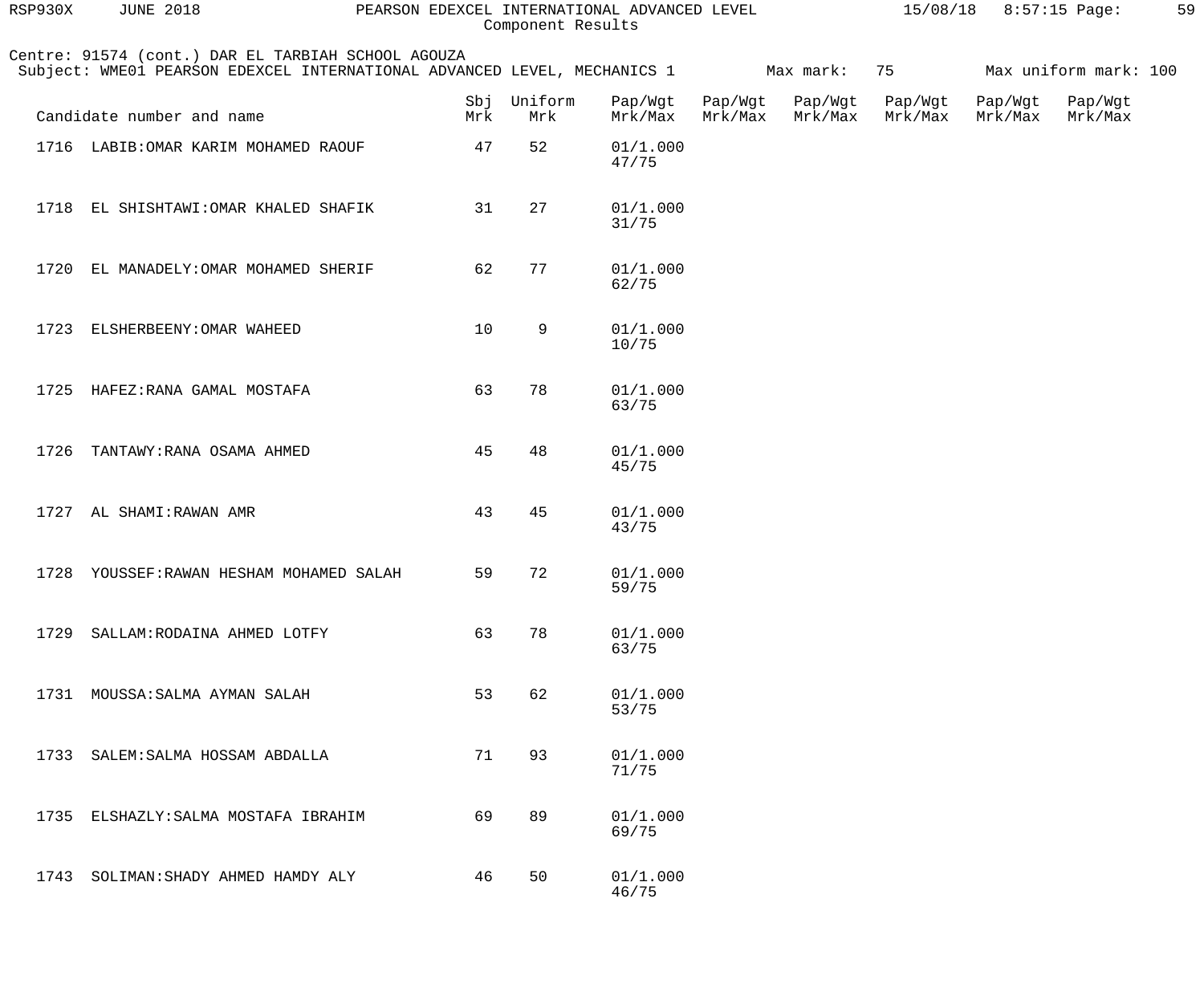| RSP930X | <b>JUNE 2018</b>                                                                                                               | PEARSON EDEXCEL INTERNATIONAL ADVANCED LEVEL |                | Component Results  |                    |                    |                    | $15/08/18$ 8:57:15 Page: |                       | 60 |
|---------|--------------------------------------------------------------------------------------------------------------------------------|----------------------------------------------|----------------|--------------------|--------------------|--------------------|--------------------|--------------------------|-----------------------|----|
|         | Centre: 91574 (cont.) DAR EL TARBIAH SCHOOL AGOUZA<br>Subject: WME01 PEARSON EDEXCEL INTERNATIONAL ADVANCED LEVEL, MECHANICS 1 |                                              |                |                    |                    | Max mark:          | 75                 |                          | Max uniform mark: 100 |    |
|         | Candidate number and name                                                                                                      | Sbj<br>Mrk                                   | Uniform<br>Mrk | Pap/Wgt<br>Mrk/Max | Pap/Wgt<br>Mrk/Max | Pap/Wgt<br>Mrk/Max | Pap/Wgt<br>Mrk/Max | Pap/Wgt<br>Mrk/Max       | Pap/Wgt<br>Mrk/Max    |    |
|         | 1744 ABDELRAOUF: SHAHD MAGED MOHAMED                                                                                           | 65                                           | 82             | 01/1.000<br>65/75  |                    |                    |                    |                          |                       |    |
| 1746    | MARZOUK: SIMONE SAMIR SOLIMAN                                                                                                  | 74                                           | 98             | 01/1.000<br>74/75  |                    |                    |                    |                          |                       |    |
| 1747    | MORSY: WAADALLAH SAID MOHAMED                                                                                                  | 11                                           | 10             | 01/1.000<br>11/75  |                    |                    |                    |                          |                       |    |
| 1749    | ZAKI: YAHYA MOHAMED BAHAA ELDEEN MAHMOUD                                                                                       | 40                                           | 40             | 01/1.000<br>40/75  |                    |                    |                    |                          |                       |    |
| 1750    | OMAR: YASMINE EMAD ELSAYED                                                                                                     | 71                                           | 93             | 01/1.000<br>71/75  |                    |                    |                    |                          |                       |    |
| 1751    | SOLIMAN: YASMINE GEORGE                                                                                                        | 29                                           | 26             | 01/1.000<br>29/75  |                    |                    |                    |                          |                       |    |
| 1753    | SABBAH: YASSIN SABBAH SAIED                                                                                                    | 67                                           | 85             | 01/1.000<br>67/75  |                    |                    |                    |                          |                       |    |
|         | 1755 HAMDY: YOUSSEF AHMED                                                                                                      | 42                                           | 43             | 01/1.000<br>42/75  |                    |                    |                    |                          |                       |    |
|         | 1762 ABD ELGABER: ZEYAD NABIL                                                                                                  | 14                                           | 12             | 01/1.000<br>14/75  |                    |                    |                    |                          |                       |    |
|         | 1764 ABDUL RAHMAN: ZYAD KHALED SALAH EDDIN                                                                                     | 44                                           | 47             | 01/1.000<br>44/75  |                    |                    |                    |                          |                       |    |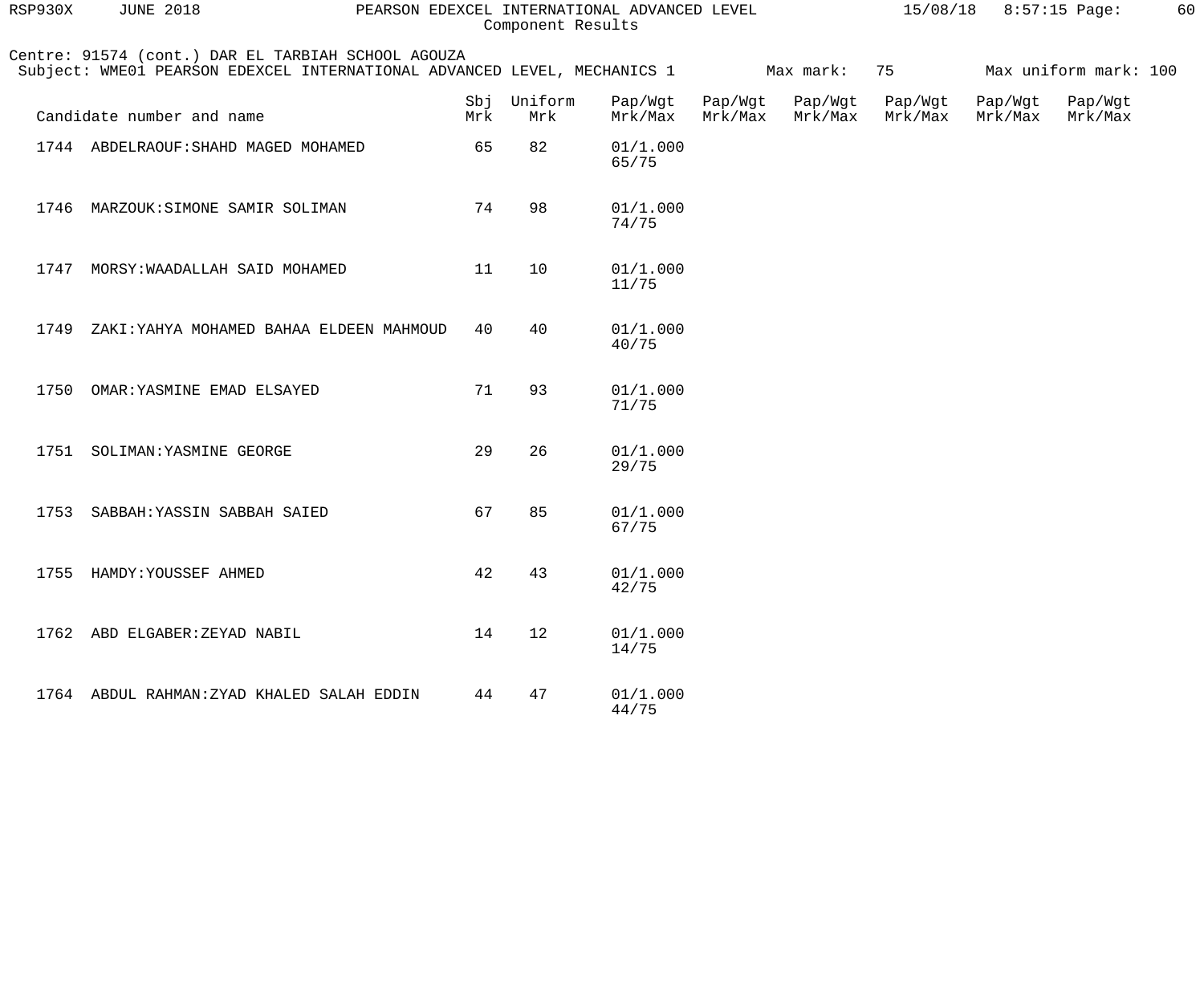| RSP930X        | <b>JUNE 2018</b> | PEARSON EDEXCEL INTERNATIONAL ADVANCED LEVEL                                                                                   | $8:57:15$ Page:<br>15/08/18 |              |              |              |              |                   |                       |  |
|----------------|------------------|--------------------------------------------------------------------------------------------------------------------------------|-----------------------------|--------------|--------------|--------------|--------------|-------------------|-----------------------|--|
|                |                  | Centre: 91574 (cont.) DAR EL TARBIAH SCHOOL AGOUZA<br>Subject: WME01 PEARSON EDEXCEL INTERNATIONAL ADVANCED LEVEL, MECHANICS 1 |                             |              |              |              | Max mark:    | 75                | Max uniform mark: 100 |  |
| Subject/Option |                  |                                                                                                                                |                             |              |              |              |              |                   |                       |  |
| WME01          |                  | UMS/Grade boundaries :<br>Subject mark boundaries:                                                                             | 80/(A)<br>64                | 70/(B)<br>58 | 60/(C)<br>52 | 50/(D)<br>46 | 40/(E)<br>40 | 0/(U)<br>$\Omega$ |                       |  |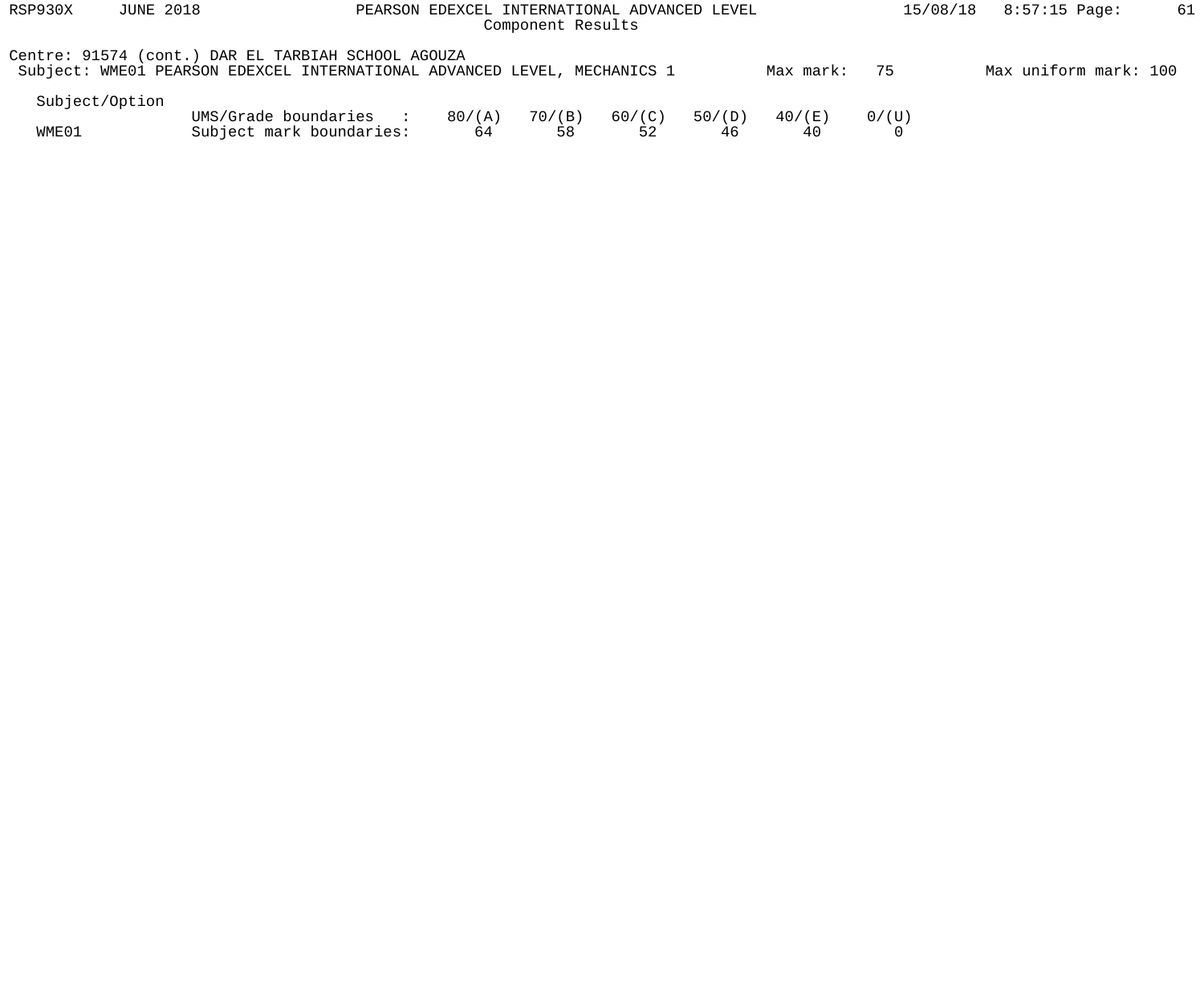| RSP930X | <b>JUNE 2018</b>                                                                                                               | PEARSON EDEXCEL INTERNATIONAL ADVANCED LEVEL | Component Results |                    | 15/08/18<br>$8:57:15$ Page: |                    |                    | 62                 |                       |  |
|---------|--------------------------------------------------------------------------------------------------------------------------------|----------------------------------------------|-------------------|--------------------|-----------------------------|--------------------|--------------------|--------------------|-----------------------|--|
|         | Centre: 91574 (cont.) DAR EL TARBIAH SCHOOL AGOUZA<br>Subject: WME02 PEARSON EDEXCEL INTERNATIONAL ADVANCED LEVEL, MECHANICS 2 |                                              |                   |                    |                             | Max mark:          | 75                 |                    | Max uniform mark: 100 |  |
|         | Candidate number and name                                                                                                      | Sbj<br>Mrk                                   | Uniform<br>Mrk    | Pap/Wgt<br>Mrk/Max | Pap/Wgt<br>Mrk/Max          | Pap/Wgt<br>Mrk/Max | Pap/Wgt<br>Mrk/Max | Pap/Wgt<br>Mrk/Max | Pap/Wgt<br>Mrk/Max    |  |
|         | 1456 EL GHAMRAWY: ABD EL RAHMAN AYMAN SALAH EL 62                                                                              |                                              | 85                | 01/1.000<br>62/75  |                             |                    |                    |                    |                       |  |
| 1457    | KOTB: ABD ELRAHMAN AHMED MOHAMMED                                                                                              | 37                                           | 42                | 01/1.000<br>37/75  |                             |                    |                    |                    |                       |  |
| 1462    | HAGGAG: ADHAM SAMEH SEDDIEK                                                                                                    | 27                                           | 26                | 01/1.000<br>27/75  |                             |                    |                    |                    |                       |  |
| 1466    | AZMY: AHMED ADEL MOHAMED                                                                                                       | 57                                           | 77                | 01/1.000<br>57/75  |                             |                    |                    |                    |                       |  |
| 1468    | EL KADY: AHMED ASHRAF                                                                                                          | X                                            | X                 | 01/1.000<br>X/75   |                             |                    |                    |                    |                       |  |
| 1472    | SHARKAWY: AHMED HESHAM DARDIR                                                                                                  | 48                                           | 62                | 01/1.000<br>48/75  |                             |                    |                    |                    |                       |  |
| 1478    | AYOUB: AHMED MOSTAFA AHMED                                                                                                     | 70                                           | 98                | 01/1.000<br>70/75  |                             |                    |                    |                    |                       |  |
|         | 1494 RAMADAN: ESRAA ASHRAF FAYEZ                                                                                               |                                              | 41 50             | 01/1.000<br>41/75  |                             |                    |                    |                    |                       |  |
|         | 1495 ALASHIRY: EZZELDIN MAHMOUD                                                                                                | 57                                           | 77                | 01/1.000<br>57/75  |                             |                    |                    |                    |                       |  |
|         | 1496 KHALIL: FARAH HOSSAM GEHAD MOWAFAK                                                                                        | 27                                           | 26                | 01/1.000<br>27/75  |                             |                    |                    |                    |                       |  |
| 1499    | ELDOKMAK: FATMA MOHAMED ABDELFATTAH                                                                                            | 68                                           | 95                | 01/1.000<br>68/75  |                             |                    |                    |                    |                       |  |
| 1500    | SAKR: HABEEBA WAEL MOHAMMAD RIFAAT                                                                                             | 28                                           | 27                | 01/1.000<br>28/75  |                             |                    |                    |                    |                       |  |
|         | 1502 HAMMAD: HANIA OSSAMA MAHMOUD HANAFY                                                                                       | 44                                           | 55                | 01/1.000<br>44/75  |                             |                    |                    |                    |                       |  |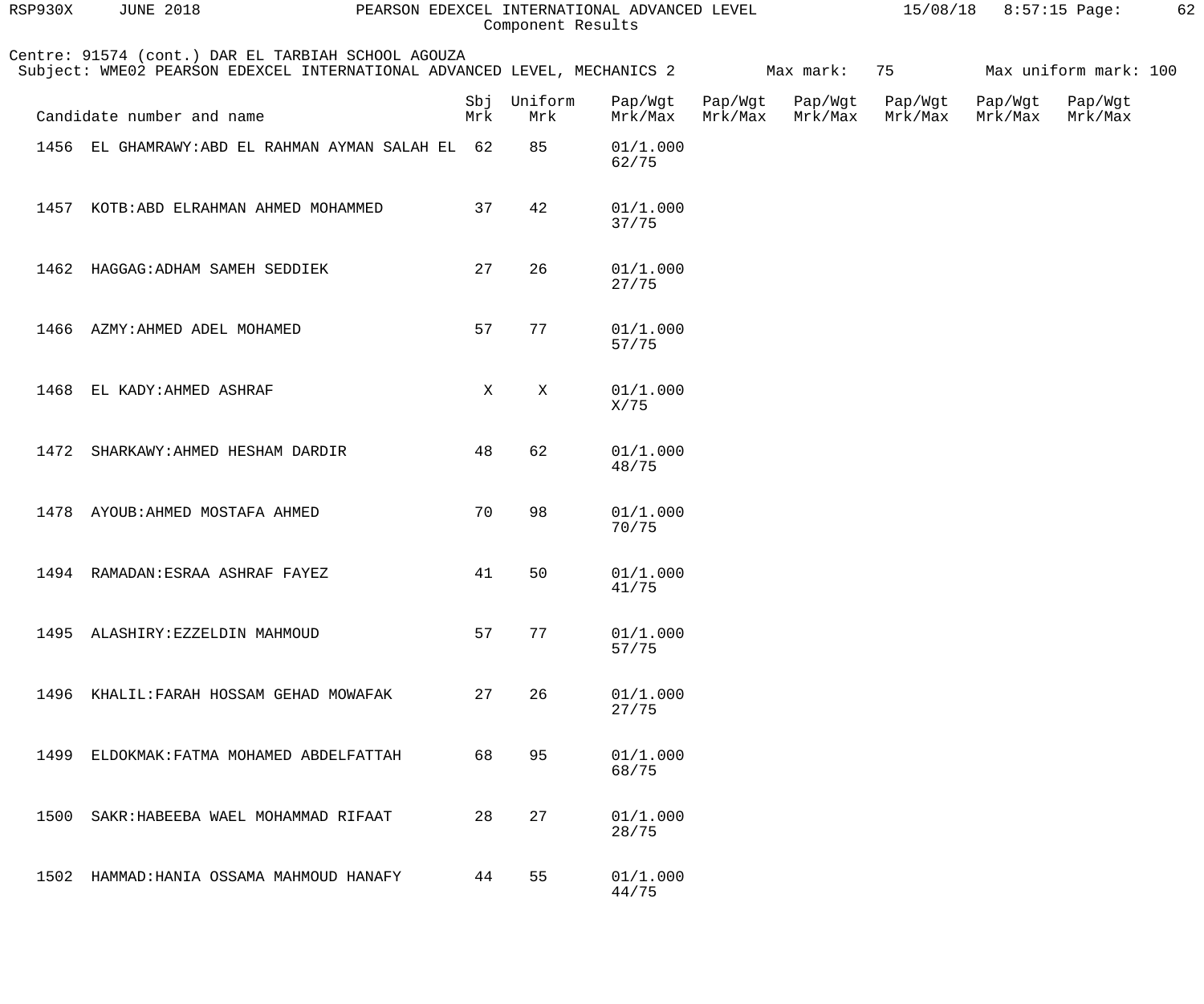| RSP930X | <b>JUNE 2018</b><br>PEARSON EDEXCEL INTERNATIONAL ADVANCED LEVEL                                                               |              | 15/08/18<br>8:57:15 Page: |                    |                    |                    |                    |                    |                       |  |
|---------|--------------------------------------------------------------------------------------------------------------------------------|--------------|---------------------------|--------------------|--------------------|--------------------|--------------------|--------------------|-----------------------|--|
|         | Centre: 91574 (cont.) DAR EL TARBIAH SCHOOL AGOUZA<br>Subject: WME02 PEARSON EDEXCEL INTERNATIONAL ADVANCED LEVEL, MECHANICS 2 |              |                           |                    |                    | Max mark:          | 75                 |                    | Max uniform mark: 100 |  |
|         | Candidate number and name                                                                                                      | Sbj<br>Mrk   | Uniform<br>Mrk            | Pap/Wgt<br>Mrk/Max | Pap/Wgt<br>Mrk/Max | Pap/Wgt<br>Mrk/Max | Pap/Wgt<br>Mrk/Max | Pap/Wgt<br>Mrk/Max | Pap/Wgt<br>Mrk/Max    |  |
|         | 1506 MOUNIR: HAZEM MOUHAMMAD                                                                                                   | 59           | 80                        | 01/1.000<br>59/75  |                    |                    |                    |                    |                       |  |
| 1507    | SOULIMAN: HEBA AHMED IMAM ELSAYED                                                                                              | 65           | 90                        | 01/1.000<br>65/75  |                    |                    |                    |                    |                       |  |
| 1508    | IBRAHIM: HEIDI HANY MAHMOUD MOHAMED                                                                                            | 50           | 65                        | 01/1.000<br>50/75  |                    |                    |                    |                    |                       |  |
|         | 1511 TALHA: IBRAHIM MEDHAT AHMED AMIN                                                                                          | 42           | 52                        | 01/1.000<br>42/75  |                    |                    |                    |                    |                       |  |
|         | 1512 EL SHINNAWY: ISMAIL AHMED HAMED ANWAR                                                                                     | 53           | 70                        | 01/1.000<br>53/75  |                    |                    |                    |                    |                       |  |
|         | 1516 KHALIFA: KARIM TAMER FAROUK                                                                                               | 50           | 65                        | 01/1.000<br>50/75  |                    |                    |                    |                    |                       |  |
| 1519    | SOLIMAN: MAHMOUD NOURELDIN SAYED TAHA                                                                                          | 20           | 19                        | 01/1.000<br>20/75  |                    |                    |                    |                    |                       |  |
|         | 1523 NASSEF: MANAR ZAKARIA ABD EL FATTAH                                                                                       |              | 44 55                     | 01/1.000<br>44/75  |                    |                    |                    |                    |                       |  |
|         | 1525 OSMAN: MARIAM AHMED SAIED AHMED                                                                                           | 50           | 65                        | 01/1.000<br>50/75  |                    |                    |                    |                    |                       |  |
|         | 1527 ALI: MARIAM MOSTAFA DAWOOD                                                                                                | 53           | 70                        | 01/1.000<br>53/75  |                    |                    |                    |                    |                       |  |
|         | 1532 SAKR: MAWADDA MOHAMED HAMDY                                                                                               | 60           | 82                        | 01/1.000<br>60/75  |                    |                    |                    |                    |                       |  |
|         | 1537 SOLBAN: MINA SAMY ABDEL MESSIAH                                                                                           | $\mathbf{X}$ | X                         | 01/1.000<br>X/75   |                    |                    |                    |                    |                       |  |
|         | 1538 ASAAD: MOHAMED AMR MOHAMED MOHAMED                                                                                        | 51           | 67                        | 01/1.000<br>51/75  |                    |                    |                    |                    |                       |  |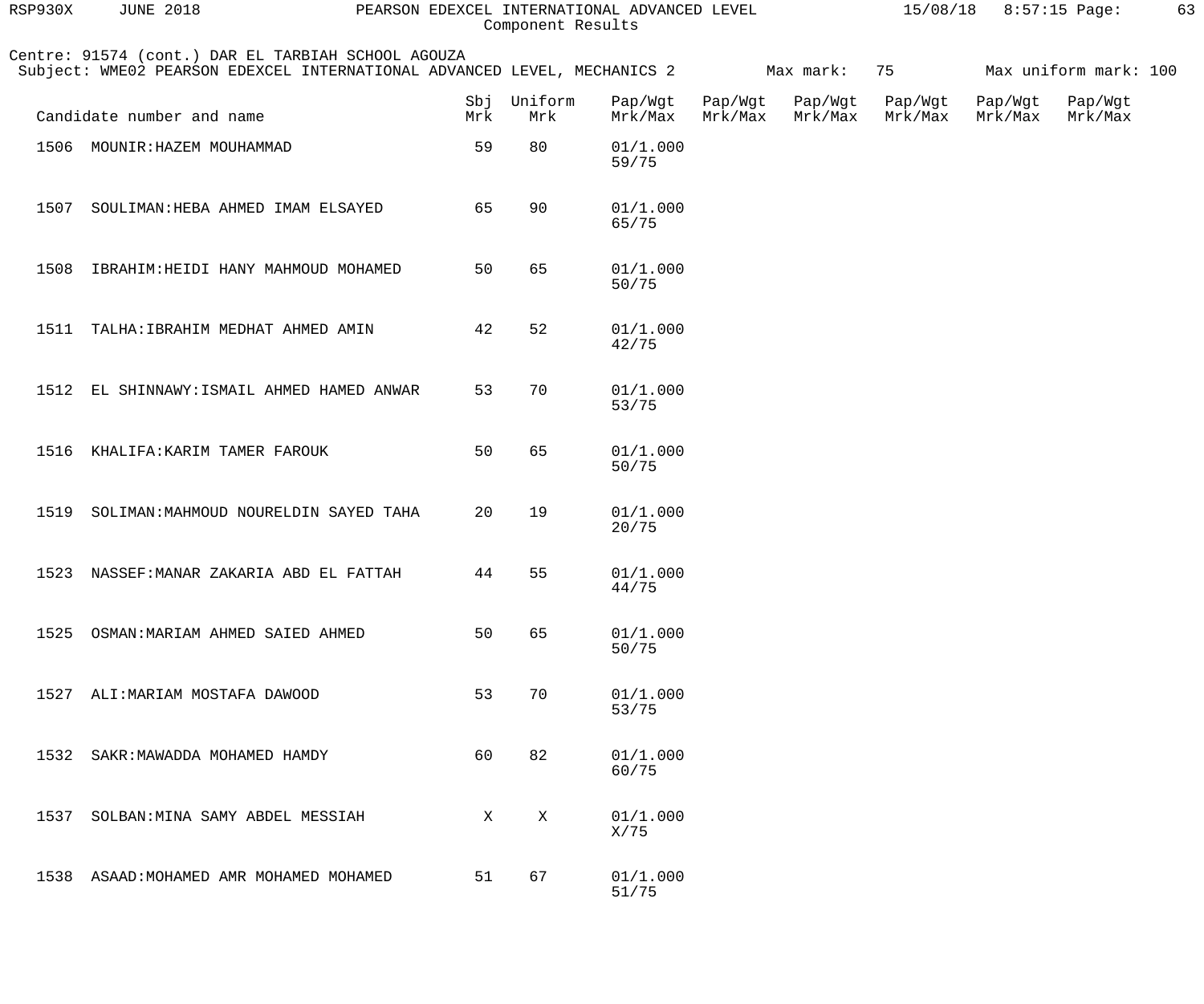| RSP930X | <b>JUNE 2018</b>                                                                                                               | PEARSON EDEXCEL INTERNATIONAL ADVANCED LEVEL<br>Component Results |                |                    |                    |                    |                    | 15/08/18 8:57:15 Page:<br>64 |                       |  |  |
|---------|--------------------------------------------------------------------------------------------------------------------------------|-------------------------------------------------------------------|----------------|--------------------|--------------------|--------------------|--------------------|------------------------------|-----------------------|--|--|
|         | Centre: 91574 (cont.) DAR EL TARBIAH SCHOOL AGOUZA<br>Subject: WME02 PEARSON EDEXCEL INTERNATIONAL ADVANCED LEVEL, MECHANICS 2 |                                                                   |                |                    |                    | Max mark:          | 75                 |                              | Max uniform mark: 100 |  |  |
|         | Candidate number and name                                                                                                      | Sbj<br>Mrk                                                        | Uniform<br>Mrk | Pap/Wgt<br>Mrk/Max | Pap/Wgt<br>Mrk/Max | Pap/Wgt<br>Mrk/Max | Pap/Wgt<br>Mrk/Max | Pap/Wgt<br>Mrk/Max           | Pap/Wgt<br>Mrk/Max    |  |  |
|         | 1543 RASHAD: MOSTAFA ABDEL RAHMAN                                                                                              | 46                                                                | 58             | 01/1.000<br>46/75  |                    |                    |                    |                              |                       |  |  |
| 1546    | BAYOUMI: MOSTAFA OMAR MOSTAFA ELSAYED                                                                                          | 62                                                                | 85             | 01/1.000<br>62/75  |                    |                    |                    |                              |                       |  |  |
|         | 1554 ABDELGHANY: OMAR MOHAMED OSSAMA AHMED                                                                                     | 39                                                                | 46             | 01/1.000<br>39/75  |                    |                    |                    |                              |                       |  |  |
| 1557    | EL MESKY: RANA SHERIF MOHAMED NABIH                                                                                            | 59                                                                | 80             | 01/1.000<br>59/75  |                    |                    |                    |                              |                       |  |  |
| 1559    | ROUBY: RANIA AHMED ABDELFATTAH                                                                                                 | 68                                                                | 95             | 01/1.000<br>68/75  |                    |                    |                    |                              |                       |  |  |
| 1560    | YOUSSEF: RAWAN KHALED HASSAN                                                                                                   | 41                                                                | 50             | 01/1.000<br>41/75  |                    |                    |                    |                              |                       |  |  |
|         | 1571 ELSERSEI: SARA MOHAMED AHMED HUSSIEN                                                                                      | 41                                                                | 50             | 01/1.000<br>41/75  |                    |                    |                    |                              |                       |  |  |
|         | 1587 ABDEL NABY: YOMNA TAREK RAGAB                                                                                             | 66                                                                | 92             | 01/1.000<br>66/75  |                    |                    |                    |                              |                       |  |  |
| 1619    | EL MANADILY: AHMED YASSER SHERIF                                                                                               | 52                                                                | 68             | 01/1.000<br>52/75  |                    |                    |                    |                              |                       |  |  |
| 1714    | GAD: OMAR AHMED MOHAMED                                                                                                        | 33                                                                | 34             | 01/1.000<br>33/75  |                    |                    |                    |                              |                       |  |  |
| 1719    | MOUSTAFA: OMAR MOHAMED SALAMA SAYED                                                                                            | 54                                                                | 72             | 01/1.000<br>54/75  |                    |                    |                    |                              |                       |  |  |
| 1722    | SAAD: OMAR WAEL OSMAN ALY                                                                                                      | 34                                                                | 36             | 01/1.000<br>34/75  |                    |                    |                    |                              |                       |  |  |
|         | 1771 ABDELLATIF: KARIM KHALED KAMAL                                                                                            | 69                                                                | 97             | 01/1.000<br>69/75  |                    |                    |                    |                              |                       |  |  |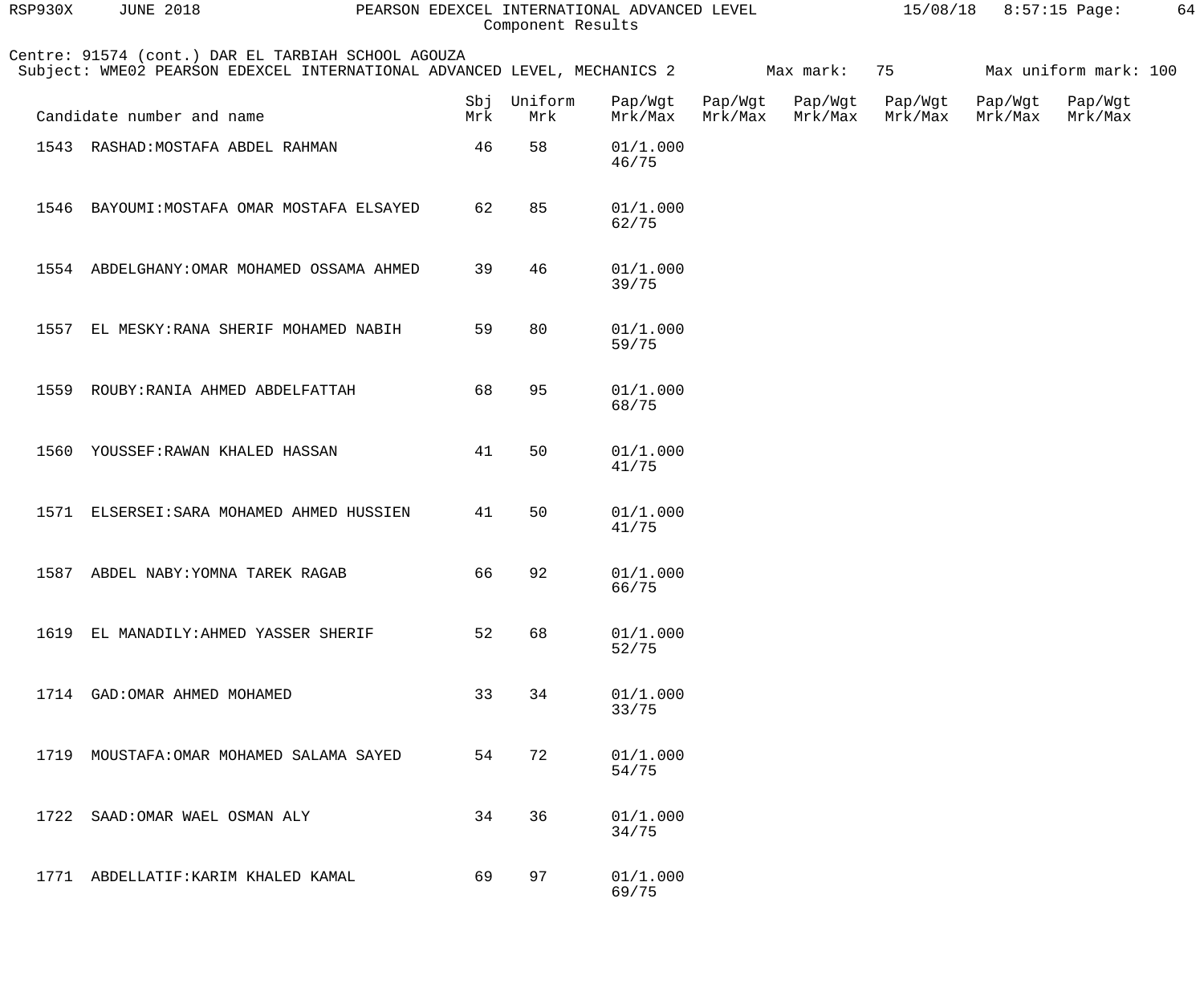| RSP930X | <b>JUNE 2018</b>                                                                                                               | PEARSON EDEXCEL INTERNATIONAL ADVANCED LEVEL<br>Component Results |                |                    |                    |                    |                    |                    |                       | 65 |
|---------|--------------------------------------------------------------------------------------------------------------------------------|-------------------------------------------------------------------|----------------|--------------------|--------------------|--------------------|--------------------|--------------------|-----------------------|----|
|         | Centre: 91574 (cont.) DAR EL TARBIAH SCHOOL AGOUZA<br>Subject: WME02 PEARSON EDEXCEL INTERNATIONAL ADVANCED LEVEL, MECHANICS 2 |                                                                   |                |                    |                    | Max mark:          | 75                 |                    | Max uniform mark: 100 |    |
|         | Candidate number and name                                                                                                      | Sbj<br>Mrk                                                        | Uniform<br>Mrk | Pap/Wqt<br>Mrk/Max | Pap/Wgt<br>Mrk/Max | Pap/Wgt<br>Mrk/Max | Pap/Wgt<br>Mrk/Max | Pap/Wqt<br>Mrk/Max | Pap/Wgt<br>Mrk/Max    |    |
| 2191    | SOLBAN: MERNA SAMY ABDEL MESSIAH                                                                                               | 45                                                                | 57             | 01/1.000<br>45/75  |                    |                    |                    |                    |                       |    |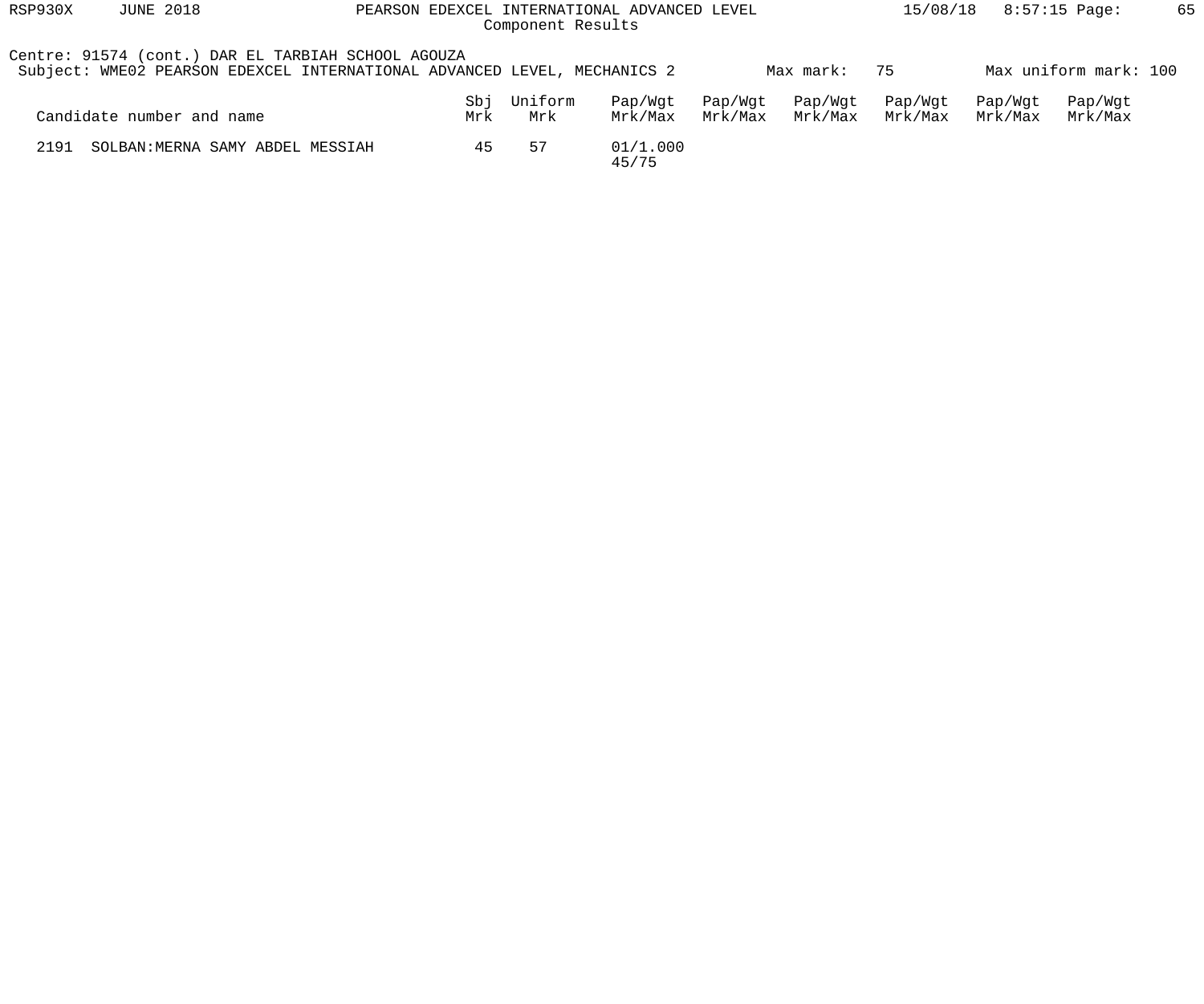| RSP930X | <b>JUNE 2018</b> | PEARSON EDEXCEL INTERNATIONAL ADVANCED LEVEL                                                                                   | 15/08/18     | $8:57:15$ Page: | 66           |              |              |       |                       |  |
|---------|------------------|--------------------------------------------------------------------------------------------------------------------------------|--------------|-----------------|--------------|--------------|--------------|-------|-----------------------|--|
|         |                  | Centre: 91574 (cont.) DAR EL TARBIAH SCHOOL AGOUZA<br>Subject: WME02 PEARSON EDEXCEL INTERNATIONAL ADVANCED LEVEL, MECHANICS 2 |              |                 |              |              | Max mark:    | 75    | Max uniform mark: 100 |  |
|         | Subject/Option   |                                                                                                                                |              |                 |              |              |              |       |                       |  |
| WME02   |                  | UMS/Grade boundaries<br><b>Contract Contract Street</b><br>Subject mark boundaries:                                            | 80/(A)<br>59 | 70/(B)<br>53    | 60/(C)<br>47 | 50/(D)<br>41 | 40/(E)<br>36 | 0/(U) |                       |  |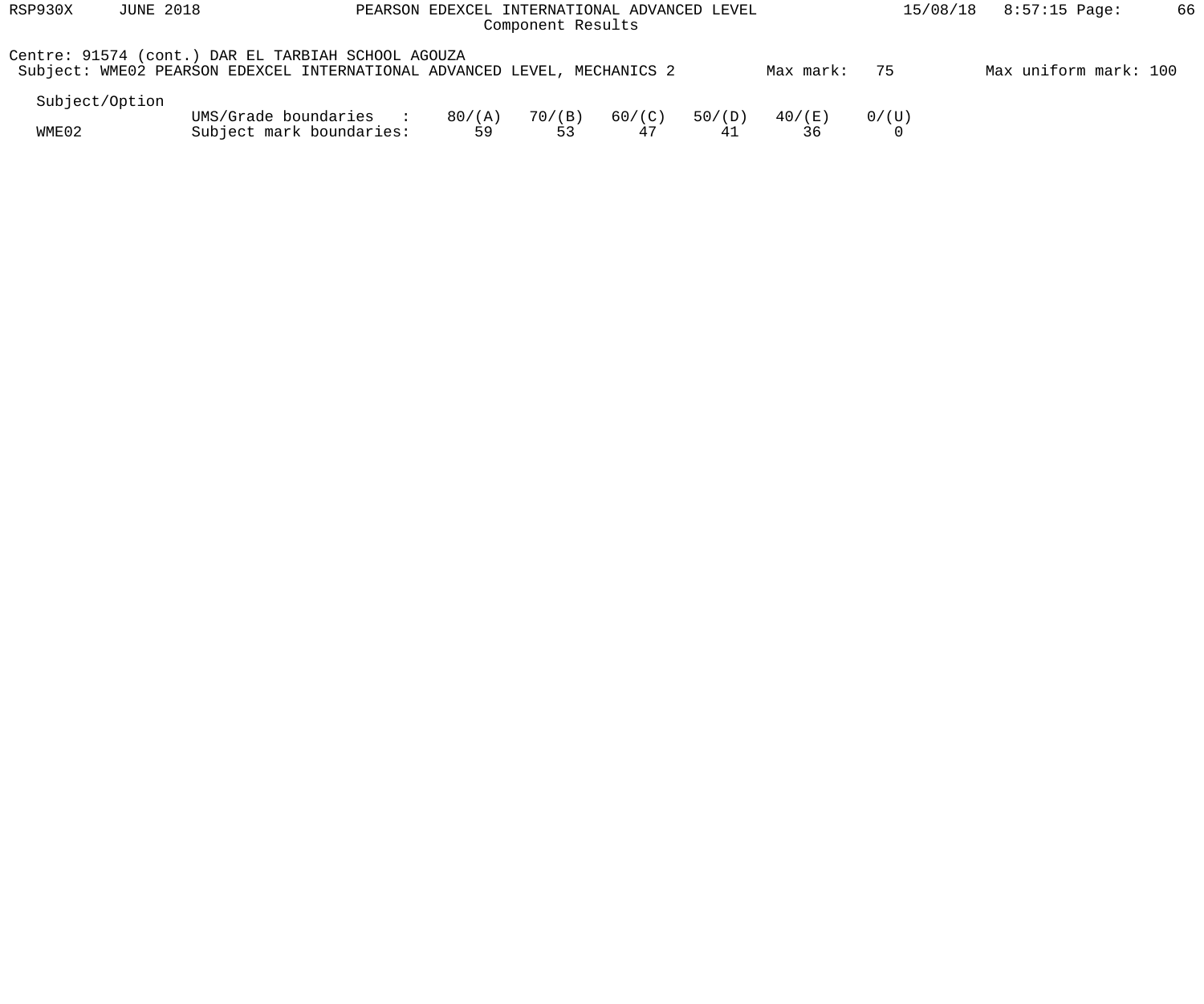| RSP930X | <b>JUNE 2018</b>              | PEARSON EDEXCEL INTERNATIONAL ADVANCED LEVEL                                                                                   | 67<br>15/08/18<br>$8:57:15$ Page: |                |                    |                    |                    |                    |                    |                       |  |
|---------|-------------------------------|--------------------------------------------------------------------------------------------------------------------------------|-----------------------------------|----------------|--------------------|--------------------|--------------------|--------------------|--------------------|-----------------------|--|
|         |                               | Centre: 91574 (cont.) DAR EL TARBIAH SCHOOL AGOUZA<br>Subject: WME03 PEARSON EDEXCEL INTERNATIONAL ADVANCED LEVEL, MECHANICS 3 |                                   |                |                    |                    | Max mark:          | 75                 |                    | Max uniform mark: 100 |  |
|         | Candidate number and name     |                                                                                                                                | Sbj<br>Mrk                        | Uniform<br>Mrk | Pap/Wgt<br>Mrk/Max | Pap/Wgt<br>Mrk/Max | Pap/Wgt<br>Mrk/Max | Pap/Wgt<br>Mrk/Max | Pap/Wgt<br>Mrk/Max | Pap/Wgt<br>Mrk/Max    |  |
| 1480    |                               | KHALIL:ALFAROUK ADEL FAROUK ABDELGHAFFAR                                                                                       | 44                                | 51             | 01/1.000<br>44/75  |                    |                    |                    |                    |                       |  |
| 1486    |                               | ELGENIDY: ASHRAF EHAB ABBAS HASSANIEN                                                                                          | 25                                | 24             | 01/1.000<br>25/75  |                    |                    |                    |                    |                       |  |
| 1551    | ABDELLATIF: NOURELDIN MOHAMED |                                                                                                                                | 46                                | 54             | 01/1.000<br>46/75  |                    |                    |                    |                    |                       |  |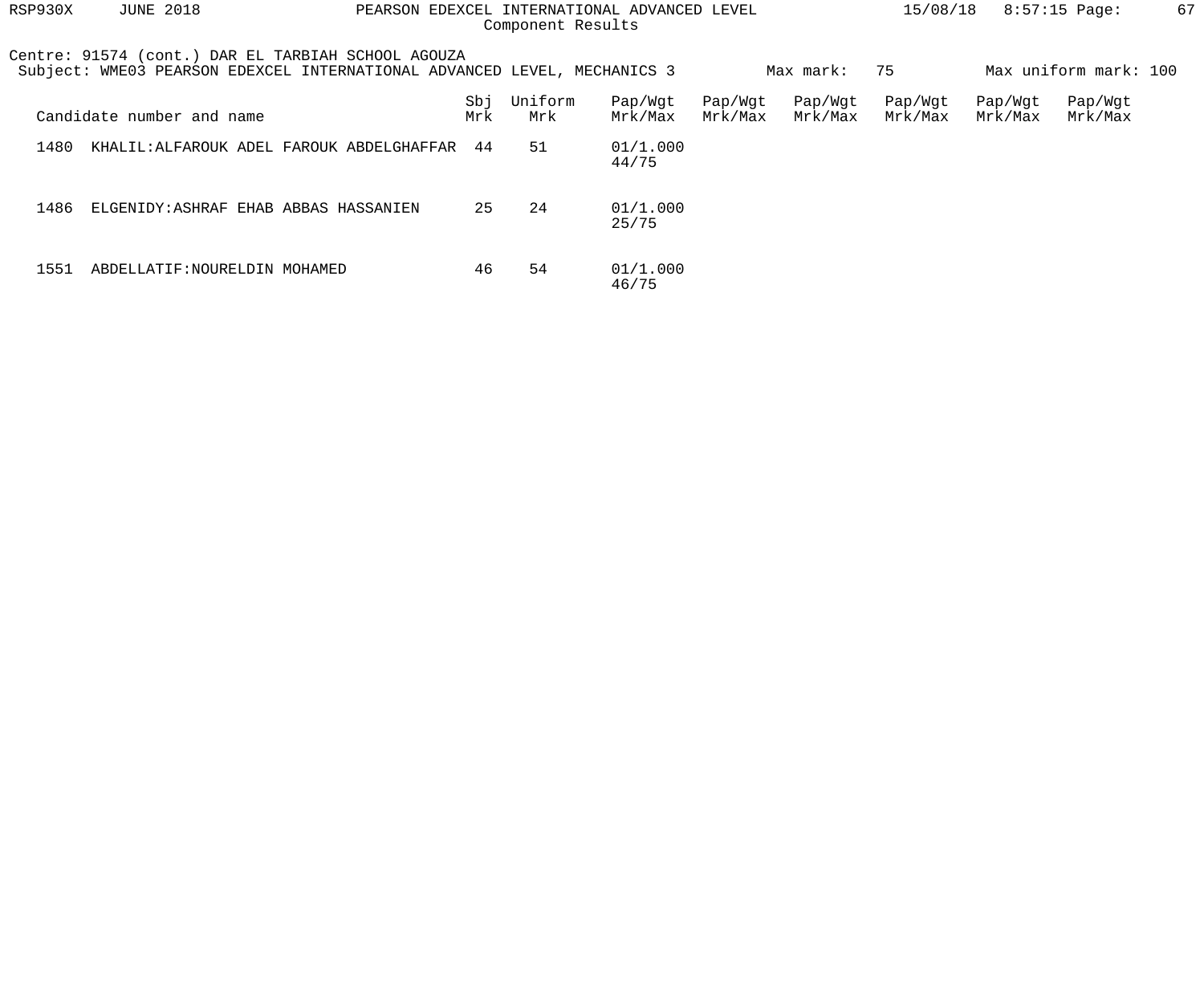| RSP930X                                                                                                                        | <b>JUNE 2018</b>      | PEARSON EDEXCEL INTERNATIONAL ADVANCED LEVEL                                        | 15/08/18     | 8:57:15 Page: | 68           |              |              |            |  |  |
|--------------------------------------------------------------------------------------------------------------------------------|-----------------------|-------------------------------------------------------------------------------------|--------------|---------------|--------------|--------------|--------------|------------|--|--|
| Centre: 91574 (cont.) DAR EL TARBIAH SCHOOL AGOUZA<br>Subject: WME03 PEARSON EDEXCEL INTERNATIONAL ADVANCED LEVEL, MECHANICS 3 | Max uniform mark: 100 |                                                                                     |              |               |              |              |              |            |  |  |
| Subject/Option                                                                                                                 |                       |                                                                                     |              |               |              |              |              |            |  |  |
| WME03                                                                                                                          |                       | UMS/Grade boundaries<br><b>Contract Contract Street</b><br>Subject mark boundaries: | 80/(A)<br>64 | 70/(B)<br>57  | 60/(C)<br>50 | 50/(D)<br>43 | 40/(E)<br>37 | $0/$ ( U ) |  |  |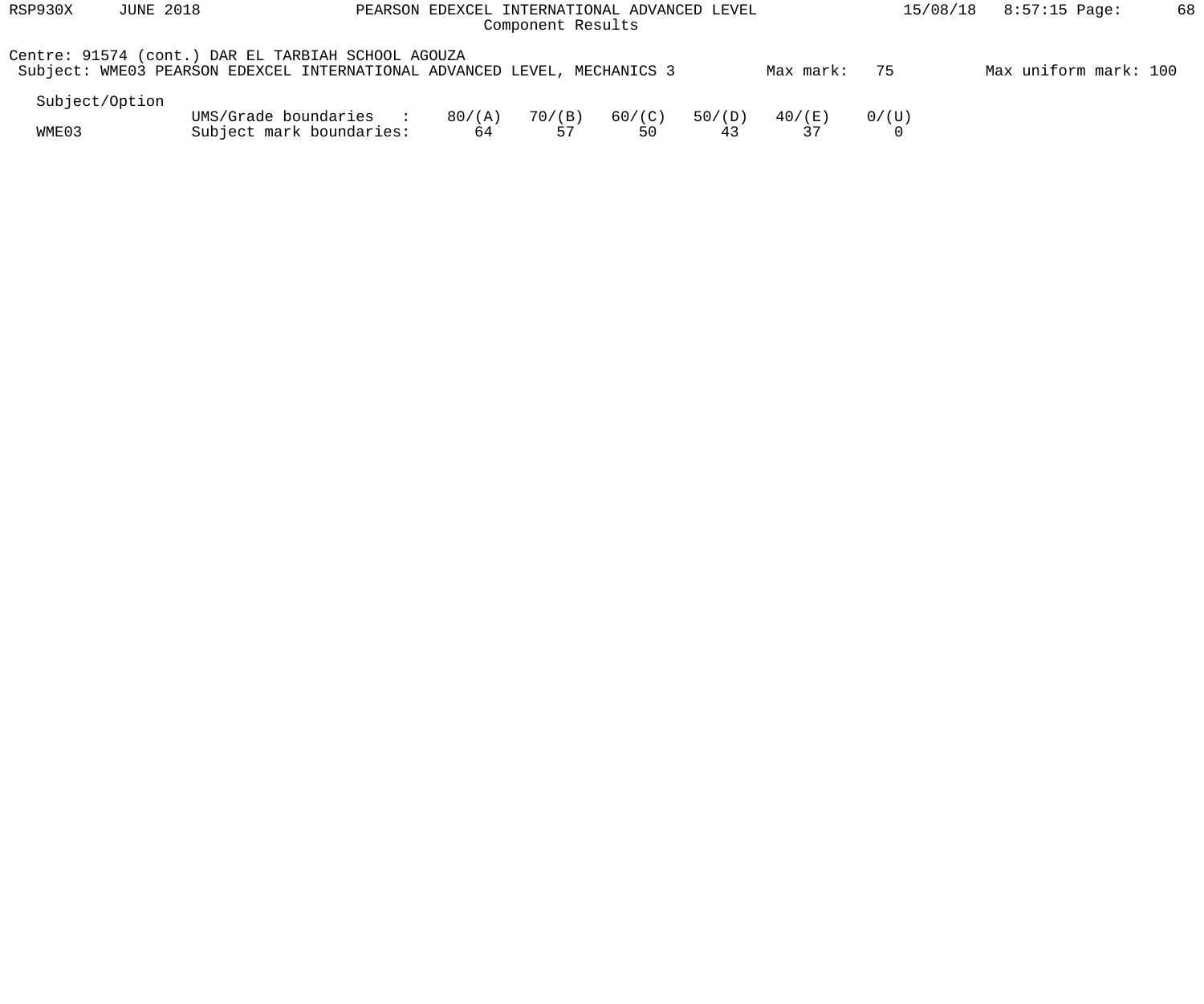| RSP930X | <b>JUNE 2018</b>                                                                                                           |            | Component Results | PEARSON EDEXCEL INTERNATIONAL ADVANCED LEVEL | 15/08/18<br>$8:57:15$ Page: |                    |                    |                    |                       |  |
|---------|----------------------------------------------------------------------------------------------------------------------------|------------|-------------------|----------------------------------------------|-----------------------------|--------------------|--------------------|--------------------|-----------------------|--|
|         | Centre: 91574 (cont.) DAR EL TARBIAH SCHOOL AGOUZA<br>Subject: WST01 PEARSON EDEXCEL INTERNATIONAL ADVANCED LEVEL, STATS.1 |            |                   |                                              |                             | Max mark:          | 75                 |                    | Max uniform mark: 100 |  |
|         | Candidate number and name                                                                                                  | Sbj<br>Mrk | Uniform<br>Mrk    | Pap/Wqt<br>Mrk/Max                           | Pap/Wgt<br>Mrk/Max          | Pap/Wgt<br>Mrk/Max | Pap/Wgt<br>Mrk/Max | Pap/Wqt<br>Mrk/Max | Pap/Wgt<br>Mrk/Max    |  |
| 1539    | ABDELWAHAB: MOHAMED HASSAN TAHSIN                                                                                          | 68         | 90                | 01/1.000<br>68/75                            |                             |                    |                    |                    |                       |  |
| 1588    | IBRAHIM: YOUSSEF HOSAM ABDEL HADI                                                                                          | X          | X                 | 01/1.000<br>X/75                             |                             |                    |                    |                    |                       |  |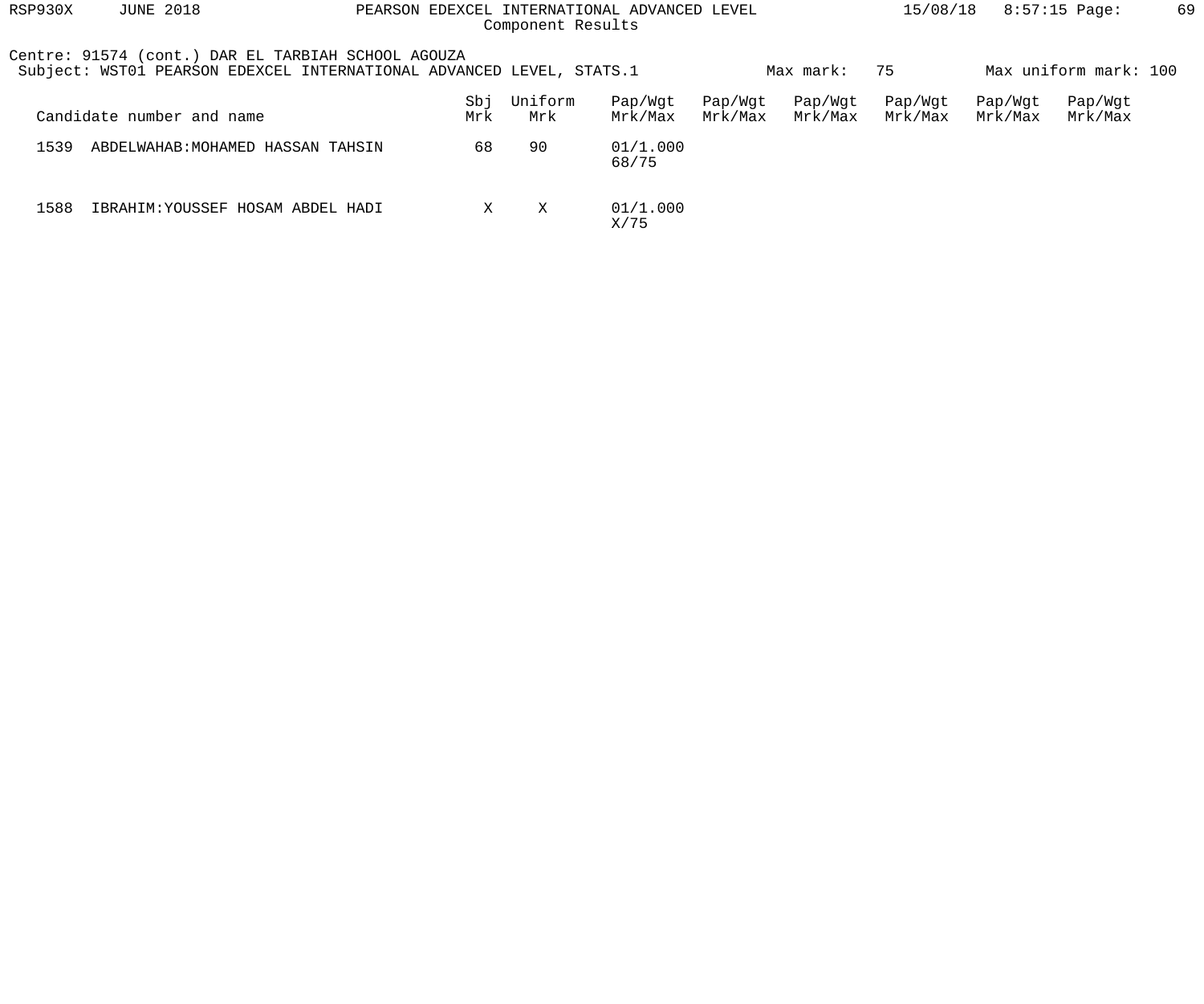| RSP930X        | <b>JUNE 2018</b>                                                                                                           |                          | PEARSON EDEXCEL INTERNATIONAL ADVANCED LEVEL<br>Component Results | 15/08/18 | $8:57:15$ Page: | 70     |           |       |                       |  |
|----------------|----------------------------------------------------------------------------------------------------------------------------|--------------------------|-------------------------------------------------------------------|----------|-----------------|--------|-----------|-------|-----------------------|--|
|                | Centre: 91574 (cont.) DAR EL TARBIAH SCHOOL AGOUZA<br>Subject: WST01 PEARSON EDEXCEL INTERNATIONAL ADVANCED LEVEL, STATS.1 |                          |                                                                   |          |                 |        | Max mark: | 75    | Max uniform mark: 100 |  |
| Subject/Option |                                                                                                                            |                          |                                                                   |          |                 |        |           |       |                       |  |
|                |                                                                                                                            | UMS/Grade boundaries     | 80/(A)                                                            | 70/(B)   | 60/(C)          | 50/(D) | 40/(E)    | 0/(U) |                       |  |
| WST01          |                                                                                                                            | Subject mark boundaries: | 61                                                                | 53       | 45              | 37     | 30        |       |                       |  |

\*\*\* End of centre at: 8:57:15 \*\*\*